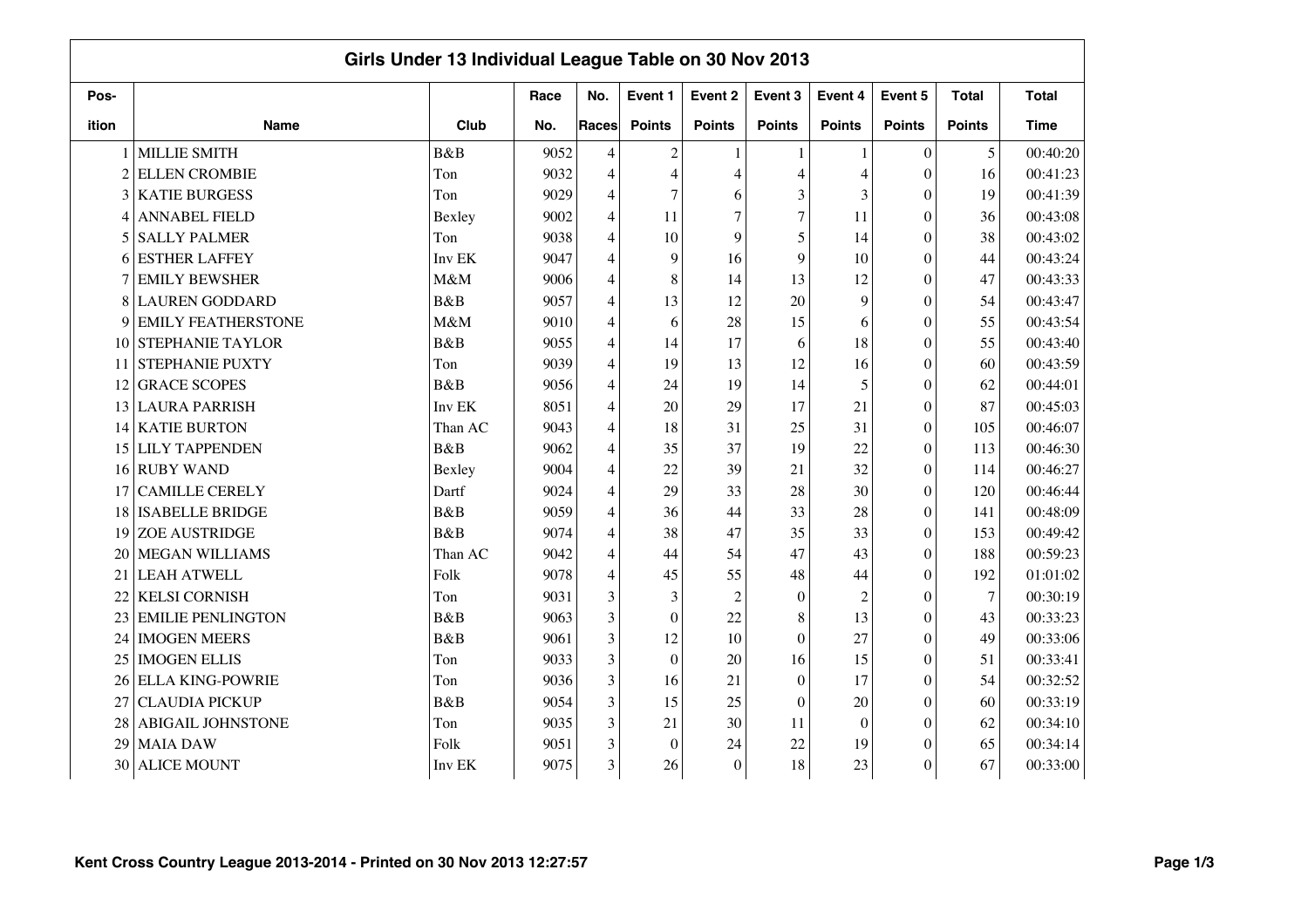|       |                           | Girls Under 13 Individual League Table on 30 Nov 2013 |      |                |                  |                  |                |                  |                  |               |              |
|-------|---------------------------|-------------------------------------------------------|------|----------------|------------------|------------------|----------------|------------------|------------------|---------------|--------------|
| Pos-  |                           |                                                       | Race | No.            | Event 1          | Event 2          | Event 3        | Event 4          | Event 5          | <b>Total</b>  | <b>Total</b> |
| ition | <b>Name</b>               | Club                                                  | No.  | Races          | <b>Points</b>    | <b>Points</b>    | <b>Points</b>  | <b>Points</b>    | <b>Points</b>    | <b>Points</b> | <b>Time</b>  |
| 31    | <b>CARY KWARAMBA</b>      | Dartf                                                 | 9026 | 3              | 25               | $\boldsymbol{0}$ | 26             | 25               | $\boldsymbol{0}$ | 76            | 00:33:30     |
| 32    | <b>AMY PIPER</b>          | Than RR                                               | 9021 | 3              | 30               | 26               | 23             | $\theta$         | $\theta$         | 79            | 00:34:59     |
| 33    | <b>CLAUDIA BATES</b>      | Dartf                                                 | 9077 | 3              | 27               | 32               | $\theta$       | 24               | $\theta$         | 83            | 00:34:37     |
| 34    | <b>KATHARINE BRENTON</b>  | M&M                                                   | 9007 | 3              | 33               | 42               | 34             | $\mathbf{0}$     | $\boldsymbol{0}$ | 109           | 00:36:59     |
| 35    | <b>BEATRICE FURY</b>      | M&M                                                   | 9011 | 3              | 42               | $\boldsymbol{0}$ | 40             | 40               | $\boldsymbol{0}$ | 122           | 00:38:27     |
| 36    | <b>JASMINE FAIRMAN</b>    | Dartf                                                 | 9025 | 3              | 40               | 49               | $\Omega$       | 37               | $\theta$         | 126           | 00:38:51     |
| 37    | <b>GEORGIA SILK</b>       | Than RR                                               | 9018 | 3              | $\overline{0}$   | 48               | 37             | 41               | $\theta$         | 126           | 00:39:24     |
| 38    | <b>BONNIE LAMB</b>        | M&M                                                   | 9014 | 3              | 41               | 50               | 39             | $\overline{0}$   | $\theta$         | 130           | 00:39:58     |
| 39    | <b>TAYLAH BERRY</b>       | Than RR                                               | 9020 | 3              | 43               | 53               | 45             | $\theta$         | $\theta$         | 141           | 00:43:03     |
| 40    | <b>ELIZABETH MILLER</b>   | Ton                                                   | 9085 | $\overline{c}$ | $\mathbf{0}$     | 5                | $\overline{c}$ | $\overline{0}$   | $\theta$         | $\tau$        | 00:21:44     |
| 41    | ROMANE BALCOMB-NEVILL     | Ton                                                   | 9028 | $\overline{c}$ | $\mathbf{0}$     | 15               | $\theta$       | 8                | $\theta$         | 23            | 00:22:10     |
| 42    | <b>ALICE PRENTICE</b>     | B&B                                                   | 9058 | $\overline{c}$ | 17               | $\mathbf{0}$     | $\Omega$       | $\overline{7}$   | $\overline{0}$   | 24            | 00:20:39     |
| 43    | <b>BETH WILLIAMS</b>      | Than RR                                               | 9019 | $\overline{c}$ | $\mathbf{0}$     | 23               | 10             | $\boldsymbol{0}$ | $\theta$         | 33            | 00:23:11     |
| 44    | <b>IMOGEN DUKE</b>        | B&B                                                   | 9060 | $\overline{c}$ | 23               | $\theta$         | $\theta$       | 34               | $\theta$         | 57            | 00:22:22     |
| 45    | <b>IMOGEN ALLEN</b>       | Bexley                                                | 9001 | $\overline{c}$ | 28               | $\theta$         | 29             | $\theta$         | $\theta$         | 57            | 00:22:55     |
| 46    | <b>REBECCA HALES</b>      | Than RR                                               | 9017 | $\overline{c}$ | $\mathbf{0}$     | 38               | 24             | $\overline{0}$   | $\theta$         | 62            | 00:24:27     |
| 47    | <b>ELIZA LAWRENCE</b>     | Bexley                                                | 9003 | $\overline{c}$ | $\mathbf{0}$     | $\boldsymbol{0}$ | 36             | 29               | $\theta$         | 65            | 00:23:43     |
| 48    | SOPHIA SMITH              | Inv EK                                                | 9089 | $\overline{c}$ | $\mathbf{0}$     | 36               | 30             | $\mathbf{0}$     | $\boldsymbol{0}$ | 66            | 00:24:41     |
| 49    | <b>LAUREN VINTEN</b>      | M&M                                                   | 9016 | $\overline{c}$ | 34               | 35               | $\mathbf{0}$   | $\boldsymbol{0}$ | $\boldsymbol{0}$ | 69            | 00:24:14     |
| 50    | <b>LEXI GENTRY-POTTER</b> | M&M                                                   | 9012 | $\overline{c}$ | $\mathbf{0}$     | 41               | 32             | $\boldsymbol{0}$ | $\theta$         | 73            | 00:25:05     |
| 51    | <b>ROBYN SHEARS</b>       | Than RR                                               | 9086 | $\overline{c}$ | $\mathbf{0}$     | 43               | 31             | $\theta$         | $\theta$         | 74            | 00:25:15     |
| 52    | <b>JESSICA O'HARA</b>     | Ton                                                   | 9037 | $\overline{c}$ | 37               | $\boldsymbol{0}$ | $\theta$       | 38               | $\theta$         | 75            | 00:23:44     |
| 53    | <b>LYDIA FORSYTH</b>      | Ashf AC                                               | 9073 | $\overline{c}$ | 31               | 45               | $\theta$       | $\theta$         | $\theta$         | 76            | 00:24:38     |
| 54    | MOLLY GREEN               | M&M                                                   | 9013 | $\overline{c}$ | $\mathbf{0}$     | $\boldsymbol{0}$ | 41             | 35               | $\theta$         | 76            | 00:25:03     |
| 55    | <b>EMILY THOMAS</b>       | Swale                                                 | 9092 | $\overline{c}$ | $\overline{0}$   | $\overline{0}$   | 46             | 36               | $\boldsymbol{0}$ | 82            | 00:26:10     |
| 56    | <b>AERYN STRETTON</b>     | Than RR                                               | 9080 | $\overline{c}$ | $\overline{0}$   | $\boldsymbol{0}$ | 42             | 42               | $\boldsymbol{0}$ | 84            | 00:26:02     |
| 57    | <b>ELLIE BROOKS</b>       | M&M                                                   | 9008 | $\overline{2}$ | 39               | 46               | $\theta$       | $\mathbf{0}$     | $\theta$         | 85            | 00:25:19     |
| 58    | <b>ESTELLE LAKANU</b>     | <b>MPP</b>                                            | 9088 | $\overline{c}$ | $\mathbf{0}$     | 52               | $\theta$       | 39               | $\theta$         | 91            | 00:27:41     |
| 59    | <b>KATHLEEN FAES</b>      | Ton                                                   | 9034 |                |                  | $\boldsymbol{0}$ | 0              | $\overline{0}$   | $\theta$         | $\mathbf{1}$  | 00:09:09     |
| 60    | VITA DE MUNCK             | Ton                                                   | 9082 |                | $\boldsymbol{0}$ | 3                | $\Omega$       | $\boldsymbol{0}$ | $\theta$         | 3             | 00:11:10     |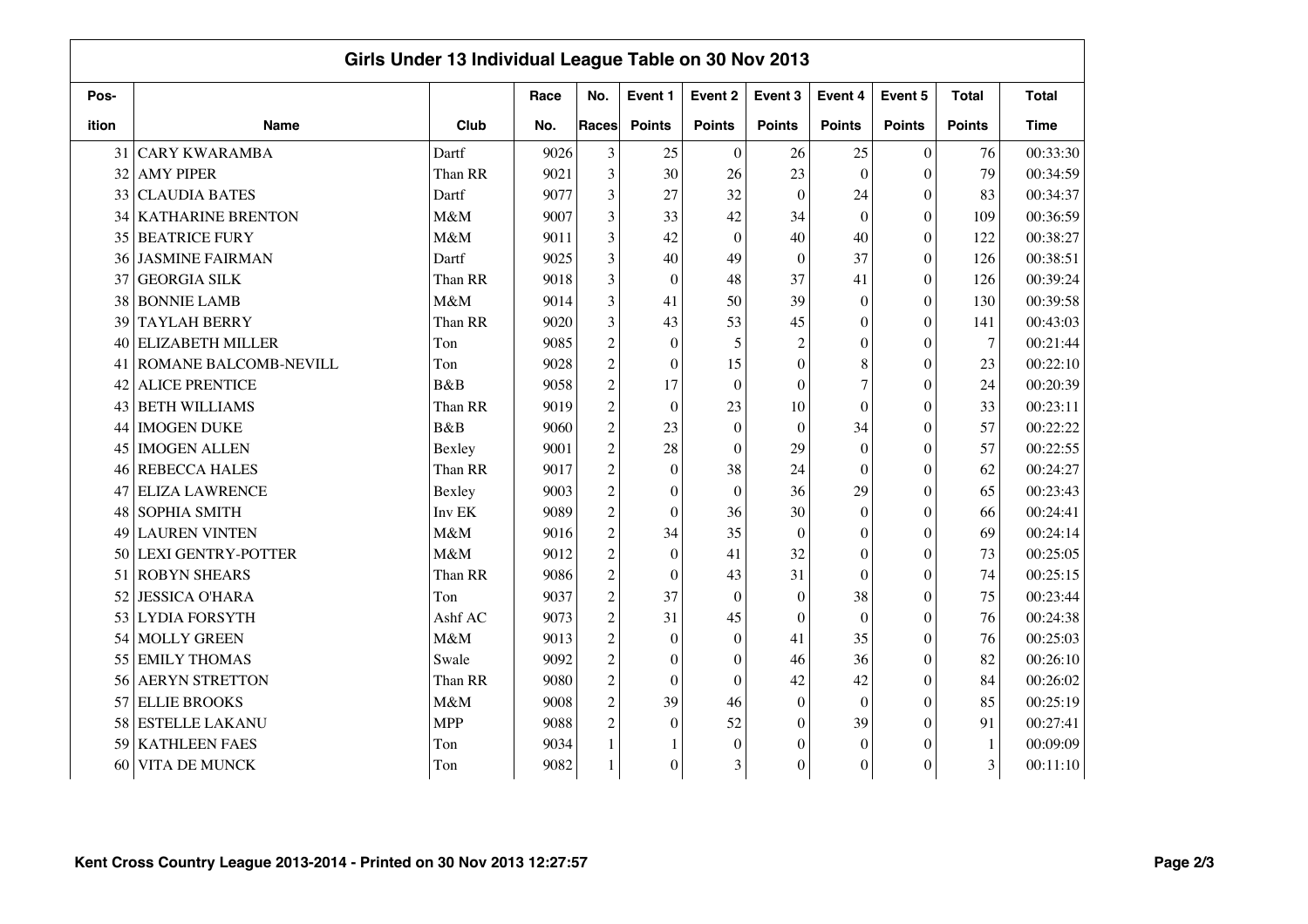|       | Girls Under 13 Individual League Table on 30 Nov 2013 |            |      |              |               |               |               |                  |               |               |              |  |  |  |
|-------|-------------------------------------------------------|------------|------|--------------|---------------|---------------|---------------|------------------|---------------|---------------|--------------|--|--|--|
| Pos-  |                                                       |            | Race | No.          | Event 1       | Event 2       | Event 3       | Event 4          | Event 5       | <b>Total</b>  | <b>Total</b> |  |  |  |
| ition | <b>Name</b>                                           | Club       | No.  | <b>Races</b> | <b>Points</b> | <b>Points</b> | <b>Points</b> | <b>Points</b>    | <b>Points</b> | <b>Points</b> | <b>Time</b>  |  |  |  |
|       | 61 JESSICA SELLAR                                     | Dartf      | 9027 |              | 5             | $\Omega$      | $\Omega$      | $\theta$         | $\Omega$      | 5             | 00:09:54     |  |  |  |
|       | 62 CLARA TYLER                                        | Ton        | 9040 |              | $\theta$      |               | 0             | $\theta$         |               | 8             | 00:11:43     |  |  |  |
|       | 63 DARCEY FRIEND                                      | Ton        | 9083 |              | $\theta$      | 11            | 0             | $\theta$         |               | 11            | 00:11:47     |  |  |  |
|       | 64 ANNA WILLIAMS-WALKER                               | Ton        | 9087 |              | $\theta$      | 18            | 0             | $\Omega$         |               | 18            | 00:11:59     |  |  |  |
|       | 65 FAITH COX                                          | Ashf AC    | 9072 |              | $\theta$      | $\Omega$      | $\Omega$      | 26               | $\Omega$      | 26            | 00:10:59     |  |  |  |
|       | 66 ALEXANDRA MILLARD                                  | Inv EK     | 9091 |              | $\theta$      | $\Omega$      | 27            | $\Omega$         | 0             | 27            | 00:11:47     |  |  |  |
|       | 67 SHONA OLIVER                                       | Camb H     | 9067 |              | $\theta$      | 27            | $\theta$      | $\theta$         |               | 27            | 00:12:25     |  |  |  |
|       | 68 HANNAH BROOKS                                      | Ashf AC    | 9071 |              | 32            | $\Omega$      | 0             | $\theta$         |               | 32            | 00:11:27     |  |  |  |
|       | 69 EMILY SMITH                                        | $M\&M$     | 9015 |              | $\Omega$      | 34            | $\theta$      | $\theta$         |               | 34            | 00:12:44     |  |  |  |
|       | 70 ANNA CALZADA                                       | Inv EK     | 9046 |              | $\theta$      | $\Omega$      | 38            | $\theta$         |               | 38            | 00:12:51     |  |  |  |
|       | 71   ARIANNA KULIGOWSKI                               | Ton        | 9079 |              | $\theta$      | 40            | $\theta$      | $\theta$         |               | 40            | 00:12:53     |  |  |  |
|       | 72 ELLA STEWART                                       | Inv EK     | 9049 |              | $\theta$      | $\Omega$      | 43            | $\theta$         |               | 43            | 00:13:24     |  |  |  |
|       | 73 MADDIE STIRK                                       | Than RR    | 9084 |              | $\theta$      | $\Omega$      | 44            | $\theta$         |               | 44            | 00:13:35     |  |  |  |
|       | 74 JENNY ADAMS                                        | Folk       | 9090 |              | $\theta$      | $\sqrt{ }$    | 49            | $\boldsymbol{0}$ |               | 49            | 00:17:33     |  |  |  |
|       | 75 EMMA BOTHA                                         | <b>MPP</b> | 9022 |              | $\theta$      | 51            | $\Omega$      | $\theta$         |               | 51            | 00:14:47     |  |  |  |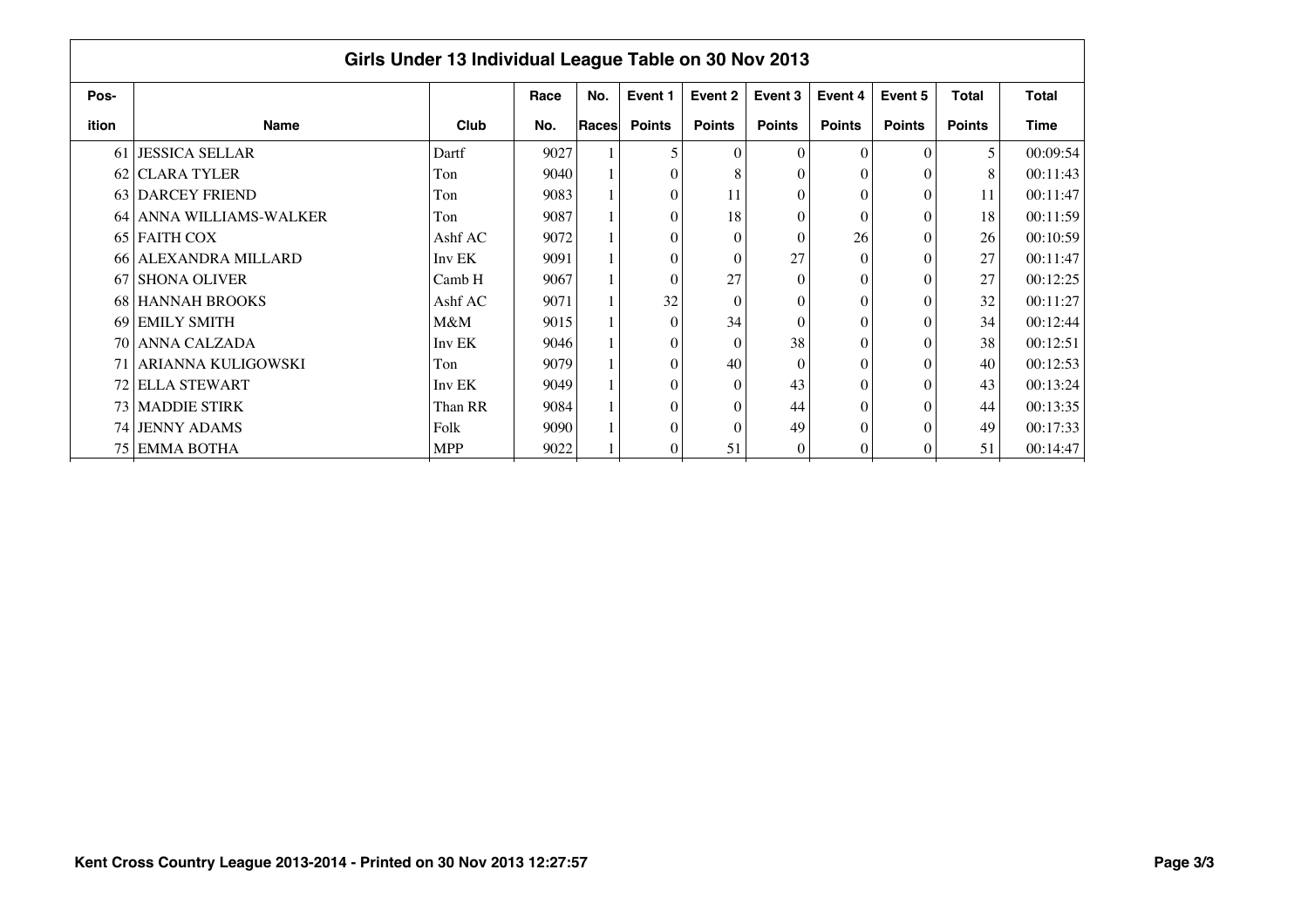|                |                          | Boys Under 13 Individual League Table on 30 Nov 2013 |      |       |                  |                |                  |                |                  |               |              |
|----------------|--------------------------|------------------------------------------------------|------|-------|------------------|----------------|------------------|----------------|------------------|---------------|--------------|
| Pos-           |                          |                                                      | Race | No.   | Event 1          | Event 2        | Event 3          | Event 4        | Event 5          | <b>Total</b>  | <b>Total</b> |
| ition          | <b>Name</b>              | Club                                                 | No.  | Races | <b>Points</b>    | <b>Points</b>  | <b>Points</b>    | <b>Points</b>  | <b>Points</b>    | <b>Points</b> | <b>Time</b>  |
|                | <b>MICHAEL EAGLING</b>   | B&B                                                  | 4047 | 4     | 1                | $\overline{c}$ |                  | 1              | $\theta$         | 5             | 00:44:09     |
| $\overline{c}$ | PETER GUY                | B&B                                                  | 4049 | 4     | 3                | 5              | $\overline{2}$   | $\overline{c}$ | $\overline{0}$   | 12            | 00:45:01     |
| 3              | <b>ISAAC MILHAM</b>      | M&M                                                  | 4042 | 4     | $\overline{7}$   | 6              | 4                | 4              | $\theta$         | 21            | 00:45:38     |
| 4              | <b>GEORGE POPE</b>       | B&B                                                  | 4055 | 4     | 6                | 10             | 6                | 8              | $\overline{0}$   | 30            | 00:46:00     |
| 5              | <b>QUINN AUSTIN</b>      | <b>MPP</b>                                           | 4015 | 4     | 9                | $\overline{7}$ | 8                | 9              | $\theta$         | 33            | 00:46:20     |
| 6              | <b>OLIVER PLUNKETT</b>   | Ton                                                  | 4021 | 4     | 12               | 9              | 14               | 10             | $\overline{0}$   | 45            | 00:46:58     |
| 7              | <b>COLEMAN CORRY</b>     | B&B                                                  | 4046 | 4     | 22               | 11             | 11               | $\tau$         | $\overline{0}$   | 51            | 00:47:11     |
| 8              | <b>CAMERON MACRAE</b>    | Than AC                                              | 4025 | 4     | 10               | 17             | 13               | 11             | $\mathbf{0}$     | 51            | 00:47:04     |
| 9              | <b>LEWIS STICKINGS</b>   | B&B                                                  | 4059 | 4     | 14               | 13             | 10               | 17             | $\theta$         | 54            | 00:47:16     |
| 10             | <b>HUGHIE COLEMAN</b>    | Than RR                                              | 4009 | 4     | 8                | 36             | 12               | 12             | $\boldsymbol{0}$ | 68            | 00:48:10     |
| 11             | <b>REEGAN ARCHER</b>     | M&M                                                  | 4043 | 4     | 21               | 22             | 30               | 16             | $\boldsymbol{0}$ | 89            | 00:49:25     |
| 12             | <b>GARTH DUGMORE</b>     | Inv EK                                               | 4028 | 4     | 33               | 28             | 18               | 19             | $\overline{0}$   | 98            | 00:49:39     |
| 13             | <b>CALLUM MYATT</b>      | B&B                                                  | 4053 | 4     | 27               | 29             | 27               | 20             | $\theta$         | 103           | 00:49:51     |
| 14             | <b>FELIX BROOKS</b>      | Ton                                                  | 3086 | 4     | 29               | 24             | 23               | 29             | $\theta$         | 105           | 00:50:00     |
| 15             | <b>CAMERON SHARP</b>     | Dartf                                                | 4032 | 4     | 31               | 27             | 26               | 24             | $\theta$         | 108           | 00:50:07     |
| 16             | <b>HENRY SWANDALE</b>    | Than RR                                              | 4014 | 4     | 30               | 43             | 25               | 26             | $\theta$         | 124           | 00:51:57     |
| 17             | <b>CAMERON SWATTON</b>   | B&B                                                  | 4061 | 4     | 35               | 30             | 32               | 36             | $\overline{0}$   | 133           | 00:52:24     |
| 18             | <b>HARRISON PARKER</b>   | B&B                                                  | 4054 | 4     | 32               | 34             | 37               | 33             | $\boldsymbol{0}$ | 136           | 00:51:50     |
| 19             | <b>OLIVER DAVIES</b>     | Than RR                                              | 4011 | 4     | 34               | 41             | 34               | 34             | $\overline{0}$   | 143           | 00:52:55     |
| 20             | <b>MARCUS HENBEST</b>    | Ton                                                  | 4019 | 4     | 38               | 40             | 45               | 40             | $\theta$         | 163           | 00:54:59     |
| 21             | <b>ALEX KAVANAGH</b>     | Than RR                                              | 4008 | 3     | $\overline{c}$   | 3              | $\Omega$         | 3              | $\theta$         | 8             | 00:33:08     |
| 22             | <b>DAN SCHOFIELD</b>     | Ton                                                  | 4022 | 3     | $\boldsymbol{0}$ | $\overline{4}$ | 3                | 6              | $\theta$         | 13            | 00:34:35     |
| 23             | <b>HENRI-JAMES COWIE</b> | B&B                                                  | 4064 | 3     | 5                | $\overline{0}$ | 5                | 5              | $\theta$         | 15            | 00:33:20     |
| 24             | <b>LEWIS WARREN</b>      | B&B                                                  | 4063 | 3     | 15               | 12             | $\theta$         | 14             | $\overline{0}$   | 41            | 00:35:14     |
| 25             | <b>OLIVER WESTON</b>     | Inv EK                                               | 4030 | 3     | $\theta$         | 15             | 15               | 22             | $\overline{0}$   | 52            | 00:36:48     |
| 26             | <b>EWAN WOOD</b>         | Ton                                                  | 4024 | 3     | 17               | 25             | $\boldsymbol{0}$ | 13             | $\mathbf{0}$     | 55            | 00:36:02     |
| 27             | <b>DOUGLAS NOEL</b>      | Inv EK                                               | 4031 | 3     | 20               | 23             | 16               | $\mathbf{0}$   | $\overline{0}$   | 59            | 00:36:58     |
| 28             | <b>JOHANNES SADLER</b>   | <b>MPP</b>                                           | 4017 | 3     | $\mathbf{0}$     | 26             | 17               | 18             | $\theta$         | 61            | 00:37:08     |
| 29             | <b>BEN GARDINER</b>      | B&B                                                  | 4048 | 3     | 25               | 21             | 22               | $\mathbf{0}$   | $\theta$         | 68            | 00:37:39     |
| 30             | <b>MATTHEW ROACH</b>     | Bexley                                               | 4002 | 3     | 26               | 20             | $\mathbf{0}$     | 23             | $\theta$         | 69            | 00:36:59     |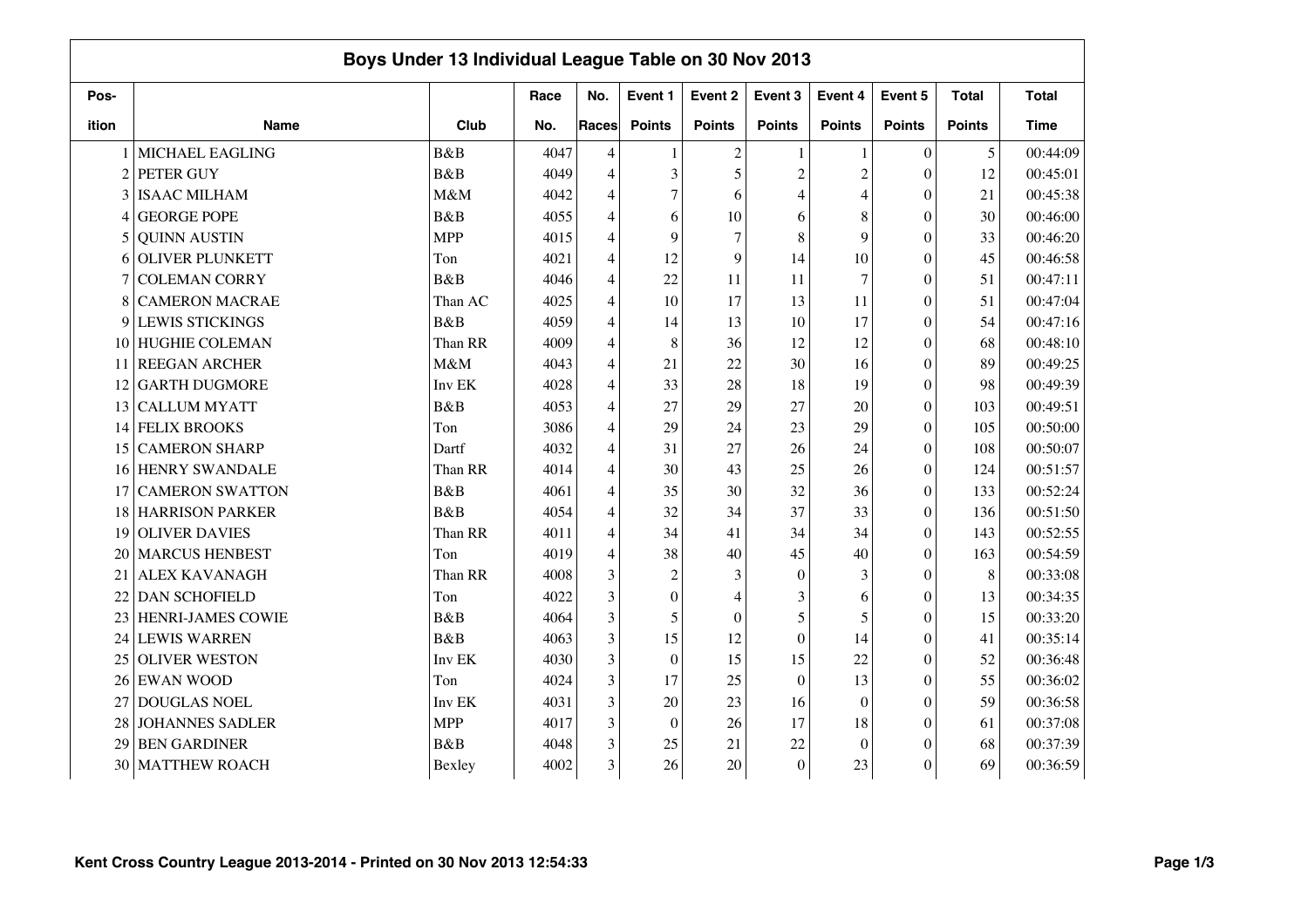|       | Boys Under 13 Individual League Table on 30 Nov 2013 |         |      |                |                  |                  |                  |                  |                  |               |              |  |
|-------|------------------------------------------------------|---------|------|----------------|------------------|------------------|------------------|------------------|------------------|---------------|--------------|--|
| Pos-  |                                                      |         | Race | No.            | Event 1          | Event 2          | Event 3          | Event 4          | Event 5          | <b>Total</b>  | <b>Total</b> |  |
| ition | <b>Name</b>                                          | Club    | No.  | Races          | <b>Points</b>    | <b>Points</b>    | <b>Points</b>    | <b>Points</b>    | <b>Points</b>    | <b>Points</b> | Time         |  |
| 31    | <b>MAX TAYLOR</b>                                    | Dartf   | 4071 | 3              | 18               | 35               | 19               | $\theta$         | $\overline{0}$   | 72            | 00:37:40     |  |
| 32    | <b>MORGAN WEST</b>                                   | Folk    | 4085 | 3              | $\theta$         | 33               | 29               | 28               | $\overline{0}$   | 90            | 00:38:54     |  |
| 33    | <b>BEN MCNALLY</b>                                   | Dartf   | 4072 | 3              | 28               | 37               | $\theta$         | 27               | $\theta$         | 92            | 00:37:57     |  |
| 34    | <b>RONNIE STOWELL</b>                                | Bexley  | 4007 | 3              | $\boldsymbol{0}$ | 39               | 28               | 30               | $\overline{0}$   | 97            | 00:39:30     |  |
| 35    | <b>ROBERT SUCKLING</b>                               | B&B     | 4060 | 3              | 36               | 42               | $\Omega$         | 35               | $\overline{0}$   | 113           | 00:40:17     |  |
| 36    | WILLIAM JENNINGS                                     | Than RR | 4012 | 3              | 40               | $\overline{0}$   | 35               | 39               | $\overline{0}$   | 114           | 00:40:10     |  |
| 37    | <b>JACK SMITH</b>                                    | Bexley  | 4003 | 3              | 37               | $\boldsymbol{0}$ | 38               | 44               | $\Omega$         | 119           | 00:44:21     |  |
| 38    | <b>LUKE LINDUS</b>                                   | Bexley  | 4001 | 3              | 43               | $\mathbf{0}$     | 42               | 37               | $\overline{0}$   | 122           | 00:41:06     |  |
| 39    | <b>TOBY BARNES</b>                                   | Padd W  | 4065 | 3              | 44               | 45               | 46               | $\theta$         | $\theta$         | 135           | 00:44:26     |  |
| 40    | <b>JAMES LONG</b>                                    | Folk    | 4083 | 3              | $\theta$         | 49               | 48               | 43               | $\theta$         | 140           | 00:47:16     |  |
| 41    | <b>THOMAS FEREBEE</b>                                | Bexley  | 4004 | 3              | 47               | 47               | 49               | $\mathbf{0}$     | $\boldsymbol{0}$ | 143           | 00:46:55     |  |
| 42    | <b>TOM SIMPSON</b>                                   | Camb H  | 4034 | $\overline{c}$ | 4                | 8                | $\Omega$         | $\boldsymbol{0}$ | $\theta$         | 12            | 00:23:08     |  |
| 43    | <b>DANIEL DUNLOP</b>                                 | Ashf AC | 4068 | $\overline{c}$ | $\mathbf{0}$     | $\theta$         | 7                | 15               | $\theta$         | 22            | 00:23:18     |  |
| 44    | <b>JOSEPH LAFFEY</b>                                 | Inv EK  | 4027 | $\overline{c}$ | 13               | $\theta$         | 9                | $\theta$         | $\theta$         | 22            | 00:23:07     |  |
| 45    | <b>BASHIRI RYAN</b>                                  | M&M     | 4039 | $\overline{c}$ | 16               | $\theta$         | 21               | $\theta$         | $\theta$         | 37            | 00:23:51     |  |
| 46    | <b>KIT WEAR</b>                                      | Inv EK  | 4069 | $\overline{c}$ | 19               | $\overline{0}$   | 20               | $\overline{0}$   | $\theta$         | 39            | 00:24:07     |  |
| 47    | <b>JAMES KINGSTON</b>                                | Ton     | 4020 | $\overline{c}$ | 23               | 19               | $\mathbf{0}$     | $\overline{0}$   | $\overline{0}$   | 42            | 00:24:44     |  |
| 48    | <b>HARVEY BYARD</b>                                  | Ton     | 4045 | $\overline{c}$ | 24               | 38               | $\boldsymbol{0}$ | $\overline{0}$   | $\boldsymbol{0}$ | 62            | 00:25:54     |  |
| 49    | <b>CHRISTIAN WATTS</b>                               | Folk    | 4084 | $\overline{c}$ | $\mathbf{0}$     | 32               | $\theta$         | 31               | $\overline{0}$   | 63            | 00:26:05     |  |
| 50    | <b>THOMAS MOUNT</b>                                  | Than RR | 4010 | $\overline{c}$ | $\mathbf{0}$     | $\overline{0}$   | 39               | 42               | $\overline{0}$   | 81            | 00:28:13     |  |
| 51    | <b>REGAN THOMAS</b>                                  | Bexley  | 4074 | $\overline{c}$ | 39               | $\theta$         | 43               | $\Omega$         | $\theta$         | 82            | 00:27:15     |  |
| 52    | <b>REECE PERKINS</b>                                 | M&M     | 4091 | $\overline{c}$ | $\theta$         | $\theta$         | 47               | 38               | $\theta$         | 85            | 00:28:26     |  |
| 53    | <b>ALEX HOLLIDAY</b>                                 | Inv EK  | 4075 | $\overline{c}$ | 41               | $\overline{0}$   | 44               | $\theta$         | $\theta$         | 85            | 00:27:56     |  |
| 54    | <b>GEORGE BUCHANAN</b>                               | Folk    | 4086 | $\overline{c}$ | $\theta$         | 44               | 41               | $\theta$         | $\overline{0}$   | 85            | 00:29:25     |  |
| 55    | <b>NATHAN BOSTAN</b>                                 | M&M     | 4041 | $\overline{c}$ | 45               | 46               | $\theta$         | $\theta$         | $\theta$         | 91            | 00:31:18     |  |
| 56    | <b>ROWAN BURFORD</b>                                 | Dartf   | 4070 | $\overline{c}$ | 46               | 48               | $\mathbf{0}$     | $\boldsymbol{0}$ | $\overline{0}$   | 94            | 00:31:54     |  |
| 57    | <b>CHARLIE CRICK</b>                                 | Ton     | 4076 | $\mathbf{1}$   | $\mathbf{0}$     | 1                | $\Omega$         | $\boldsymbol{0}$ | $\overline{0}$   | $\mathbf{1}$  | 00:11:40     |  |
| 58    | ANGUS HARRINGTON                                     | B&B     | 4050 |                | 11               | $\overline{0}$   | $\boldsymbol{0}$ | $\overline{0}$   | $\theta$         | 11            | 00:11:13     |  |
| 59    | <b>HARRY YORKE</b>                                   | Ton     | 4078 |                | $\mathbf{0}$     | 14               | 0                | $\overline{0}$   | $\theta$         | 14            | 00:12:40     |  |
| 60    | TODD MCGLYNN                                         | Ton     | 4080 |                | $\boldsymbol{0}$ | 16               | $\Omega$         | $\boldsymbol{0}$ | $\theta$         | 16            | 00:12:42     |  |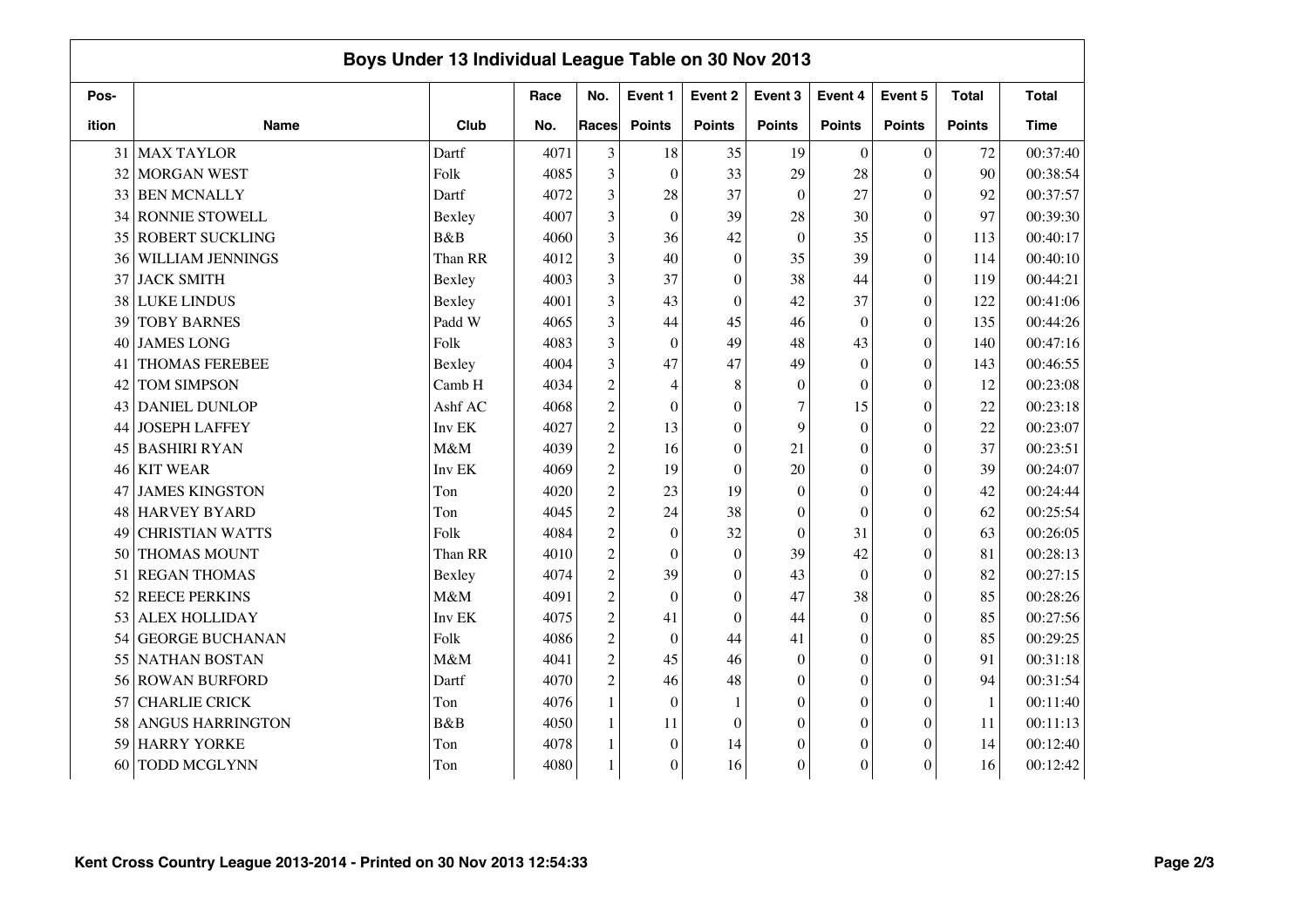|       | Boys Under 13 Individual League Table on 30 Nov 2013 |            |      |       |                |               |               |               |               |               |              |  |  |  |
|-------|------------------------------------------------------|------------|------|-------|----------------|---------------|---------------|---------------|---------------|---------------|--------------|--|--|--|
| Pos-  |                                                      |            | Race | No.   | Event 1        | Event 2       | Event 3       | Event 4       | Event 5       | <b>Total</b>  | <b>Total</b> |  |  |  |
| ition | <b>Name</b>                                          | Club       | No.  | Races | <b>Points</b>  | <b>Points</b> | <b>Points</b> | <b>Points</b> | <b>Points</b> | <b>Points</b> | Time         |  |  |  |
|       | 61 GEORGE SLACK                                      | Ton        | 4023 |       | $\theta$       | 18            | $\theta$      | $\Omega$      | $\Omega$      | 18            | 00:12:47     |  |  |  |
|       | 62 JAMES CROMBIE                                     | Ton        | 4092 |       | $\theta$       | $\Omega$      | $\theta$      | 21            |               | 21            | 00:11:54     |  |  |  |
| 63    | <b>ALEXANDER FREEMAN</b>                             | Ton        | 4087 |       | $\theta$       | $\Omega$      | 24            | $\Omega$      |               | 24            | 00:12:42     |  |  |  |
|       | 64 TOBY ROSS                                         | Ton        | 4093 |       | $\theta$       | $\Omega$      | $\Omega$      | 25            |               | 25            | 00:12:09     |  |  |  |
| 65 I  | <b>TOBY MOTH</b>                                     | Bexley     | 4006 |       | $\overline{0}$ | $\sqrt{ }$    | 31            | $\Omega$      |               | 31            | 00:13:06     |  |  |  |
|       | 66 HARVY PINDER                                      | Haysbk Sch | 4082 |       | $\theta$       | 31            | $\theta$      | $\theta$      | $\Omega$      | 31            | 00:13:35     |  |  |  |
| 67    | <b>BILLY KEENE</b>                                   | B&B        | 4051 |       | $\theta$       | $\Omega$      | $\theta$      | 32            |               | 32            | 00:12:31     |  |  |  |
|       | 68 JAMIE WRIGHT                                      | M&M        | 4088 |       | $\theta$       | $\Omega$      | 33            | $\Omega$      |               | 33            | 00:13:28     |  |  |  |
|       | 69 DANIEL SPAIN                                      | Than RR    | 4013 |       | $\theta$       | $\Omega$      | 36            | $\theta$      |               | 36            | 00:13:34     |  |  |  |
|       | 70 CONNOR WILLS                                      | Dartf      | 4089 |       | $\theta$       |               | 40            | $\theta$      |               | 40            | 00:14:15     |  |  |  |
|       | 71 JOHN SPARKS                                       | M&M        | 4095 |       | $\theta$       |               | $\theta$      | 41            |               | 41            | 00:13:55     |  |  |  |
|       | 72 ALF PERCIVAL                                      | $M\&M$     | 4040 |       | 42             | $\Omega$      | $\theta$      | $\theta$      |               | 42            | 00:13:32     |  |  |  |
|       | 73 BRADEN BUCHANAN                                   | Haysbk Sch | 4081 |       | $\theta$       | 50            | $\theta$      | $\theta$      |               | 50            | 00:17:06     |  |  |  |
|       | 74 BEN PENDRIGH                                      | Dartf      | 4090 |       | $\theta$       | $\Omega$      | 50            | $\theta$      |               | 50            | 00:17:16     |  |  |  |
| 75 I  | <b>THOMAS KEAVENEY</b>                               | Ashf AC    | 4067 |       | $\overline{0}$ | 51            | 0             | $\theta$      | 0             | 51            | 00:18:44     |  |  |  |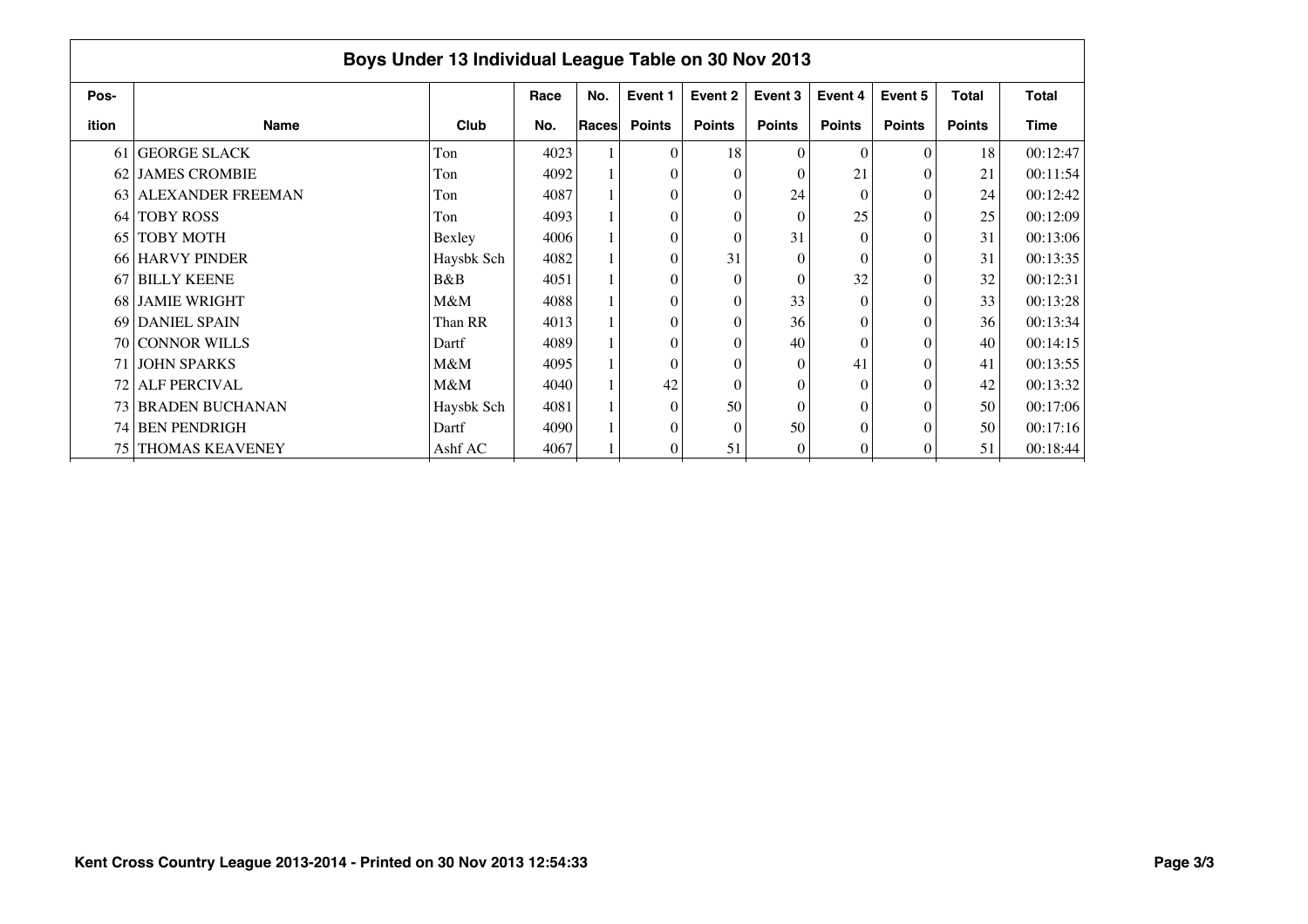|                |                          | Girls Under 15 Individual League Table on 30 Nov 2013 |      |                |                |                |                |                |                  |               |              |
|----------------|--------------------------|-------------------------------------------------------|------|----------------|----------------|----------------|----------------|----------------|------------------|---------------|--------------|
| Pos-           |                          |                                                       | Race | No.            | Event 1        | Event 2        | Event 3        | Event 4        | Event 5          | <b>Total</b>  | <b>Total</b> |
| ition          | <b>Name</b>              | Club                                                  | No.  | Races          | <b>Points</b>  | <b>Points</b>  | <b>Points</b>  | <b>Points</b>  | <b>Points</b>    | <b>Points</b> | <b>Time</b>  |
|                | <b>NAOMI KINGSTON</b>    | B&B                                                   | 8076 | 4              | $\overline{4}$ | 3              | 3              | $\overline{4}$ | $\overline{0}$   | 14            | 00:45:18     |
| $\overline{c}$ | YASMIN AUSTRIDGE         | B&B                                                   | 8074 | $\overline{4}$ | 6              | $\overline{4}$ | $\overline{c}$ | 5              | $\overline{0}$   | 17            | 00:45:41     |
| 3              | <b>KELSEY FUSS</b>       | B&B                                                   | 8065 | 4              | 5              | $\overline{2}$ | $\overline{4}$ | 8              | $\theta$         | 19            | 00:45:45     |
| 4              | <b>GEORGINA TAYLOR</b>   | B&B                                                   | 8062 | 4              | 8              | 5              | 5              | 6              | $\overline{0}$   | 24            | 00:46:24     |
| 5              | <b>CHLOE SHARP</b>       | Dartf                                                 | 8031 | 4              | 9              | 8              | 6              | 9              | $\overline{0}$   | 32            | 00:47:16     |
| 6              | <b>EMILY BOND</b>        | Inv EK                                                | 8048 | 4              | 12             | 14             | $\overline{7}$ | $\overline{7}$ | $\overline{0}$   | 40            | 00:47:55     |
|                | <b>LOLA WHEELER</b>      | M&M                                                   | 8019 | 4              | 18             | 11             | 12             | 11             | $\Omega$         | 52            | 00:49:08     |
| 8              | <b>JESSICA CARLEY</b>    | Inv EK                                                | 8049 | 4              | 13             | 15             | 11             | 14             | $\overline{0}$   | 53            | 00:49:14     |
| 9              | POLLY PITCAIRN-KNOWLES   | Ton                                                   | 8038 | 4              | 17             | 18             | 10             | 10             | $\theta$         | 55            | 00:49:07     |
| 10             | <b>HOLLY FIELDER</b>     | Inv EK                                                | 8054 | 4              | 16             | 12             | 15             | 15             | $\theta$         | 58            | 00:49:39     |
| 11             | <b>SHANNON RISKEY</b>    | B&B                                                   | 8061 | 4              | 14             | 16             | 17             | 13             | $\boldsymbol{0}$ | 60            | 00:49:50     |
| 12             | <b>KARRIANNE BELL</b>    | M&M                                                   | 8007 | 4              | 21             | 17             | 13             | 12             | $\theta$         | 63            | 00:49:54     |
| 13             | <b>MARY GUY</b>          | B&B                                                   | 8059 | 4              | 22             | 19             | 14             | 16             | $\theta$         | 71            | 00:50:17     |
| 14             | <b>CHLOE KIBBLEWHITE</b> | B&B                                                   | 8068 | 4              | 26             | 20             | 16             | 17             | $\theta$         | 79            | 00:50:58     |
| 15             | <b>NICOLE EDMUNDS</b>    | C'mont Sch                                            | 8046 | $\overline{4}$ | 20             | 23             | 18             | 19             | $\theta$         | 80            | 00:51:25     |
| 16             | <b>JOSEPHINE EDMUNDS</b> | C'mont Sch                                            | 8045 | 4              | 23             | 24             | 20             | 23             | $\overline{0}$   | 90            | 00:52:04     |
| 17             | <b>ELEANOR COHEN</b>     | Ton                                                   | 8034 | 4              | 15             | 31             | 25             | 22             | $\overline{0}$   | 93            | 00:52:51     |
| 18             | <b>AMY LEACH</b>         | B&B                                                   | 8078 | 4              | 28             | 25             | 21             | 20             | $\boldsymbol{0}$ | 94            | 00:52:13     |
| 19             | <b>TAMSIN GEORGE</b>     | M&M                                                   | 8012 | $\overline{4}$ | 38             | 21             | 22             | 24             | $\overline{0}$   | 105           | 00:53:30     |
| 20             | <b>REBECCA BURFORD</b>   | Dartf                                                 | 8027 | 4              | 33             | 27             | 23             | 25             | $\overline{0}$   | 108           | 00:53:52     |
| 21             | <b>EMILY HALE</b>        | Ton                                                   | 8058 | 4              | 40             | 30             | 26             | 28             | $\theta$         | 124           | 00:55:25     |
| 22             | <b>ELLIE COLEMAN</b>     | Dartf                                                 | 8028 | $\overline{4}$ | 35             | 34             | 34             | 33             | $\theta$         | 136           | 00:56:28     |
| 23             | <b>KEALY GOLDSMITH</b>   | Than RR                                               | 8022 | 4              | 43             | 36             | 35             | 29             | $\overline{0}$   | 143           | 00:57:13     |
| 24             | <b>ROSIE FENTON</b>      | Ton                                                   | 8035 | 4              | 39             | 42             | 28             | 37             | $\overline{0}$   | 146           | 00:57:37     |
| 25             | <b>TYRA DUFFUS</b>       | M&M                                                   | 8009 | $\overline{4}$ | 44             | 44             | 37             | 26             | $\theta$         | 151           | 00:58:39     |
| 26             | <b>AMY HART</b>          | Dartf                                                 | 8029 | 4              | 48             | 46             | 38             | 38             | $\boldsymbol{0}$ | 170           | 01:01:45     |
| 27             | <b>SABRINA SINHA</b>     | Camb H                                                | 8082 | 3              | 1              | $\mathbf{0}$   | 1              | 1              | $\overline{0}$   | 3             | 00:31:36     |
| 28             | <b>HOLLY PAGE</b>        | Dartf                                                 | 8030 | 3              | 3              | 1              | $\Omega$       | 3              | $\theta$         | $\tau$        | 00:33:32     |
| 29             | <b>JESSICA KEENE</b>     | <b>B</b> &B                                           | 8060 | 3              | $\overline{c}$ | 6              | 0              | $\overline{c}$ | $\theta$         | 10            | 00:33:54     |
| 30             | <b>ELLA FOX</b>          | Inv EK                                                | 8047 | 3              | $\overline{7}$ | $\overline{7}$ | 8              | $\overline{0}$ | $\theta$         | $22\,$        | 00:35:40     |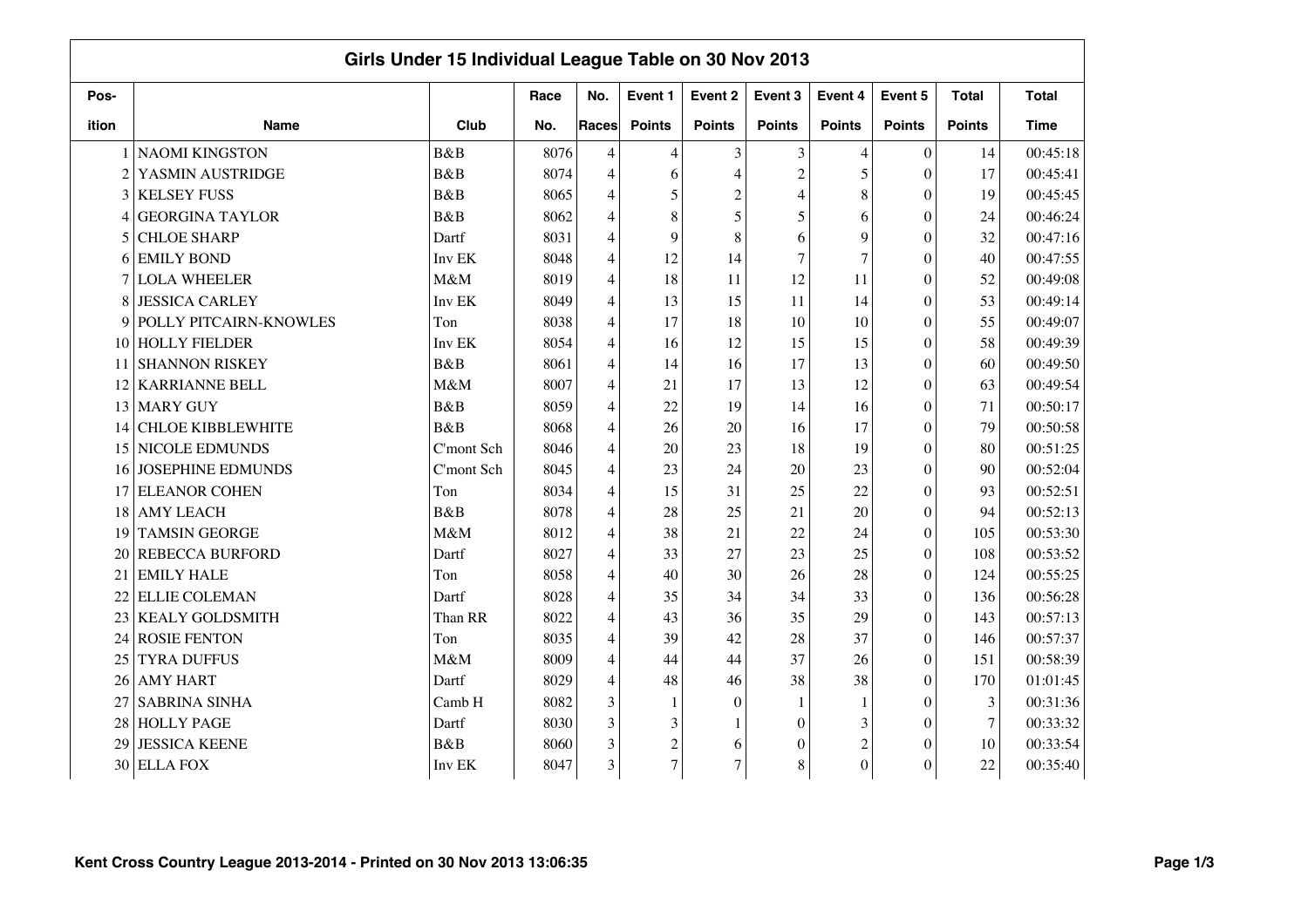|       |                           | Girls Under 15 Individual League Table on 30 Nov 2013 |      |                |                  |                  |                  |                  |                  |               |              |
|-------|---------------------------|-------------------------------------------------------|------|----------------|------------------|------------------|------------------|------------------|------------------|---------------|--------------|
| Pos-  |                           |                                                       | Race | No.            | Event 1          | Event 2          | Event 3          | Event 4          | Event 5          | <b>Total</b>  | <b>Total</b> |
| ition | <b>Name</b>               | Club                                                  | No.  | Races          | <b>Points</b>    | <b>Points</b>    | <b>Points</b>    | <b>Points</b>    | <b>Points</b>    | <b>Points</b> | <b>Time</b>  |
| 31    | <b>ALICE RALPH</b>        | Ton                                                   | 8039 | 3              | 11               | 9                | 9                | $\boldsymbol{0}$ | $\boldsymbol{0}$ | 29            | 00:36:22     |
| 32    | <b>JOANNA CLOWES</b>      | B&B                                                   | 8063 | 3              | $\mathbf{0}$     | 28               | 24               | 18               | $\theta$         | 70            | 00:40:19     |
| 33    | <b>KATIE BRIDGE</b>       | M&M                                                   | 8008 | 3              | 32               | 32               | 29               | $\overline{0}$   | $\boldsymbol{0}$ | 93            | 00:41:46     |
| 34    | <b>ZOE RUMMENS</b>        | C'mont Sch                                            | 8043 | 3              | 29               | 38               | 33               | $\mathbf{0}$     | $\boldsymbol{0}$ | 100           | 00:42:34     |
| 35    | TILLY COSGROVE            | Camb H                                                | 8086 | 3              | 37               | 35               | $\mathbf{0}$     | 32               | $\mathbf{0}$     | 104           | 00:42:03     |
| 36    | <b>JESSICA MASTERS</b>    | <b>MPP</b>                                            | 8024 | 3              | 47               | 45               | 40               | $\boldsymbol{0}$ | $\theta$         | 132           | 00:46:51     |
| 37    | PHOEBE COOPER             | Bexley                                                | 8005 | 3              | 49               | 48               | 39               | $\theta$         | $\theta$         | 136           | 00:49:16     |
| 38    | <b>GENEVIEVE ALLAN</b>    | Ton                                                   | 8032 | $\overline{c}$ | 10               | 10               | $\theta$         | $\overline{0}$   | $\theta$         | 20            | 00:24:24     |
| 39    | <b>SARAH HALL</b>         | Inv EK                                                | 8052 | $\overline{c}$ | $\mathbf{0}$     | 22               | 19               | $\mathbf{0}$     | $\theta$         | 41            | 00:27:04     |
| 40    | <b>AILSA MACRAE</b>       | Than AC                                               | 8041 | $\overline{c}$ | $\mathbf{0}$     | $\theta$         | 27               | 21               | $\theta$         | 48            | 00:26:12     |
| 41    | <b>LUCY KING-POWRIE</b>   | Ton                                                   | 8036 | $\overline{c}$ | 27               | 26               | $\theta$         | $\mathbf{0}$     | $\boldsymbol{0}$ | 53            | 00:27:00     |
| 42    | <b>BECKY O'HARA</b>       | Ton                                                   | 8037 | $\overline{c}$ | 31               | $\boldsymbol{0}$ | $\theta$         | 30               | $\mathbf{0}$     | 61            | 00:26:18     |
| 43    | LETICIA DEMELO            | Bexley                                                | 8004 | $\overline{c}$ | $\boldsymbol{0}$ | $\theta$         | 32               | 35               | $\boldsymbol{0}$ | 67            | 00:28:21     |
| 44    | <b>DARCY KIRWIN</b>       | B&B                                                   | 8077 | $\sqrt{2}$     | $\boldsymbol{0}$ | 41               | $\theta$         | 31               | $\theta$         | $72\,$        | 00:29:15     |
| 45    | <b>SOPHIE FENNER</b>      | Camb H                                                | 8087 | $\overline{c}$ | $\mathbf{0}$     | 39               | $\theta$         | 34               | $\theta$         | 73            | 00:29:38     |
| 46    | <b>FRANCESCA PICKUP</b>   | B&B                                                   | 8071 | $\overline{c}$ | 41               | 40               | $\theta$         | $\mathbf{0}$     | $\theta$         | 81            | 00:29:18     |
| 47    | <b>CIARA MITCHELL</b>     | Camb H                                                | 8095 | $\mathfrak 2$  | $\boldsymbol{0}$ | 47               | $\mathbf{0}$     | 39               | $\boldsymbol{0}$ | 86            | 00:33:01     |
| 48    | <b>ALICE TYLER</b>        | Ton                                                   | 8040 |                | $\boldsymbol{0}$ | 13               | $\Omega$         | $\overline{0}$   | $\boldsymbol{0}$ | 13            | 00:13:16     |
| 49    | <b>TAMMY FALSHAW</b>      | B&B                                                   | 8075 |                | 19               | $\boldsymbol{0}$ | $\mathbf{0}$     | $\mathbf{0}$     | $\boldsymbol{0}$ | 19            | 00:12:04     |
| 50    | <b>MOLLY HAWKINS</b>      | Camb H                                                | 8089 | 1              | 24               | $\boldsymbol{0}$ | $\Omega$         | $\overline{0}$   | $\theta$         | 24            | 00:12:19     |
| 51    | <b>DARCEY BARHAM</b>      | M&M                                                   | 8006 |                | 25               | $\boldsymbol{0}$ | $\Omega$         | $\mathbf{0}$     | $\theta$         | 25            | 00:12:19     |
| 52    | <b>MOLLY DENT</b>         | B&B                                                   | 8064 |                | $\mathbf{0}$     | $\boldsymbol{0}$ | $\theta$         | 27               | $\theta$         | 27            | 00:13:09     |
| 53    | <b>ROISIN ATKINS-DYKE</b> | B&B                                                   | 8070 | -1             | $\boldsymbol{0}$ | 29               | $\theta$         | $\overline{0}$   | $\theta$         | 29            | 00:14:47     |
| 54    | <b>KATIE WELBOURNE</b>    | C'mont Sch                                            | 8044 | 1              | 30               | $\boldsymbol{0}$ | $\theta$         | $\overline{0}$   | $\theta$         | 30            | 00:12:47     |
| 55    | <b>CHARLOTTE AVERY</b>    | Folk                                                  | 8055 | 1              | $\boldsymbol{0}$ | $\overline{0}$   | 30               | $\overline{0}$   | $\overline{0}$   | 30            | 00:14:03     |
| 56    | <b>MARIA WHITTAKER</b>    | Inv EK                                                | 8053 |                | $\boldsymbol{0}$ | $\boldsymbol{0}$ | 31               | $\overline{0}$   | $\boldsymbol{0}$ | 31            | 00:14:11     |
| 57    | <b>RIKI TURNER</b>        | M&M                                                   | 8017 | 1              | $\mathbf{0}$     | 33               | $\theta$         | $\overline{0}$   | $\theta$         | 33            | 00:14:56     |
| 58    | PAIGE MACHEATH            | Camb H                                                | 8085 | 1              | 34               | $\boldsymbol{0}$ | $\Omega$         | $\mathbf{0}$     | $\theta$         | 34            | 00:13:04     |
| 59    | <b>JENNY PAYNE</b>        | <b>MPP</b>                                            | 8093 |                | 36               | $\overline{0}$   | $\boldsymbol{0}$ | $\overline{0}$   | $\theta$         | 36            | 00:13:19     |
| 60    | NATASHA HAINSWORTH        | B&B                                                   | 8069 |                | $\mathbf{0}$     | $\theta$         | $\Omega$         | 36               | $\theta$         | 36            | 00:14:10     |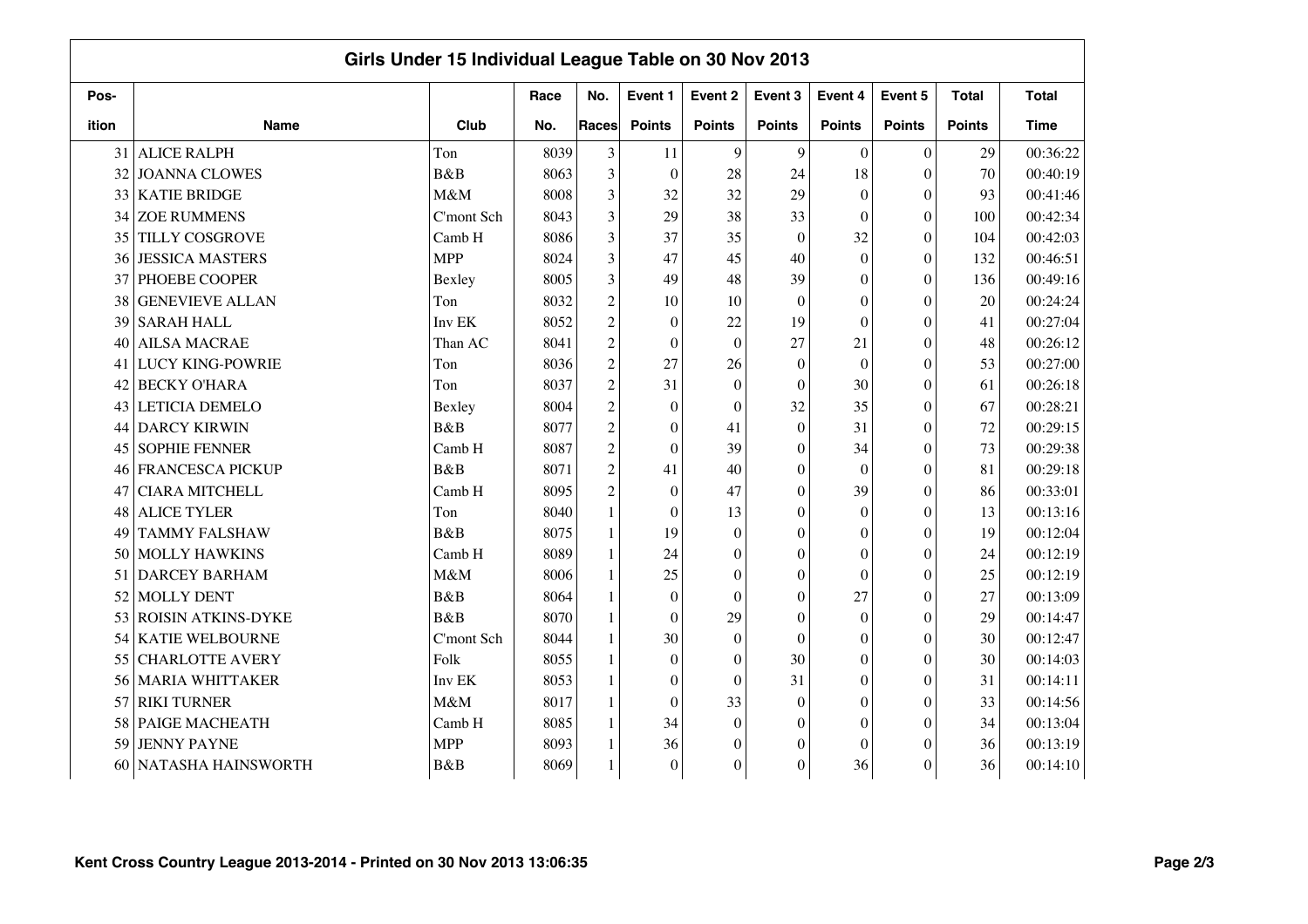|       | Girls Under 15 Individual League Table on 30 Nov 2013 |        |      |       |               |               |               |               |               |               |             |  |  |  |
|-------|-------------------------------------------------------|--------|------|-------|---------------|---------------|---------------|---------------|---------------|---------------|-------------|--|--|--|
| Pos-  |                                                       |        | Race | No.   | Event 1       | Event 2       | Event 3       | Event 4       | Event 5       | <b>Total</b>  | Total       |  |  |  |
| ition | Name                                                  | Club   | No.  | Races | <b>Points</b> | <b>Points</b> | <b>Points</b> | <b>Points</b> | <b>Points</b> | <b>Points</b> | <b>Time</b> |  |  |  |
|       | 61 JADE FITT                                          | Camb H | 8083 |       |               |               | 36            |               |               | 36            | 00:14:49    |  |  |  |
|       | 62 SIOBHAN SAMUEL                                     | Camb H | 8090 |       |               | 37            |               |               |               | 37            | 00:15:22    |  |  |  |
|       | 63 LAUREN DENNIS                                      | Folk   | 8097 |       |               |               | 41            |               |               | 41            | 00:17:44    |  |  |  |
|       | 64 LIADE COATSWORTH                                   | Ton    | 8033 |       | 42            |               |               |               |               | 42            | 00:13:38    |  |  |  |
|       | 65 GISELA GAYLORD                                     | $M\&M$ | 8081 |       |               | 43            | $\theta$      |               |               | 43            | 00:16:10    |  |  |  |
|       | 66 AMELIA WATERS                                      | Camb H | 8088 |       | 45            |               | $\theta$      |               |               | 45            | 00:14:34    |  |  |  |
|       | 67 OLIVIA HUDSON                                      | B&B    | 8094 |       | 46            |               | 0             |               |               | 46            | 00:14:39    |  |  |  |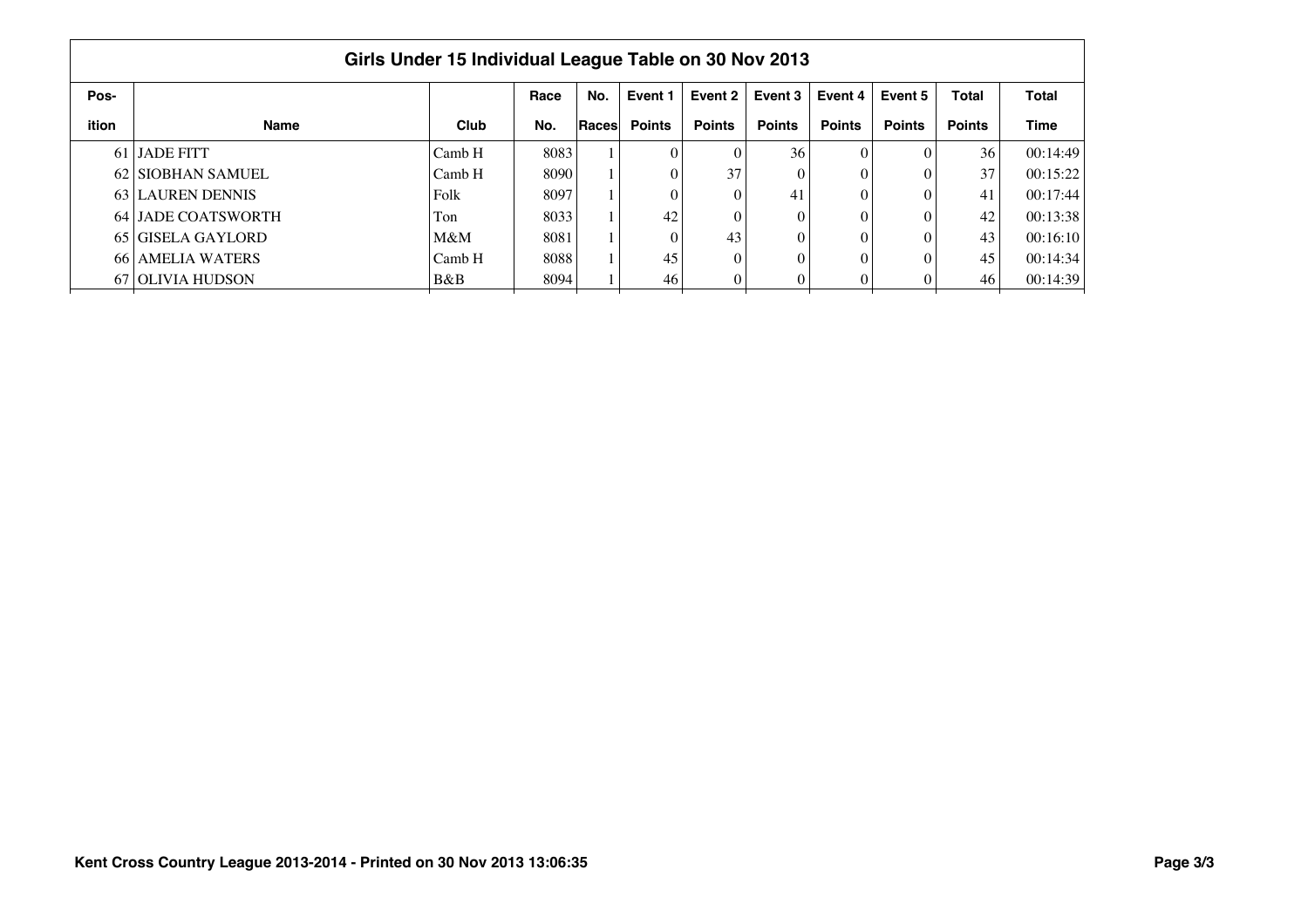|                | Boys Under 15 Individual League Table on 30 Nov 2013 |            |      |                |                |                |                |                  |                  |                |              |  |  |
|----------------|------------------------------------------------------|------------|------|----------------|----------------|----------------|----------------|------------------|------------------|----------------|--------------|--|--|
| Pos-           |                                                      |            | Race | No.            | Event 1        | Event 2        | Event 3        | Event 4          | Event 5          | <b>Total</b>   | <b>Total</b> |  |  |
| ition          | <b>Name</b>                                          | Club       | No.  | <b>Races</b>   | <b>Points</b>  | <b>Points</b>  | <b>Points</b>  | <b>Points</b>    | <b>Points</b>    | <b>Points</b>  | <b>Time</b>  |  |  |
|                | <b>ALASDAIR KINLOCH</b>                              | Ton        | 3022 | $\overline{4}$ | $\mathbf{1}$   |                |                | 1                | $\theta$         | $\overline{4}$ | 00:55:45     |  |  |
| $\overline{2}$ | <b>JAMIE GOODGE</b>                                  | Ton        | 3019 | $\overline{4}$ | $\overline{c}$ | $\overline{c}$ | $\overline{2}$ | $\overline{c}$   | $\theta$         | 8              | 00:56:54     |  |  |
| 3              | <b>MARCO ARCURI</b>                                  | B&B        | 3065 | 4              | 5              | 8              | 4              | 5                | $\theta$         | 22             | 01:00:38     |  |  |
| 4              | <b>ALEX WILTSHIRE</b>                                | B&B        | 3081 | $\overline{4}$ | $\overline{7}$ | 10             | 5              | 6                | $\theta$         | 28             | 01:01:05     |  |  |
| 5              | <b>CHARLIE DAVIS</b>                                 | B&B        | 3070 | 4              | 13             | 6              | 6              | $\overline{7}$   | $\overline{0}$   | 32             | 01:01:14     |  |  |
| 6              | <b>OLIVER DUNN</b>                                   | Ton        | 3018 | 4              | 11             | 17             | 8              | 12               | $\theta$         | 48             | 01:02:42     |  |  |
|                | <b>JOSH DAVIDSON</b>                                 | B&B        | 3069 | 4              | 10             | 12             | 10             | 16               | $\theta$         | 48             | 01:02:55     |  |  |
| 8              | <b>BRIAN KOPPSCHALL</b>                              | <b>BGA</b> | 3002 | 4              | 14             | 14             | 12             | 10               | $\overline{0}$   | 50             | 01:03:16     |  |  |
| 9              | <b>SEAN KURTZ</b>                                    | <b>BGA</b> | 3003 | 4              | 20             | 19             | 13             | 17               | $\overline{0}$   | 69             | 01:04:39     |  |  |
| 10             | <b>SIMEON BARTH</b>                                  | <b>BGA</b> | 3001 | 4              | 21             | 23             | 15             | 20               | $\overline{0}$   | 79             | 01:05:04     |  |  |
| 11             | <b>BEDE PITCAIRN-KNOWLES</b>                         | Ton        | 3026 | 4              | 27             | 28             | 16             | 15               | $\mathbf{0}$     | 86             | 01:05:37     |  |  |
| 12             | <b>OWEN FEATHERSTONE</b>                             | M&M        | 3050 | 4              | 26             | 32             | 17             | 18               | $\boldsymbol{0}$ | 93             | 01:05:56     |  |  |
| 13             | <b>ARTHUR CAREY</b>                                  | B&B        | 3068 | 4              | 31             | 27             | 21             | 22               | $\theta$         | 101            | 01:06:22     |  |  |
| 14             | WILLIAM MILHAM                                       | M&M        | 3061 | 4              | 22             | 31             | 28             | 25               | $\theta$         | 106            | 01:06:42     |  |  |
| 15             | <b>ISAAC POTTS</b>                                   | <b>BGA</b> | 3005 | $\overline{4}$ | 35             | 25             | 20             | 29               | $\theta$         | 109            | 01:06:48     |  |  |
| 16             | <b>HARRY YOUNG</b>                                   | Padd W     | 3084 | 4              | 29             | 30             | 23             | 35               | $\theta$         | 117            | 01:07:09     |  |  |
| 17             | <b>ADAM WHEATON</b>                                  | M&M        | 3057 | 4              | 34             | 44             | 22             | 31               | $\theta$         | 131            | 01:08:26     |  |  |
| 18             | <b>CHARLIE SCRIVENER</b>                             | B&B        | 3077 | 4              | 32             | 34             | 33             | 34               | $\theta$         | 133            | 01:08:08     |  |  |
| 19             | <b>SE-JUNE OH</b>                                    | <b>BGA</b> | 3004 | $\overline{4}$ | 33             | 39             | 29             | 36               | $\theta$         | 137            | 01:08:29     |  |  |
| 20             | <b>BRANDON LAW</b>                                   | Folk       | 3044 | 4              | 43             | 43             | 25             | 42               | $\theta$         | 153            | 01:10:34     |  |  |
| 21             | <b>SAM CRICK</b>                                     | Ton        | 3049 | 4              | 40             | 40             | 37             | 39               | $\theta$         | 156            | 01:10:08     |  |  |
| 22             | <b>CALUM LAING</b>                                   | Ton        | 3023 | $\overline{4}$ | 38             | 41             | 35             | 43               | $\theta$         | 157            | 01:10:03     |  |  |
| 23             | <b>MARSHALL SMITH</b>                                | Ashf AC    | 3088 | 4              | 36             | 42             | 38             | 41               | $\theta$         | 157            | 01:10:02     |  |  |
| 24             | <b>JAMES PUXTY</b>                                   | Ton        | 3027 | 3              | 6              | 5              | $\theta$       | 4                | $\Omega$         | 15             | 00:45:11     |  |  |
| 25             | <b>SCOTT ROWATT</b>                                  | Ton        | 3028 | 3              | 4              | $\overline{7}$ | 7              | $\mathbf{0}$     | $\theta$         | 18             | 00:46:40     |  |  |
| 26             | <b>HARRY JARVIS</b>                                  | Bexley     | 3008 | 3              | 9              | 15             | 9              | $\boldsymbol{0}$ | $\theta$         | 33             | 00:47:50     |  |  |
| 27             | <b>BAYLEY MASSEY</b>                                 | Camb H     | 3041 | 3              | 28             | $\mathbf{0}$   | 11             | 11               | $\theta$         | 50             | 00:46:43     |  |  |
| 28             | <b>CHRISTIAN LEE</b>                                 | Ton        | 3024 | 3              | 19             | 26             | $\mathbf{0}$   | 14               | $\theta$         | 59             | 00:48:54     |  |  |
| 29             | JACQUES CUNNINGHAM MARSH                             | M&M        | 3058 | 3              | 17             | 22             | $\Omega$       | 24               | $\theta$         | 63             | 00:48:54     |  |  |
| 30             | <b>FLYNN HOPE</b>                                    | M&M        | 3062 | 3              | $\mathbf{0}$   | 20             | 18             | 27               | $\theta$         | 65             | 00:49:23     |  |  |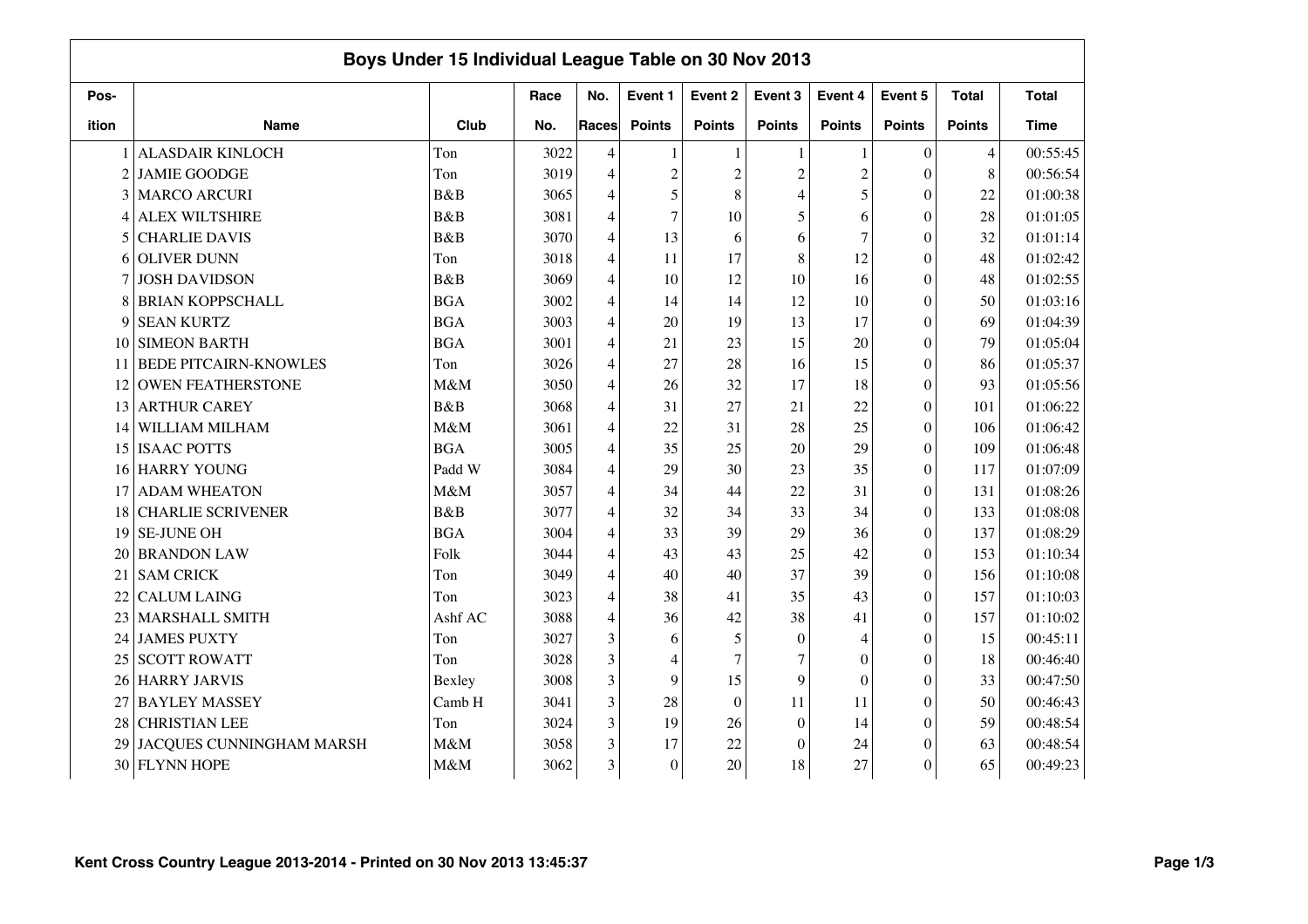|       |                         | Boys Under 15 Individual League Table on 30 Nov 2013 |      |                |                  |                  |                  |                |                  |                |              |
|-------|-------------------------|------------------------------------------------------|------|----------------|------------------|------------------|------------------|----------------|------------------|----------------|--------------|
| Pos-  |                         |                                                      | Race | No.            | Event 1          | Event 2          | Event 3          | Event 4        | Event 5          | <b>Total</b>   | <b>Total</b> |
| ition | <b>Name</b>             | Club                                                 | No.  | Races          | <b>Points</b>    | <b>Points</b>    | <b>Points</b>    | <b>Points</b>  | <b>Points</b>    | <b>Points</b>  | Time         |
| 31    | <b>CALLUM BROOKS</b>    | M&M                                                  | 3052 | 3              | $\theta$         | 38               | 19               | 21             | $\overline{0}$   | 78             | 00:50:38     |
| 32    | <b>FRANK SCRIVENER</b>  | B&B                                                  | 3078 | 3              | 23               | $\overline{0}$   | 30               | 30             | $\overline{0}$   | 83             | 00:48:24     |
| 33    | <b>JOSEPH WEBB</b>      | M&M                                                  | 3056 | 3              | 30               | $\theta$         | 31               | 23             | $\theta$         | 84             | 00:48:32     |
| 34    | <b>JACK PAYTON</b>      | M&M                                                  | 3060 | 3              | $\mathbf{0}$     | 33               | 27               | 26             | $\overline{0}$   | 86             | 00:50:48     |
| 35    | <b>MARLEY GODDEN</b>    | M&M                                                  | 3085 | 3              | 25               | $\mathbf{0}$     | 26               | 37             | $\overline{0}$   | 88             | 00:48:39     |
| 36    | <b>SCOTT BULMER</b>     | <b>B</b> &B                                          | 3067 | 3              | $\theta$         | 46               | 39               | 44             | $\overline{0}$   | 129            | 00:53:50     |
| 37    | <b>AARON ROWLAND</b>    | Padd W                                               | 3083 | 3              | $\mathbf{0}$     | 50               | 41               | 46             | $\boldsymbol{0}$ | 137            | 00:57:31     |
| 38    | <b>JAKE BERRY</b>       | M&M                                                  | 3051 | $\overline{c}$ | $\boldsymbol{0}$ | $\boldsymbol{0}$ | 3                | 3              | $\overline{0}$   | 6              | 00:28:02     |
| 39    | NOAH ARMITAGE-HOOKES    | Camb H                                               | 3036 | $\overline{c}$ | 3                | $\overline{A}$   | $\theta$         | $\overline{0}$ | $\theta$         | 7              | 00:30:44     |
| 40    | ALFIE ARMITAGE-HOOKES   | Camb H                                               | 3035 | $\overline{c}$ | $8\,$            | 9                | $\Omega$         | $\overline{0}$ | $\theta$         | 17             | 00:32:02     |
| 41    | <b>JAKE POTTER</b>      | B&B                                                  | 3076 | $\overline{c}$ | $\mathbf{0}$     | 11               | $\Omega$         | 8              | $\boldsymbol{0}$ | 19             | 00:31:37     |
| 42    | TRIN BRISLEY            | Folk                                                 | 3090 | $\overline{c}$ | 12               | $\boldsymbol{0}$ | 14               | $\theta$       | $\theta$         | 26             | 00:31:11     |
| 43    | <b>BEN BROOKS</b>       | Ton                                                  | 3016 | $\overline{c}$ | 16               | 16               | $\Omega$         | $\overline{0}$ | $\theta$         | 32             | 00:33:11     |
| 44    | <b>BILLY HARROP</b>     | Than RR                                              | 3013 | $\mathfrak 2$  | 18               | 24               | $\theta$         | $\theta$       | $\theta$         | 42             | 00:33:52     |
| 45    | <b>TOM PLATTS</b>       | Inv EK                                               | 3093 | $\overline{c}$ | $\mathbf{0}$     | $\boldsymbol{0}$ | 24               | 32             | $\theta$         | 56             | 00:32:06     |
| 46    | <b>ALFIE GRAFTON</b>    | Than RR                                              | 3014 | $\overline{c}$ | $\mathbf{0}$     | 36               | 32               | $\overline{0}$ | $\theta$         | 68             | 00:35:52     |
| 47    | <b>LUKE HURTON</b>      | New'ton                                              | 3048 | $\overline{c}$ | 24               | 45               | $\mathbf{0}$     | $\mathbf{0}$   | $\overline{0}$   | 69             | 00:36:06     |
| 48    | <b>OSCAR HUSSEY</b>     | B&B                                                  | 3072 | $\overline{c}$ | $\mathbf{0}$     | 37               | $\theta$         | 33             | $\boldsymbol{0}$ | 70             | 00:34:42     |
| 49    | <b>HARRY BROWN</b>      | Ton                                                  | 3017 | $\overline{c}$ | 39               | $\boldsymbol{0}$ | $\Omega$         | 38             | $\overline{0}$   | 77             | 00:32:56     |
| 50    | <b>ROBERT LAWRENCE</b>  | Bexley                                               | 3006 | $\overline{c}$ | $\mathbf{0}$     | $\theta$         | 36               | 47             | $\overline{0}$   | 83             | 00:34:45     |
| 51    | MICHAEL KELLY           | Inv EK                                               | 3094 | $\overline{c}$ | $\boldsymbol{0}$ | 51               | 34               | $\theta$       | $\theta$         | 85             | 00:39:33     |
| 52    | <b>ROSS CHAMBERS</b>    | C'mont Sch                                           | 3029 | $\overline{c}$ | 37               | 48               | $\theta$         | $\theta$       | $\theta$         | 85             | 00:37:28     |
| 53    | <b>HARRY KEENE</b>      | B&B                                                  | 3073 | $\overline{c}$ | 41               | $\theta$         | $\Omega$         | 45             | $\overline{0}$   | 86             | 00:33:51     |
| 54    | <b>THOMAS KENDRICK</b>  | Ton                                                  | 3021 | $\mathbf{1}$   | $\Omega$         | 3                | $\Omega$         | $\theta$       | $\overline{0}$   | $\mathfrak{Z}$ | 00:16:20     |
| 55    | <b>JOSS BARBER</b>      | B&B                                                  | 3066 |                | $\theta$         | $\overline{0}$   | $\Omega$         | 9              | $\theta$         | 9              | 00:14:25     |
| 56    | TOM FOSTER              | Camb H                                               | 3042 |                | $\boldsymbol{0}$ | $\overline{0}$   | $\boldsymbol{0}$ | 13             | $\boldsymbol{0}$ | 13             | 00:14:41     |
| 57    | <b>DANIEL BLADES</b>    | Ton                                                  | 3015 | 1              | $\boldsymbol{0}$ | 13               | $\theta$         | $\overline{0}$ | $\overline{0}$   | 13             | 00:17:32     |
| 58    | <b>HAMISH JOHNSTONE</b> | Ton                                                  | 3020 | 1              | 15               | $\boldsymbol{0}$ | $\Omega$         | $\theta$       | $\theta$         | 15             | 00:15:30     |
| 59    | <b>AIDAN WILLIAMS</b>   | Camb H                                               | 3043 |                | $\mathbf{0}$     | 18               | $\Omega$         | $\overline{0}$ | $\theta$         | 18             | 00:17:50     |
| 60    | WILL POPE               | B&B                                                  | 3075 |                | $\mathbf{0}$     | $\theta$         | $\Omega$         | 19             | $\theta$         | 19             | 00:14:58     |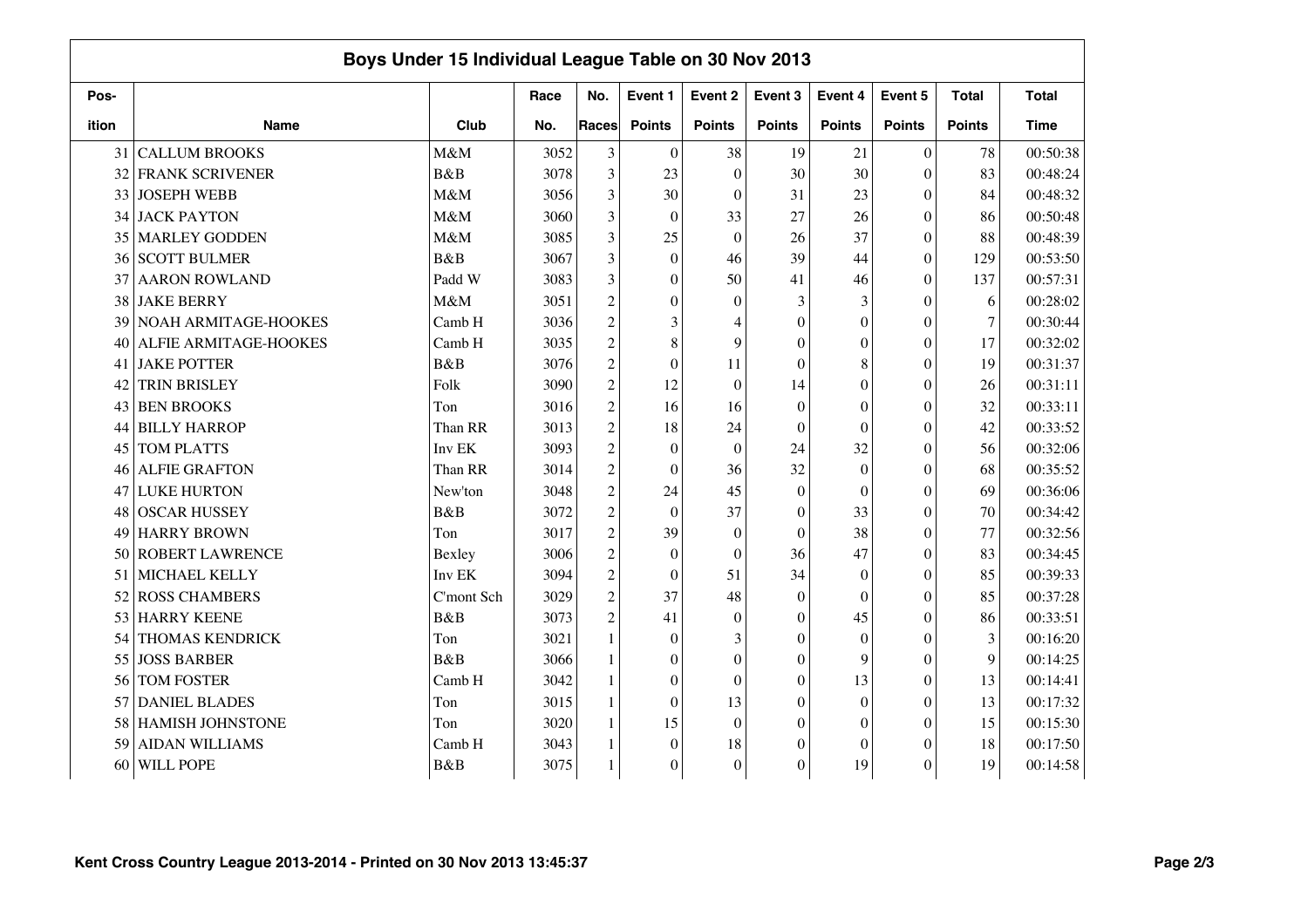|       | Boys Under 15 Individual League Table on 30 Nov 2013 |            |      |       |               |               |                |               |               |               |          |  |  |  |
|-------|------------------------------------------------------|------------|------|-------|---------------|---------------|----------------|---------------|---------------|---------------|----------|--|--|--|
| Pos-  |                                                      |            | Race | No.   | Event 1       | Event 2       | Event 3        | Event 4       | Event 5       | <b>Total</b>  | Total    |  |  |  |
| ition | <b>Name</b>                                          | Club       | No.  | Races | <b>Points</b> | <b>Points</b> | <b>Points</b>  | <b>Points</b> | <b>Points</b> | <b>Points</b> | Time     |  |  |  |
| 61    | LJESSE MAGORRIAN                                     | Ton        | 3025 |       | $\theta$      | 21            | $\Omega$       | $\Omega$      | $\Omega$      | 21            | 00:17:52 |  |  |  |
|       | 62 ALEXANDER ELMS                                    | Camb H     | 3038 |       | $\theta$      | $\Omega$      |                | 28            | $\Omega$      | 28            | 00:15:25 |  |  |  |
|       | 63 LEWIS HAYWARD                                     | M&M        | 3063 |       | $\theta$      | 29            |                | $\Omega$      | $\Omega$      | 29            | 00:18:29 |  |  |  |
|       | 64 GEORGE GARTON                                     | B&B        | 3071 |       | $\theta$      | 35            |                | $\Omega$      | $\Omega$      | 35            | 00:19:01 |  |  |  |
|       | 65 OKIKI OLUGUNNA                                    | Bexley     | 3010 |       | $\theta$      | $\Omega$      |                | 40            | $\Omega$      | 40            | 00:15:53 |  |  |  |
|       | 66 DILLON KATTAH                                     | Inv EK     | 3092 |       | $\theta$      | $\Omega$      | 40             | $\Omega$      | $\Omega$      | 40            | 00:17:47 |  |  |  |
| 67    | <b>BING BROWN</b>                                    | Camb H     | 3037 |       | 42            | $\Omega$      |                | $\theta$      | $\Omega$      | 42            | 00:17:38 |  |  |  |
|       | 68 ROBERT HOWEY                                      | Ton        | 3082 |       | 44            | $\Omega$      |                | $\Omega$      | $\Omega$      | 44            | 00:19:04 |  |  |  |
|       | 69 LEVI ATWELL                                       | Folk       | 3046 |       | $\theta$      | 47            | $\theta$       | $\Omega$      | $\Omega$      | 47            | 00:20:26 |  |  |  |
|       | 70 CARL ELDRED                                       | M&M        | 3096 |       | $\theta$      | $\Omega$      | $\theta$       | 48            | $\Omega$      | 48            | 00:17:56 |  |  |  |
|       | <b>71 MARKUS SIMMONS</b>                             | Swale      | 3095 |       | $\theta$      | $\Omega$      |                | 49            | $\Omega$      | 49            | 00:18:10 |  |  |  |
|       | 72 JACOB BOURNE                                      | M&M        | 3059 |       | $\theta$      | 49            |                | $\Omega$      | $\Omega$      | 49            | 00:20:33 |  |  |  |
|       | 73 DANIEL STONE                                      | Haysbk Sch | 3091 |       | $\theta$      | 52            | $\Omega$       | $\Omega$      | $\Omega$      | $52\,$        | 00:22:40 |  |  |  |
|       | 74 JAMES O'HARA                                      | Bexley     | 3009 |       | 0             | 53            | $\overline{0}$ | 0             | 0             | 53            | 00:23:26 |  |  |  |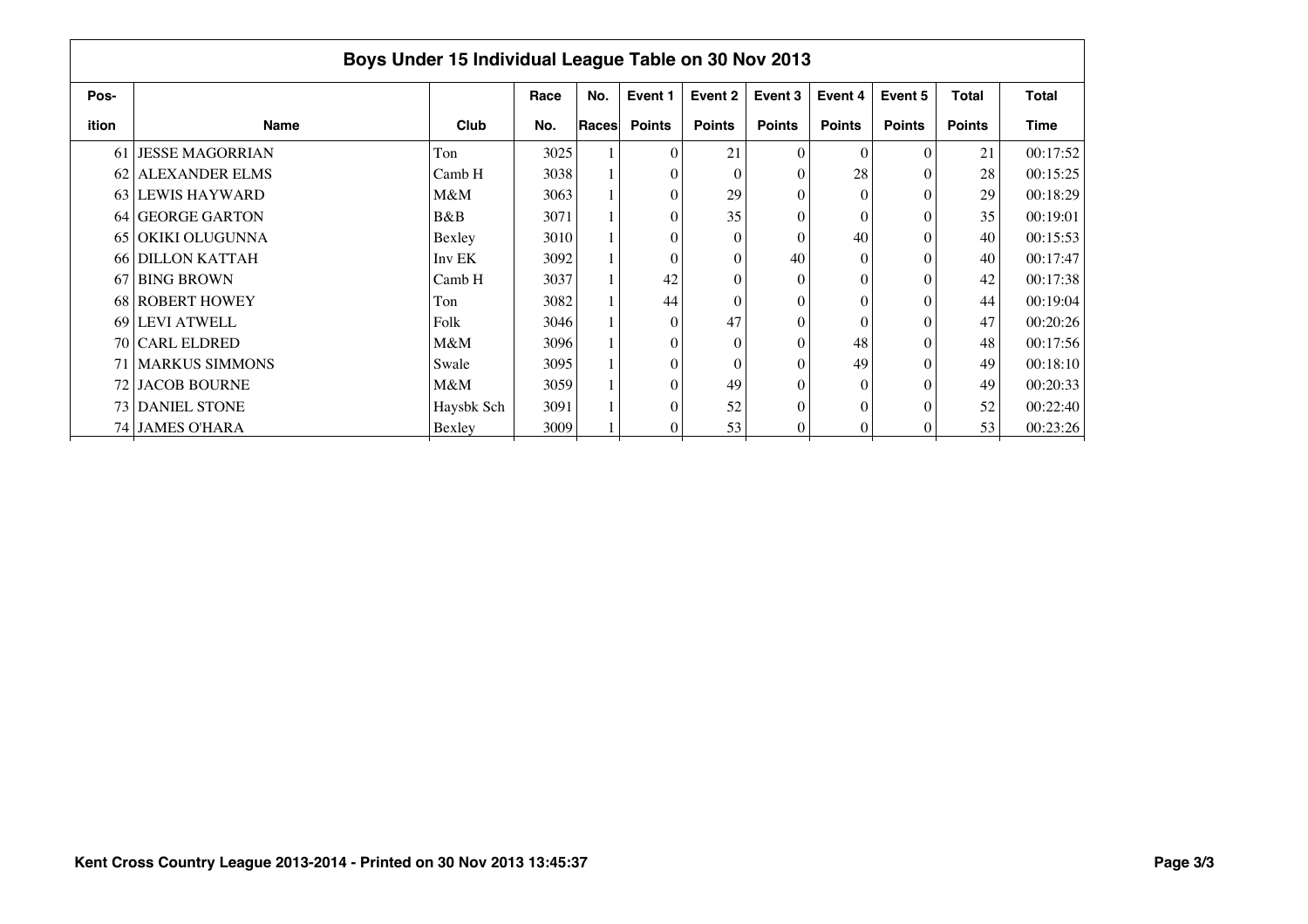|                | Women Under 17 Individual League Table on 30 Nov 2013 |            |      |                                                 |                  |                  |                |                  |                  |               |              |
|----------------|-------------------------------------------------------|------------|------|-------------------------------------------------|------------------|------------------|----------------|------------------|------------------|---------------|--------------|
| Pos-           |                                                       |            | Race | No.                                             | Event 1          | Event 2          | Event 3        | Event 4          | Event 5          | <b>Total</b>  | <b>Total</b> |
| ition          | <b>Name</b>                                           | Club       | No.  | Races                                           | <b>Points</b>    | <b>Points</b>    | <b>Points</b>  | <b>Points</b>    | <b>Points</b>    | <b>Points</b> | <b>Time</b>  |
|                | NIAMH BRIDSON-HUBBARD                                 | B&B        | 7035 | 4                                               | $\overline{c}$   |                  | 3              | $\mathbf{1}$     | $\overline{0}$   | $\tau$        | 00:58:30     |
| $\overline{2}$ | <b>AMY OLD</b>                                        | Inv EK     | 7022 | $\overline{4}$                                  | 1                | 3                | $\overline{c}$ | $\overline{c}$   | $\overline{0}$   | 8             | 00:59:12     |
| 3              | <b>SIAN DRISCOLL</b>                                  | Ton        | 7040 | 4                                               | 3                | $\overline{4}$   | $\overline{4}$ | 3                | $\overline{0}$   | 14            | 01:00:43     |
| 4              | <b>LILLY COWARD</b>                                   | Inv EK     | 7021 | 4                                               | 5                | 5                | 6              | 5                | $\boldsymbol{0}$ | 21            | 01:01:49     |
| 5              | <b>ANNA MYERS</b>                                     | B&B        | 7032 | 4                                               | 8                | 8                | 9              | $\overline{7}$   | $\boldsymbol{0}$ | 32            | 01:03:28     |
| 6              | <b>ABBIE FOX</b>                                      | Inv EK     | 7020 | 4                                               | 9                | 10               | 7              | 8                | $\theta$         | 34            | 01:04:18     |
| 7              | <b>LEAH EVERSON</b>                                   | B&B        | 7036 | 4                                               | 12               | 9                | 11             | 10               | $\theta$         | 42            | 01:05:49     |
| 8              | <b>SAMANTHA LEIGHTON</b>                              | B&B        | 7031 | 4                                               | 18               | 11               | 15             | 11               | $\theta$         | 55            | 01:07:58     |
| 9              | HANNAH CZARNOWSKI                                     | Ton        | 7014 | 4                                               | 14               | 12               | 16             | 13               | $\overline{0}$   | 55            | 01:08:18     |
| 10             | SONIA WOOLHOUSE                                       | B&B        | 7034 | $\overline{4}$                                  | 16               | 15               | 17             | 12               | $\overline{0}$   | 60            | 01:09:10     |
| 11             | ELLEN PITCAIRN-KNOWLES                                | Ton        | 7028 | $\overline{4}$                                  | 23               | 18               | 18             | 16               | $\theta$         | 75            | 01:13:51     |
| 12             | <b>BONNIE MAUGEY</b>                                  | Dartf      | 7013 | 4                                               | 22               | 20               | 20             | 17               | $\overline{0}$   | 79            | 01:17:00     |
| 13             | <b>ELEANOR WINCH</b>                                  | Bexley     | 7004 | 4                                               | 21               | 19               | 22             | 20               | $\overline{0}$   | 82            | 01:17:19     |
| 14             | <b>CHLOE HAFFENDEN</b>                                | B&B        | 7030 | 4                                               | 28               | 21               | 21             | 22               | $\overline{0}$   | 92            | 01:20:13     |
| 15             | <b>LEANNE YORE</b>                                    | Folk       | 7024 | $\overline{4}$                                  | 29               | 22               | 23             | 23               | $\Omega$         | 97            | 01:26:16     |
| 16             | <b>CHARLOTTE HARWOOD</b>                              | M&M        | 7010 | 3                                               | 4                | $\boldsymbol{0}$ | 5              | 6                | $\theta$         | 15            | 00:42:28     |
| 17             | <b>CHARLOTTE RHULE</b>                                | B&B        | 7037 | 3                                               | $\tau$           | $\theta$         | 8              | 4                | $\overline{0}$   | 19            | 00:42:50     |
| 18             | <b>ANNA WESTON</b>                                    | Inv EK     | 7049 | 3                                               | 6                | $\overline{7}$   | 10             | $\overline{0}$   | $\overline{0}$   | 23            | 00:46:54     |
| 19             | <b>HARLEY WOOLER</b>                                  | Bexley     | 7002 | 3                                               | 10               | 6                | $\mathbf{0}$   | 9                | $\boldsymbol{0}$ | 25            | 00:50:10     |
| 20             | RACHEL CAMERON-POTTER                                 | M&M        | 7009 | 3                                               | 11               | 13               | 13             | $\boldsymbol{0}$ | $\overline{0}$   | 37            | 00:50:09     |
| 21             | <b>JENNY SHEASBY</b>                                  | B&B        | 7038 | 3                                               | 19               | 16               | 19             | $\theta$         | $\overline{0}$   | 54            | 00:54:02     |
| 22             | LYDIA GALLYER-BARNETT                                 | Inv EK     | 7023 | $\mathfrak 2$                                   | 15               | $\boldsymbol{0}$ | 12             | $\theta$         | $\theta$         | 27            | 00:29:15     |
| 23             | KIRANDEEP (KIRI) MARSH                                | Ton        | 7016 | $\overline{c}$                                  | 13               | 14               | $\theta$       | $\theta$         | $\overline{0}$   | 27            | 00:35:36     |
| 24             | <b>LUCY SIDEY</b>                                     | B&B        | 7033 | $\overline{c}$                                  | 17               | $\theta$         | 14             | $\theta$         | $\overline{0}$   | 31            | 00:29:46     |
| 25             | <b>CAPUCINE COGNE</b>                                 | S'oaks Sch | 7041 | $\mathfrak{2}% \left( \mathfrak{2}\right) ^{2}$ | 20               | $\overline{0}$   | $\Omega$       | 14               | $\overline{0}$   | 34            | 00:33:40     |
| 26             | <b>ISOBEL SPENCE</b>                                  | S'oaks Sch | 7043 | $\overline{c}$                                  | 24               | $\boldsymbol{0}$ | $\Omega$       | 18               | $\theta$         | 42            | 00:36:14     |
| 27             | FREYA SACKVILLE-WEST                                  | S'oaks Sch | 7045 | $\overline{c}$                                  | $27\,$           | $\overline{0}$   | $\Omega$       | 19               | $\overline{0}$   | 46            | 00:36:43     |
| 28             | MARGAUX SPRIET                                        | S'oaks Sch | 7042 | $\mathfrak{2}% \left( \mathfrak{2}\right) ^{2}$ | 25               | $\overline{0}$   | $\Omega$       | 21               | $\overline{0}$   | 46            | 00:36:52     |
| 29             | SOPHIE TYRELL                                         | S'oaks Sch | 7046 | $\overline{c}$                                  | 26               | $\theta$         | $\Omega$       | 24               | $\Omega$         | 50            | 00:40:04     |
| 30             | <b>BOBBY CLAY</b>                                     | Inv EK     | 7019 |                                                 | $\boldsymbol{0}$ | $\overline{0}$   |                | $\boldsymbol{0}$ | $\overline{0}$   | $\mathbf{1}$  | 00:12:20     |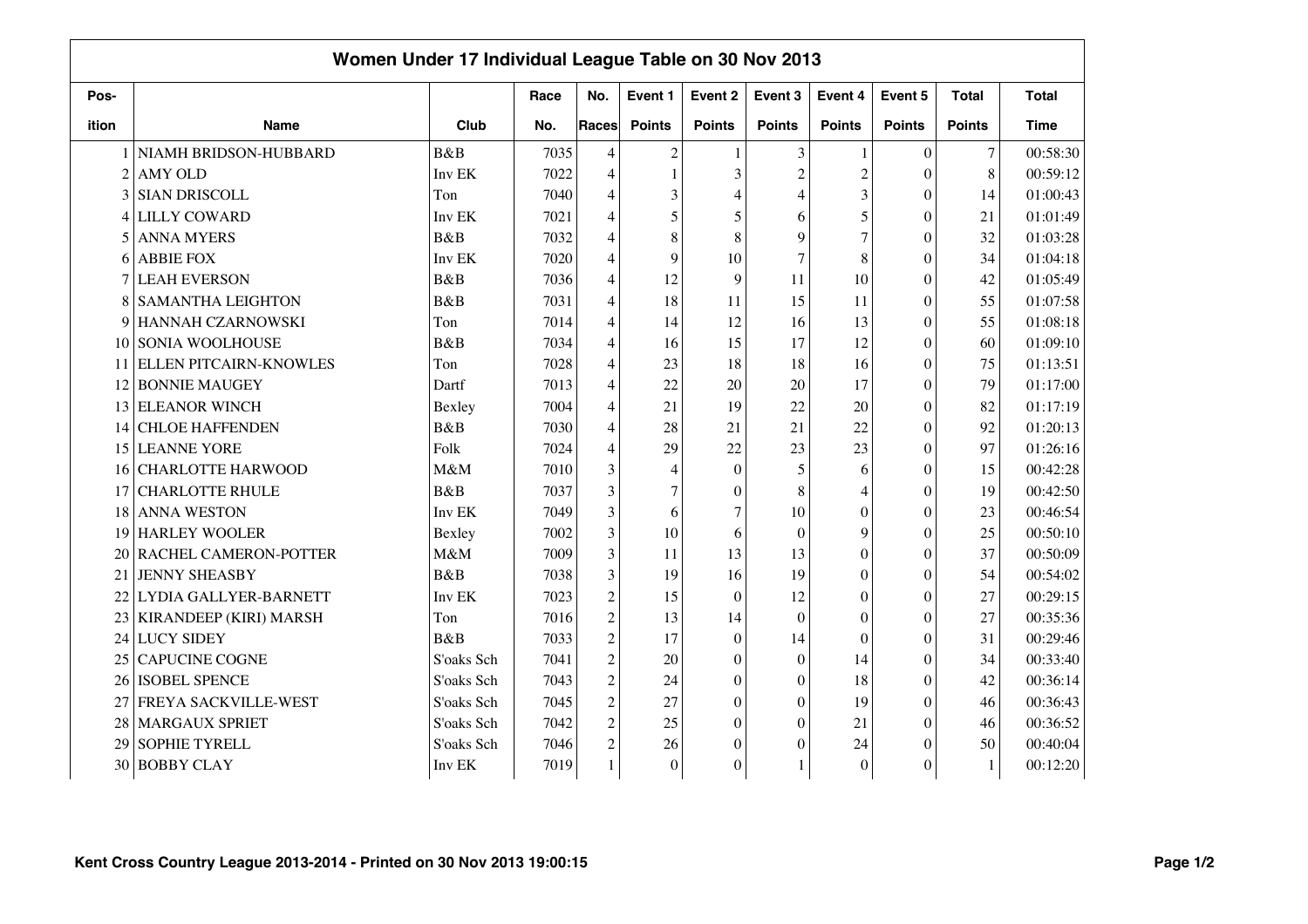|       | Women Under 17 Individual League Table on 30 Nov 2013                                        |            |      |              |               |               |               |               |               |               |          |  |  |  |
|-------|----------------------------------------------------------------------------------------------|------------|------|--------------|---------------|---------------|---------------|---------------|---------------|---------------|----------|--|--|--|
| Pos-  | Event 2<br>Total<br>Event 3<br>Event 4 $\vert$<br>Total<br>No.<br>Race<br>Event 5<br>Event 1 |            |      |              |               |               |               |               |               |               |          |  |  |  |
| ition | Name                                                                                         | Club       | No.  | <b>Races</b> | <b>Points</b> | <b>Points</b> | <b>Points</b> | <b>Points</b> | <b>Points</b> | <b>Points</b> | Time     |  |  |  |
|       | 31 NATASHA SINHA                                                                             | Camb H     | 7047 |              |               |               |               | $\theta$      |               |               | 00:18:05 |  |  |  |
|       | <b>32 EMILY MONKHOUSE</b>                                                                    | S'oaks Sch | 7044 |              | $\Omega$      |               |               | 15            |               | 15            | 00:18:31 |  |  |  |
|       | 33 OLIVIA BAILEY<br>7001<br>00:23:32<br>17<br>$\mathbf{0}$<br>17<br>Bexley<br>$\theta$       |            |      |              |               |               |               |               |               |               |          |  |  |  |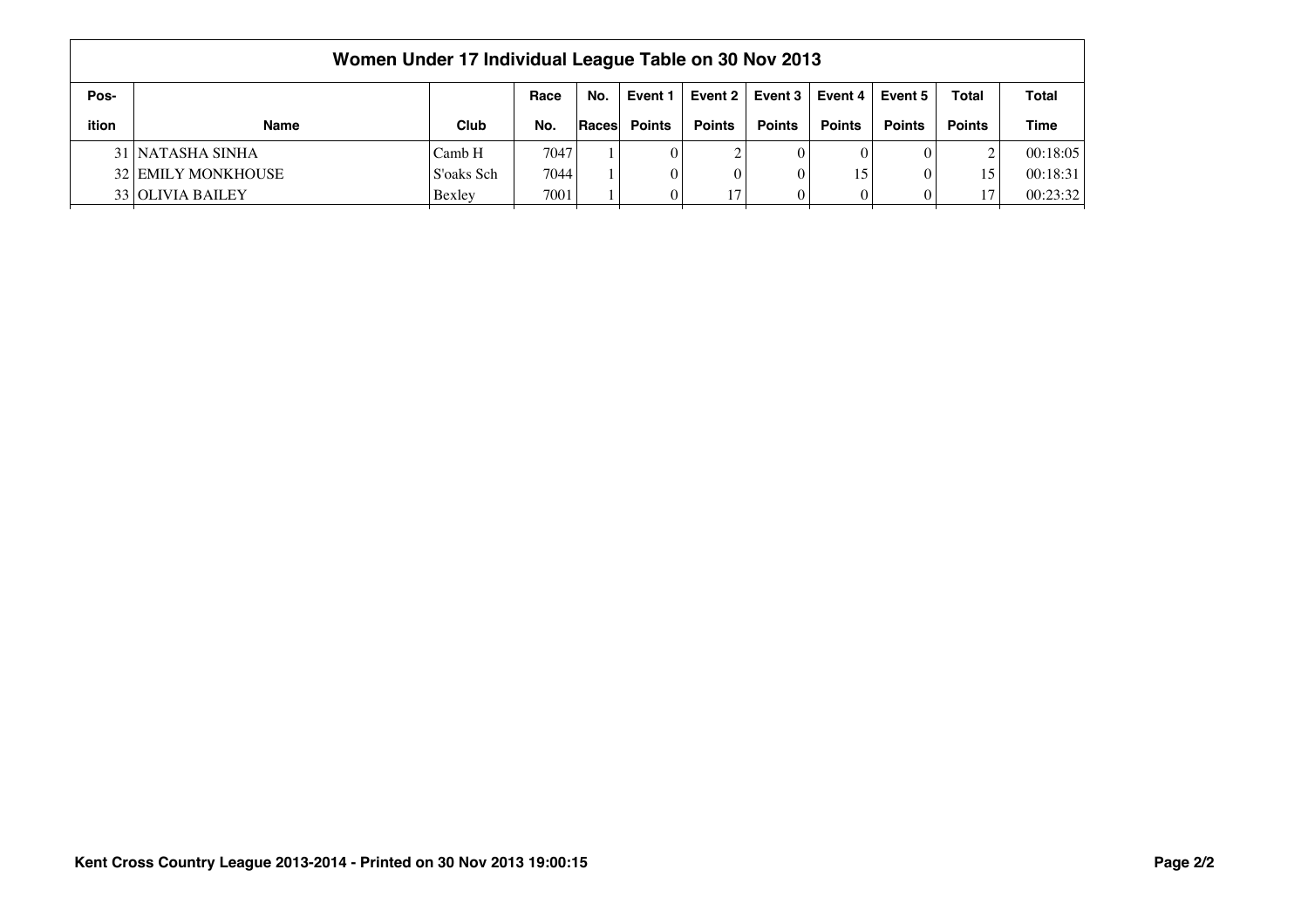|                | Men Under 17 Individual League Table on 30 Nov 2013 |             |      |                |                |                  |                |                |                  |               |              |  |  |
|----------------|-----------------------------------------------------|-------------|------|----------------|----------------|------------------|----------------|----------------|------------------|---------------|--------------|--|--|
| Pos-           |                                                     |             | Race | No.            | Event 1        | Event 2          | Event 3        | Event 4        | Event 5          | <b>Total</b>  | <b>Total</b> |  |  |
| ition          | <b>Name</b>                                         | Club        | No.  | <b>Races</b>   | <b>Points</b>  | <b>Points</b>    | <b>Points</b>  | <b>Points</b>  | <b>Points</b>    | <b>Points</b> | <b>Time</b>  |  |  |
| 1              | <b>WILL FULLER</b>                                  | <b>B</b> &B | 2055 | 4              | $\mathbf{1}$   | $\mathbf{1}$     | $\mathbf{2}$   | 1              | $\boldsymbol{0}$ | 5             | 01:07:48     |  |  |
| 2              | <b>RICHARD WEBB</b>                                 | B&B         | 2057 | $\overline{4}$ | $\overline{c}$ | $\overline{4}$   | 5              | 3              | $\theta$         | 14            | 01:09:12     |  |  |
| 3              | <b>CHRISTOPHER COHEN</b>                            | Ton         | 2012 | 4              | 4              | 5                | 3              | $\overline{c}$ | $\theta$         | 14            | 01:09:14     |  |  |
| 4              | <b>STUART BROWN</b>                                 | Ton         | 2010 | $\overline{4}$ | 5              | $\overline{2}$   | $\overline{4}$ | $\overline{7}$ | $\theta$         | 18            | 01:09:48     |  |  |
| $\mathfrak{H}$ | <b>MILES WEATHERSEED</b>                            | Ton         | 2017 | $\overline{4}$ | 6              | 8                | 7              | 4              | $\theta$         | 25            | 01:10:49     |  |  |
| 6              | <b>JOSEPH O'HARA</b>                                | Bexley      | 2003 | $\overline{4}$ | 14             | 3                | 8              | 6              | $\mathbf{0}$     | 31            | 01:11:06     |  |  |
|                | <b>DECLAN BURTON</b>                                | Ashf AC     | 2075 | 4              | 8              | $\overline{7}$   | 9              | 8              | $\Omega$         | 32            | 01:11:35     |  |  |
| 8              | <b>DYLAN RIGBY</b>                                  | Inv EK      | 2026 | 4              | 9              | 10               | 6              | 9              | $\mathbf{0}$     | 34            | 01:11:54     |  |  |
| 9              | <b>JAMES PITCHER</b>                                | Inv EK      | 2022 | 4              | 12             | 9                | 10             | 12             | $\theta$         | 43            | 01:12:25     |  |  |
| 10             | <b>BEN MATTHEWS</b>                                 | Bexley      | 2005 | $\overline{4}$ | 13             | 11               | 12             | 15             | $\mathbf{0}$     | 51            | 01:13:36     |  |  |
| 11             | <b>JOE CRAWFORD</b>                                 | Bexley      | 2004 | 4              | 19             | 18               | 19             | 14             | $\theta$         | 70            | 01:14:48     |  |  |
| 12             | <b>THOMAS DESBOROUGH</b>                            | B&B         | 2053 | $\overline{4}$ | 23             | 17               | 17             | 16             | $\theta$         | 73            | 01:15:14     |  |  |
| 13             | <b>LEWIS CAILES</b>                                 | Dartf       | 2031 | $\overline{4}$ | 18             | 20               | 20             | 18             | $\theta$         | 76            | 01:15:37     |  |  |
| 14             | <b>ANDRE STONE</b>                                  | Bexley      | 2006 | $\overline{4}$ | 28             | 23               | 18             | 22             | $\mathbf{0}$     | 91            | 01:17:07     |  |  |
| 15             | <b>BAILEY STICKINGS</b>                             | B&B         | 2049 | 4              | 22             | 31               | 23             | 17             | $\Omega$         | 93            | 01:17:25     |  |  |
| 16             | <b>JAMIE CARLEY</b>                                 | Inv EK      | 2077 | $\overline{4}$ | 31             | 29               | 26             | 25             | $\theta$         | 111           | 01:18:55     |  |  |
| 17             | <b>PETER MILLS</b>                                  | Ton         | 2063 | $\overline{4}$ | 34             | 25               | 31             | 26             | $\theta$         | 116           | 01:19:52     |  |  |
| 18             | CONNOR BURFORD                                      | Dartf       | 2028 | 4              | 35             | 28               | 29             | 27             | $\boldsymbol{0}$ | 119           | 01:19:36     |  |  |
| 19             | <b>SAM AVIS</b>                                     | Ton         | 2009 | $\overline{4}$ | 33             | 27               | 32             | 30             | $\boldsymbol{0}$ | 122           | 01:20:38     |  |  |
| 20             | <b>FREDDIE VON KAUFMANN</b>                         | Ton         | 2045 | $\overline{4}$ | 36             | 33               | 33             | 32             | $\theta$         | 134           | 01:22:35     |  |  |
| 21             | <b>JACK SCATCHARD</b>                               | Than RR     | 2008 | $\overline{4}$ | 39             | 36               | 36             | 38             | $\mathbf{0}$     | 149           | 01:31:21     |  |  |
| 22             | <b>JOSHUA BEER</b>                                  | M&M         | 2078 | 4              | 48             | 37               | 35             | 33             | $\theta$         | 153           | 01:27:35     |  |  |
| 23             | <b>STEPHEN BALL</b>                                 | Camb H      | 2039 | 3              | 10             | 6                | 11             | $\overline{0}$ | $\mathbf{0}$     | 27            | 00:54:39     |  |  |
| 24             | WILLIAM WHITMORE                                    | Ton         | 2018 | 3              | $\theta$       | 15               | 15             | 13             | $\theta$         | 43            | 00:56:23     |  |  |
| 25             | <b>NILS MENZ</b>                                    | <b>BGA</b>  | 2001 | 3              | 16             | 13               | 16             | $\theta$       | $\theta$         | 45            | 00:56:32     |  |  |
| 26             | <b>BEN MURPHY</b>                                   | Ton         | 2046 | 3              | 20             | $\boldsymbol{0}$ | 14             | 19             | $\theta$         | 53            | 00:54:17     |  |  |
| 27             | <b>LUC LEGON</b>                                    | Bexley      | 2002 | 3              | 27             | 16               | $\theta$       | 21             | $\theta$         | 64            | 00:57:07     |  |  |
| 28             | <b>BARNEY HOWARD</b>                                | Inv EK      | 2023 | $\overline{3}$ | 25             | 22               | 22             | $\mathbf{0}$   | $\theta$         | 69            | 00:58:48     |  |  |
| 29             | <b>JAMIE ATKINS</b>                                 | Dartf       | 2032 | 3              | 30             | $\overline{0}$   | 25             | 24             | $\theta$         | 79            | 00:56:36     |  |  |
| 30             | <b>JAMES SIELOFF</b>                                | New'ton     | 2041 | 3              | 37             | 34               | $\Omega$       | 34             | $\boldsymbol{0}$ | 105           | 01:02:54     |  |  |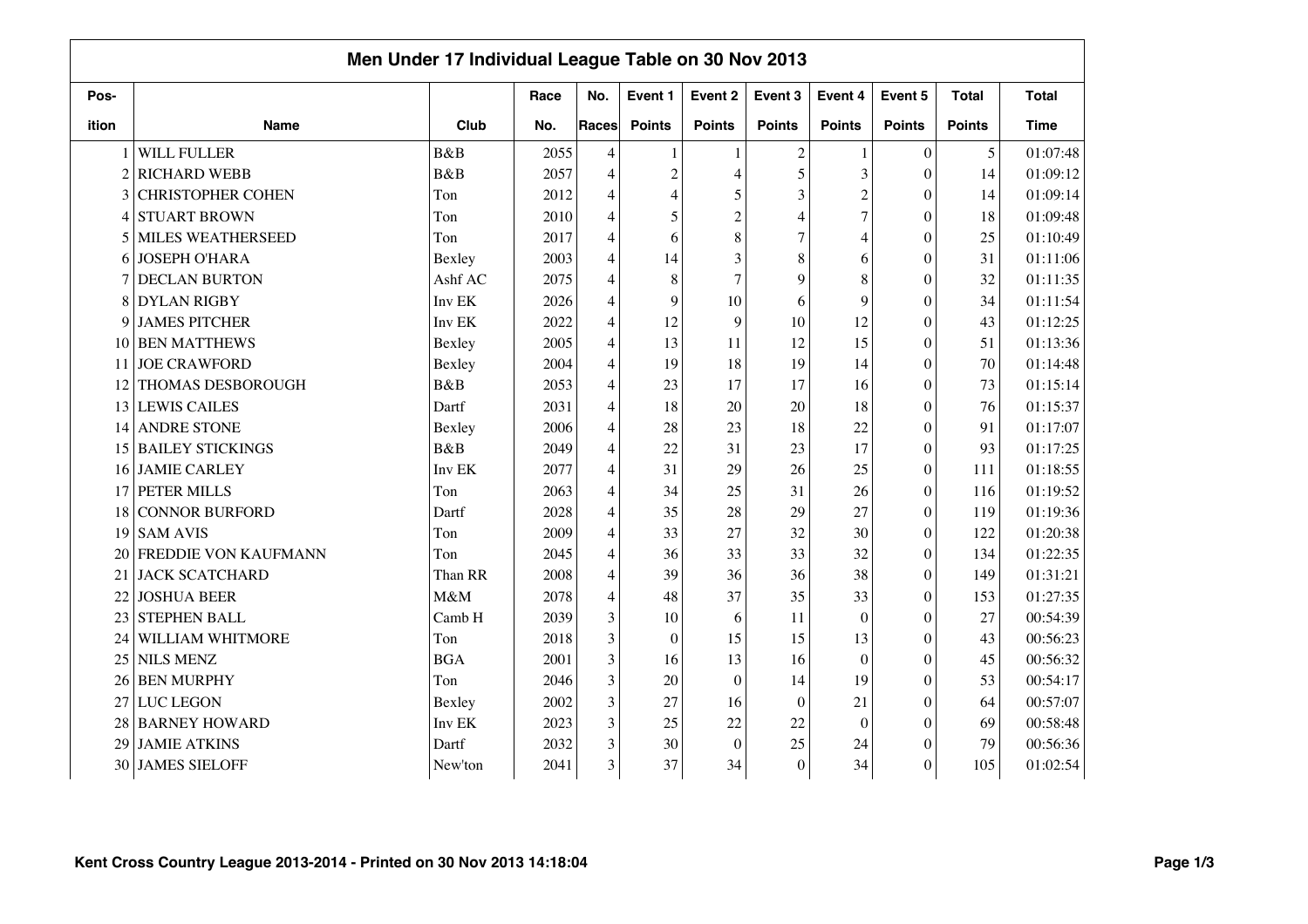|       |                        | Men Under 17 Individual League Table on 30 Nov 2013 |      |                |                  |                  |               |                |                  |               |              |
|-------|------------------------|-----------------------------------------------------|------|----------------|------------------|------------------|---------------|----------------|------------------|---------------|--------------|
| Pos-  |                        |                                                     | Race | No.            | Event 1          | Event 2          | Event 3       | Event 4        | Event 5          | <b>Total</b>  | <b>Total</b> |
| ition | <b>Name</b>            | Club                                                | No.  | Races          | <b>Points</b>    | <b>Points</b>    | <b>Points</b> | <b>Points</b>  | <b>Points</b>    | <b>Points</b> | <b>Time</b>  |
| 31    | <b>BOBBY HARROP</b>    | Inv EK                                              | 2027 | 3              | 42               | $\mathbf{0}$     | 34            | 31             | $\overline{0}$   | 107           | 01:00:46     |
| 32    | <b>GEORGE DUGGAN</b>   | Ton                                                 | 2013 | $\overline{2}$ | 3                | $\theta$         |               | $\theta$       | $\theta$         | 4             | 00:33:12     |
| 33    | <b>ROBERT BOYLIN</b>   | S'oaks Sch                                          | 2064 | $\overline{2}$ | 11               | $\theta$         | $\theta$      | 11             | $\overline{0}$   | 22            | 00:34:17     |
| 34    | <b>TIM FAES</b>        | Ton                                                 | 2014 | $\overline{c}$ | $\mathbf{0}$     | $\theta$         | 13            | 10             | $\theta$         | 23            | 00:35:28     |
| 35    | <b>EUAN NICHOLLS</b>   | Ton                                                 | 2015 | $\overline{c}$ | 17               | 12               | $\theta$      | $\theta$       | $\overline{0}$   | 29            | 00:38:00     |
| 36    | <b>MATTHEW PROCTOR</b> | S'oaks Sch                                          | 2067 | $\overline{2}$ | 15               | $\overline{0}$   | $\theta$      | 20             | $\overline{0}$   | 35            | 00:35:32     |
| 37    | <b>MAX SHEPLEY</b>     | Inv EK                                              | 2021 | $\overline{c}$ | $\boldsymbol{0}$ | 19               | 21            | $\Omega$       | $\theta$         | 40            | 00:40:07     |
| 38    | <b>CALLUM WARD</b>     | Dartf                                               | 2030 | $\overline{c}$ | 21               | $\boldsymbol{0}$ | 27            | $\overline{0}$ | $\theta$         | 48            | 00:37:29     |
| 39    | JOSEPH HOLLAND         | Padd W                                              | 2060 | $\overline{c}$ | 26               | $\overline{0}$   | 24            | $\overline{0}$ | $\overline{0}$   | 50            | 00:37:46     |
| 40    | <b>BEN HALL</b>        | Inv EK                                              | 2024 | $\overline{c}$ | $\theta$         | 24               | 28            | $\overline{0}$ | $\overline{0}$   | 52            | 00:41:18     |
| 41    | <b>CAMERON PAYAS</b>   | M&M                                                 | 2048 | $\overline{c}$ | $\theta$         | $\mathbf{0}$     | 30            | 23             | $\theta$         | 53            | 00:38:38     |
| 42    | <b>DECLAN O'BRIEN</b>  | Camb H                                              | 2037 | $\overline{c}$ | 24               | 38               | $\theta$      | $\theta$       | $\theta$         | 62            | 00:44:22     |
| 43    | <b>EUAN WILLIAMS</b>   | S'oaks Sch                                          | 2066 | $\overline{c}$ | 38               | $\mathbf{0}$     | $\Omega$      | 28             | $\theta$         | 66            | 00:38:28     |
| 44    | <b>ADAM THOMPSON</b>   | M&M                                                 | 2061 | $\overline{c}$ | 47               | 26               | $\Omega$      | $\theta$       | $\theta$         | 73            | 00:42:27     |
| 45    | <b>JAMIE GOSNELL</b>   | B&B                                                 | 2054 | $\overline{c}$ | 41               | 35               | $\theta$      | $\overline{0}$ | $\theta$         | 76            | 00:43:02     |
| 46    | <b>DANNY FINCH</b>     | Folk                                                | 2040 | $\overline{c}$ | 46               | $\theta$         | $\Omega$      | 36             | $\theta$         | 82            | 00:42:21     |
| 47    | <b>LIAM SAMUEL</b>     | Camb H                                              | 2038 | $\overline{c}$ | 45               | 39               | $\theta$      | $\overline{0}$ | $\theta$         | 84            | 00:46:47     |
| 48    | SIDDHARTH RAMESH       | S'oaks Sch                                          | 2070 | $\overline{c}$ | 50               | $\boldsymbol{0}$ | $\theta$      | 37             | $\theta$         | 87            | 00:46:14     |
| 49    | <b>HUGO SUNNUCKS</b>   | S'oaks Sch                                          | 2072 | $\overline{c}$ | 51               | $\boldsymbol{0}$ | $\mathbf{0}$  | 39             | $\boldsymbol{0}$ | 90            | 00:47:26     |
| 50    | <b>MATTHEW RICHES</b>  | S'oaks Sch                                          | 2074 | $\overline{2}$ | 53               | $\theta$         | $\Omega$      | 40             | $\theta$         | 93            | 00:47:48     |
| 51    | <b>JACK GOSS</b>       | Inv EK                                              | 2025 |                | $\mathbf{0}$     | $\theta$         | $\Omega$      | 5              | $\overline{0}$   | 5             | 00:16:37     |
| 52    | <b>TOBY RALPH</b>      | Ton                                                 | 2016 |                | 7                | $\theta$         | $\Omega$      | $\theta$       | $\theta$         | $\tau$        | 00:16:54     |
| 53    | <b>HAMISH WYATT</b>    | Ton                                                 | 2019 |                | $\theta$         | 14               | $\Omega$      | $\theta$       | $\Omega$         | 14            | 00:20:35     |
| 54    | PETER LAING            | Ton                                                 | 2080 |                | $\theta$         | 21               | $\Omega$      | $\theta$       | $\theta$         | 21            | 00:21:10     |
| 55    | <b>JAMIE BROWN</b>     | Ton                                                 | 2043 | $\mathbf{1}$   | 29               | $\boldsymbol{0}$ | $\theta$      | $\Omega$       | $\theta$         | 29            | 00:18:28     |
| 56    | <b>ALISTAIR HERD</b>   | S'oaks Sch                                          | 2065 |                | $\theta$         | $\theta$         | $\theta$      | 29             | $\theta$         | 29            | 00:19:09     |
| 57    | <b>NOAH FRIEND</b>     | Ton                                                 | 4079 |                | $\theta$         | 30               | $\Omega$      | $\mathbf{0}$   | $\Omega$         | 30            | 00:22:10     |
| 58    | <b>JOHN COATES</b>     | Ton                                                 | 2011 |                | 32               | $\mathbf{0}$     | $\Omega$      | $\overline{0}$ | $\overline{0}$   | 32            | 00:18:43     |
| 59    | WILLIAM ROUD           | Ton                                                 | 2044 |                | $\mathbf{0}$     | 32               | 0             | $\theta$       | $\theta$         | 32            | 00:22:24     |
| 60    | <b>ALEX TAM</b>        | S'oaks Sch                                          | 2069 |                | $\boldsymbol{0}$ | $\boldsymbol{0}$ | $\mathbf{0}$  | 35             | $\theta$         | 35            | 00:21:47     |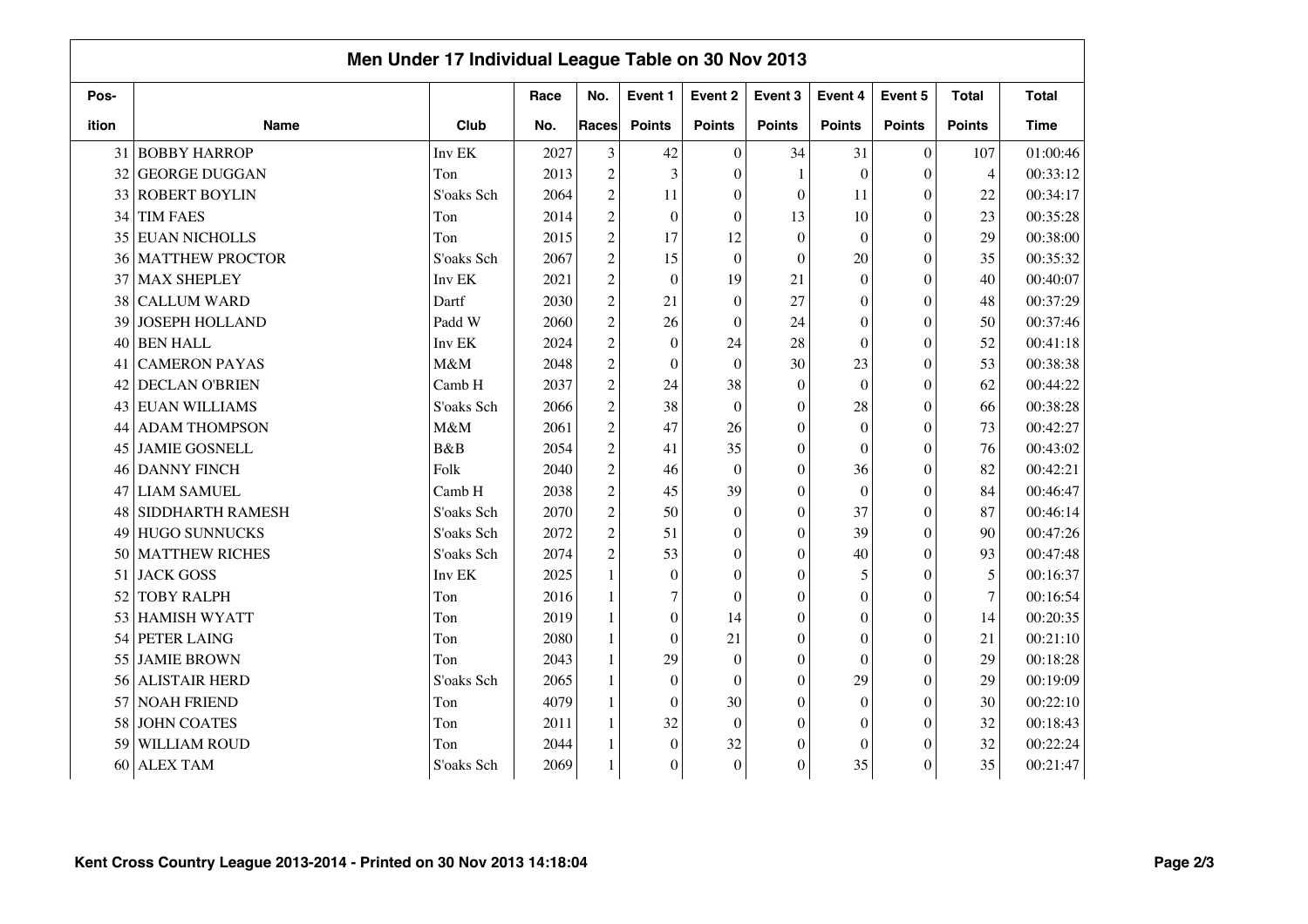|              | Men Under 17 Individual League Table on 30 Nov 2013 |            |      |              |               |               |               |               |               |               |              |  |  |  |
|--------------|-----------------------------------------------------|------------|------|--------------|---------------|---------------|---------------|---------------|---------------|---------------|--------------|--|--|--|
| Pos-         |                                                     |            | Race | No.          | Event 1       | Event 2       | Event 3       | Event 4       | Event 5       | <b>Total</b>  | <b>Total</b> |  |  |  |
| <b>ition</b> | <b>Name</b>                                         | Club       | No.  | <b>Races</b> | <b>Points</b> | <b>Points</b> | <b>Points</b> | <b>Points</b> | <b>Points</b> | <b>Points</b> | Time         |  |  |  |
|              | 61 ROBERT BATES                                     | S'oaks Sch | 2068 |              | 40            | 0             | 0             | $\Omega$      | 0             | 40            | 00:19:41     |  |  |  |
|              | 62 GARETH FUNNELL                                   | New'ton    | 2042 |              | $\theta$      |               | $\theta$      | 41            |               | 41            | 00:27:33     |  |  |  |
|              | 63 ROSS BRADY                                       | Camb H     | 2035 |              | 43            |               | 0             | $\theta$      |               | 43            | 00:20:00     |  |  |  |
|              | 64 MAX READ                                         | M&M        | 2047 |              | 44            |               | 0             | $\Omega$      |               | 44            | 00:20:15     |  |  |  |
|              | 65 JAMIE ATTAWAY                                    | M&M        | 2079 |              | 49            |               | 0             | $\Omega$      |               | 49            | 00:21:52     |  |  |  |
|              | <b>66 DANIEL SHIELDS</b>                            | S'oaks Sch | 2073 |              | 52            |               | $\Omega$      |               |               | 52            | 00:23:05     |  |  |  |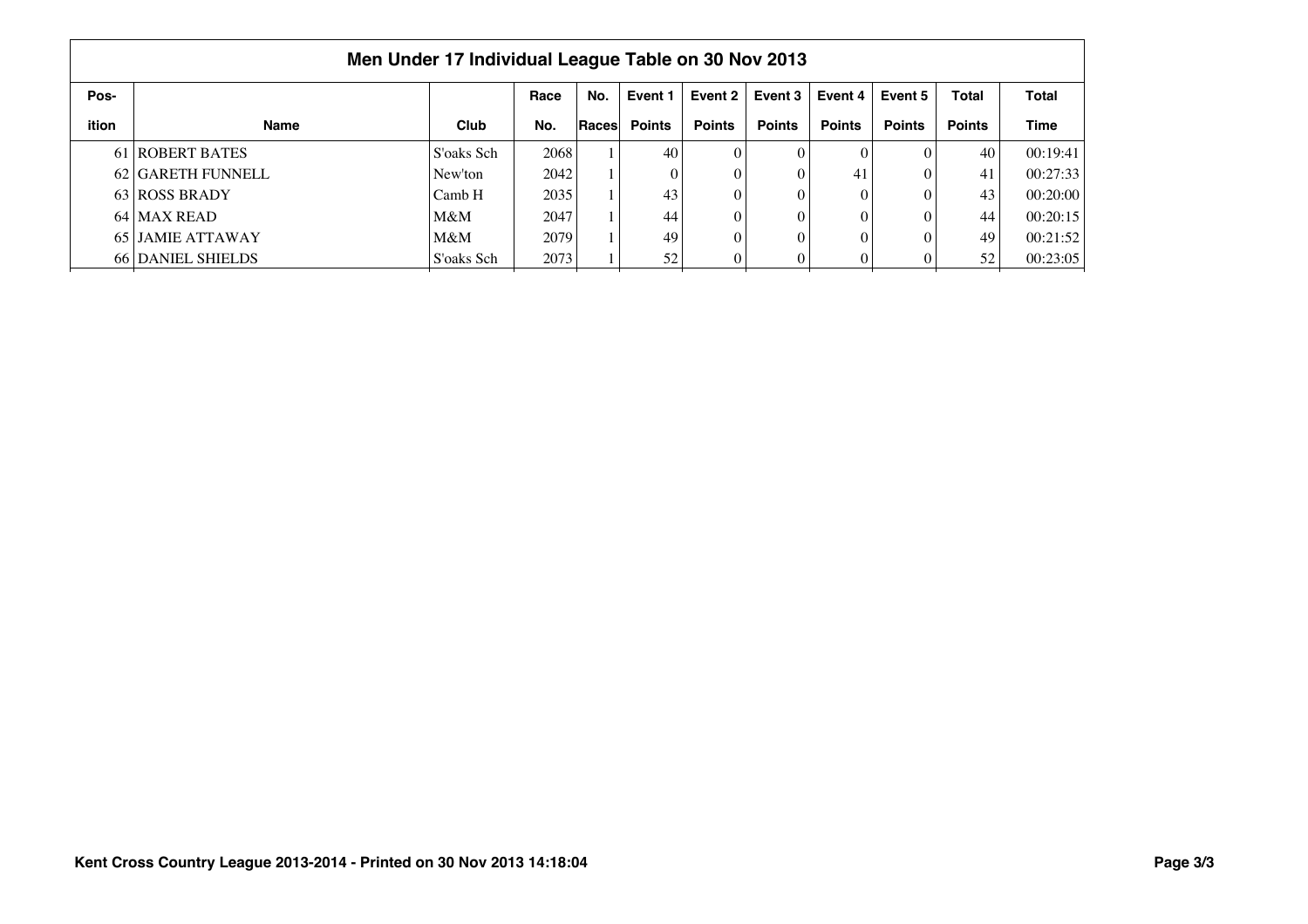| Women Under 20 Individual League Table on 30 Nov 2013 |                             |            |      |       |               |               |               |                |               |                |          |  |  |
|-------------------------------------------------------|-----------------------------|------------|------|-------|---------------|---------------|---------------|----------------|---------------|----------------|----------|--|--|
| Pos-                                                  |                             |            | Race | No.   | Event 1       | Event 2       | Event 3       | Event 4        | Event 5       | <b>Total</b>   | Total    |  |  |
| ition                                                 | <b>Name</b>                 | Club       | No.  | Races | <b>Points</b> | <b>Points</b> | <b>Points</b> | <b>Points</b>  | <b>Points</b> | <b>Points</b>  | Time     |  |  |
|                                                       | 1 CASSIE BENSON             | Dartf      | 6006 | 4     |               | 2             |               | $\overline{7}$ | $\theta$      | 11             | 01:10:21 |  |  |
|                                                       | <b>2 BETHONY FROST</b>      | B&B        | 6019 | 4     | 2             |               |               | 8              | $\theta$      | 13             | 01:09:20 |  |  |
|                                                       | <b>3 RUTH BOURNE</b>        | Ton        | 6029 |       | $\theta$      | $\Omega$      | $\theta$      |                | $\Omega$      |                | 00:15:04 |  |  |
|                                                       | <b>4   KATE CURRAN</b>      | B&B        | 6017 |       | $\theta$      | $\Omega$      |               | $\overline{2}$ | $\Omega$      | $\overline{2}$ | 00:15:26 |  |  |
|                                                       | 5 ALICE WOOD                | Ton        | 6011 |       | $\theta$      | $\Omega$      |               | 3              | $\Omega$      | $\mathfrak{Z}$ | 00:15:41 |  |  |
|                                                       | 6 LORNA CLOWES              | B&B        | 6034 |       | $\theta$      | $\Omega$      |               | $\Omega$       | $\Omega$      | 3              | 00:16:52 |  |  |
|                                                       | <b>7 GENEVIEVE AKINYI</b>   | Dartf      | 6005 |       | $\theta$      | 3             |               | $\Omega$       | $\Omega$      | 3              | 00:23:29 |  |  |
|                                                       | <b>8 REBECCA WILBY</b>      | Dartf      | 6007 |       | $\theta$      | $\Omega$      | $\mathbf{0}$  | 4              | $\Omega$      | 4              | 00:16:15 |  |  |
|                                                       | 9 CHLOE BIRD                | Ton        | 6015 |       | $\theta$      | $\Omega$      | $\theta$      |                | $\Omega$      | 5              | 00:16:49 |  |  |
|                                                       | 10 AMELIA JONES             | Ashf AC    | 5179 |       | $\theta$      | 0             | $\theta$      | 6              | $\Omega$      | 6              | 00:16:56 |  |  |
|                                                       | 11 LOUISA BRYANT            | Ton        | 6008 |       | $\theta$      | 0             | $\Omega$      | 9              | $\Omega$      | 9              | 00:18:01 |  |  |
|                                                       | 12 HOLLY FLETCHER           | B&B        | 6020 |       | $\theta$      | $\Omega$      | $\theta$      | 10             | $\Omega$      | 10             | 00:18:08 |  |  |
|                                                       | 13 NATALIA GONZALEZ-MORALES | S'oaks Sch | 6026 |       | 0             | $\Omega$      |               | 11             | $\theta$      | 11             | 00:19:52 |  |  |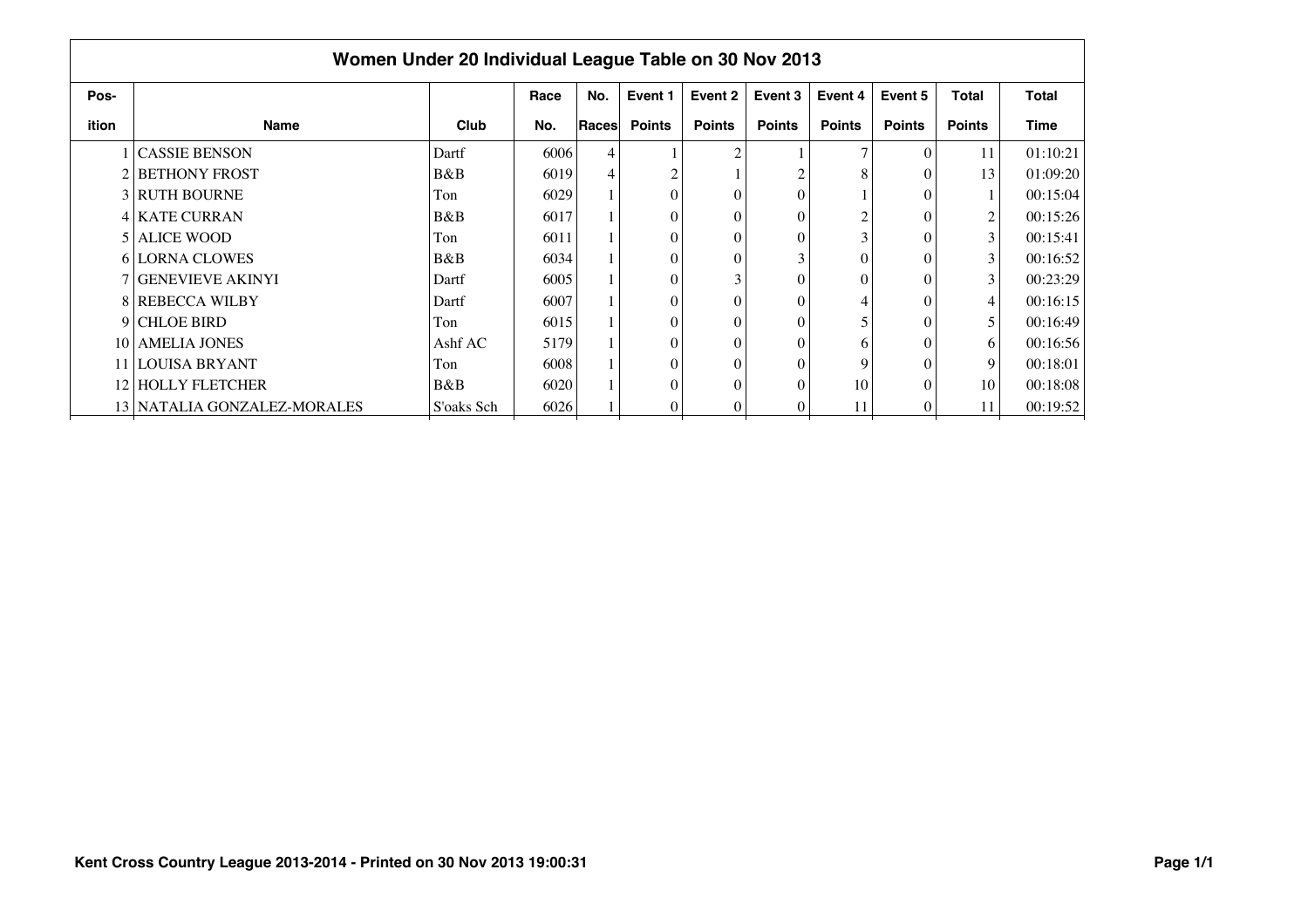|                 | Men Under 20 Individual League Table on 30 Nov 2013 |            |      |                                                 |                  |                |                |                  |               |                |              |  |  |  |
|-----------------|-----------------------------------------------------|------------|------|-------------------------------------------------|------------------|----------------|----------------|------------------|---------------|----------------|--------------|--|--|--|
| Pos-            |                                                     |            | Race | No.                                             | Event 1          | Event 2        | Event 3        | Event 4          | Event 5       | <b>Total</b>   | <b>Total</b> |  |  |  |
| ition           | <b>Name</b>                                         | Club       | No.  | Races                                           | <b>Points</b>    | <b>Points</b>  | <b>Points</b>  | <b>Points</b>    | <b>Points</b> | <b>Points</b>  | <b>Time</b>  |  |  |  |
|                 | PHILIP HULEATT                                      | <b>BGA</b> | 1001 | 4                                               | 3                | $\mathfrak{2}$ |                | 3                | $\theta$      | 15             | 01:11:59     |  |  |  |
| $\overline{2}$  | <b>KENT MEIER</b>                                   | <b>BGA</b> | 1002 | 4                                               | 6                | $\overline{4}$ | 10             | 5                | $\Omega$      | 25             | 01:13:33     |  |  |  |
|                 | 3 WILLIAM STOCKWELL                                 | Inv EK     | 1025 | 4                                               | 7                | 5              | 12             | $\overline{7}$   | $\Omega$      | 31             | 01:15:49     |  |  |  |
|                 | 4 SEAN MOLLOY                                       | Ton        | 1019 | 3                                               |                  | 3              | $\theta$       | 4                | $\Omega$      | 8              | 00:53:26     |  |  |  |
|                 | 5 CALVIN FUSS                                       | B&B        | 1039 | 3                                               | $\overline{4}$   |                | 5              | $\theta$         | $\Omega$      | 10             | 00:54:49     |  |  |  |
|                 | 6 ALEX CAMERON                                      | Dartf      | 2029 | 3                                               | 5                | $\theta$       | 11             | 6                | $\Omega$      | 22             | 00:53:59     |  |  |  |
| 7               | <b>MICHAEL JARVIS</b>                               | Dartf      | 1028 | 3                                               | 9                | $\theta$       | 13             | 8                | $\Omega$      | 30             | 00:56:56     |  |  |  |
| 8               | HEINRICH KING                                       | <b>BGA</b> | 1051 | 3                                               | $\theta$         | 10             | 14             | 9                | $\Omega$      | 33             | 01:02:45     |  |  |  |
|                 | 9 JAMES WEST                                        | Ton        | 1023 | $\overline{c}$                                  | $\theta$         | $\theta$       |                |                  | $\Omega$      | 5              | 00:33:07     |  |  |  |
|                 | 10 WILLIAM RUIZ                                     | B&B        | 303  | $\overline{c}$                                  | $\boldsymbol{0}$ | $\theta$       | 8              | $\overline{c}$   | $\Omega$      | 10             | 00:35:02     |  |  |  |
|                 | 11 JAMES WILLIAMSON                                 | Ton        | 1024 | $\mathfrak{2}% \left( \mathfrak{2}\right) ^{2}$ | $\theta$         | 6              | 9              | $\boldsymbol{0}$ | $\Omega$      | 15             | 00:39:28     |  |  |  |
|                 | 12 ADAM MCKENNA                                     | Inv EK     | 1026 | $\overline{c}$                                  | $\theta$         | 7              | $\Omega$       | 10               | $\Omega$      | 17             | 00:42:15     |  |  |  |
|                 | 13 ROBBIE FARNHAM-ROSE                              | Ton        | 1017 |                                                 | $\theta$         | $\theta$       |                | $\theta$         | $\Omega$      | 1              | 00:16:46     |  |  |  |
|                 | 14 NATHAN MARSH                                     | Ton        | 1018 |                                                 | $\overline{c}$   | $\theta$       | $\sqrt{ }$     | $\theta$         | $\Omega$      | $\sqrt{2}$     | 00:16:35     |  |  |  |
|                 | 15 ADAM WRIGHT                                      | Camb H     | 347  |                                                 | $\theta$         | $\theta$       | $\overline{c}$ | $\Omega$         | $\Omega$      | $\overline{c}$ | 00:16:57     |  |  |  |
|                 | 16 COREY DE'ATH                                     | Ton        | 1014 |                                                 | $\theta$         | $\theta$       | 3              | $\theta$         | $\Omega$      | $\overline{3}$ | 00:16:58     |  |  |  |
|                 | 17 NICHOLAS ARMSTRONG                               | Bexley     | 1011 |                                                 | $\theta$         | $\theta$       | 6              | $\Omega$         | $\Omega$      | 6              | 00:17:59     |  |  |  |
|                 | 18 ADAM WILLIS                                      | Bexley     | 1008 |                                                 | 8                | $\theta$       | $\Omega$       | $\theta$         | $\Omega$      | 8              | 00:18:35     |  |  |  |
|                 | 19 JOSHUA PINE                                      | Med Tri    | 1048 |                                                 | $\theta$         | 8              | $\Omega$       | $\Omega$         | $\Omega$      | 8              | 00:22:36     |  |  |  |
|                 | 20 WILL MUNDAY                                      | Med Tri    | 1055 |                                                 | $\Omega$         | 9              | $\Omega$       | $\theta$         | $\Omega$      | 9              | 00:22:44     |  |  |  |
| 21 <sup>1</sup> | <b>MATTHEW HOLDEN</b>                               | S'oaks Sch | 1047 |                                                 | $\mathbf{0}$     | $\theta$       | $\theta$       | 11               | 0             | 11             | 00:20:16     |  |  |  |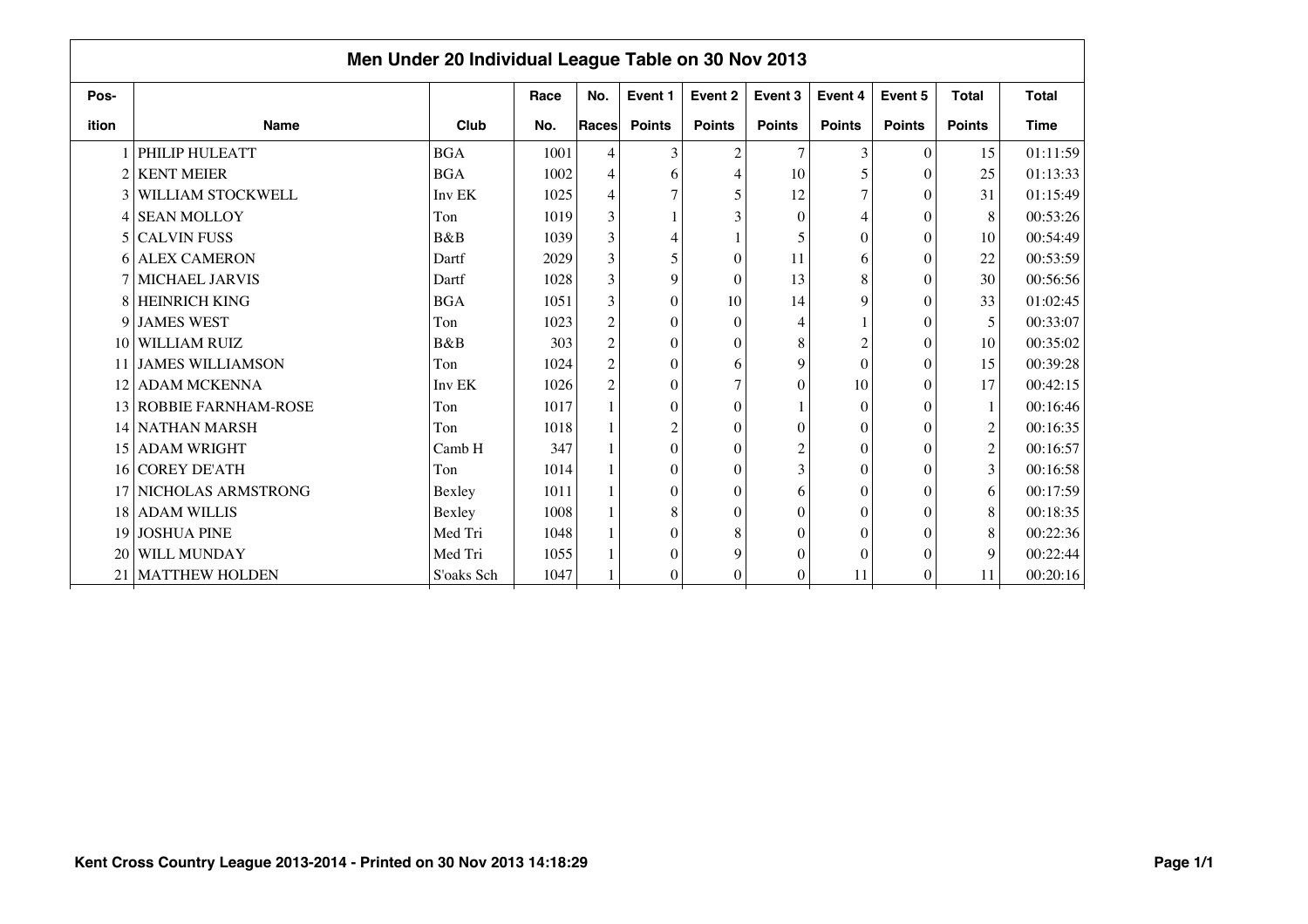|                |                          | Senior Men Individual League Table on 30 Nov 2013 |                          |       |               |                 |                  |               |                  |               |              |
|----------------|--------------------------|---------------------------------------------------|--------------------------|-------|---------------|-----------------|------------------|---------------|------------------|---------------|--------------|
| Pos-           |                          |                                                   | Race                     | No.   | Event 1       | Event 2         | Event 3          | Event 4       | Event 5          | <b>Total</b>  | <b>Total</b> |
| ition          | Name                     | Club                                              | No.                      | Races | <b>Points</b> | <b>Points</b>   | <b>Points</b>    | <b>Points</b> | <b>Points</b>    | <b>Points</b> | <b>Time</b>  |
|                | TOM COLLINS              | M&M                                               | $\overline{c}$           | 3     | $\mathbf{1}$  | 3               | $\Omega$         | $\mathbf{1}$  | $\mathbf{0}$     | 5             | 01:37:11     |
| $\overline{c}$ | MICHAEL COLEMAN          | S.Kent                                            | 286                      | 3     | $\sqrt{2}$    | $\mathbf{1}$    | $\theta$         | 8             | $\mathbf{0}$     | 11            | 01:38:00     |
|                | 3 ADAM WRIGHT            | Camb H                                            | 347                      | 3     | 9             | $\overline{2}$  | 0                | 4             | $\Omega$         | 15            | 01:38:20     |
| $\overline{4}$ | <b>ALEX GIBBINS</b>      | <b>B</b> &B                                       | 295                      | 3     | 16            | 5               | $\boldsymbol{0}$ | 14            | $\boldsymbol{0}$ | 35            | 01:42:17     |
| 5              | <b>TOM COX</b>           | Ton                                               | 235                      | 3     | 18            | 6               | $\theta$         | 15            | $\theta$         | 39            | 01:43:05     |
| 6              | <b>MARK WILKINS</b>      | M&M                                               | $\overline{\mathcal{L}}$ | 3     | 15            | 8               | $\theta$         | 16            | $\theta$         | 39            | 01:43:16     |
|                | <b>TIM CORBY</b>         | Inv EK                                            | 250                      | 3     | 25            | $7\phantom{.0}$ | $\theta$         | 12            | $\theta$         | 44            | 01:43:29     |
| 8              | <b>JAMES GORDON</b>      | Camb H                                            | 86                       | 3     | 23            | 16              | $\theta$         | 19            | $\theta$         | 58            | 01:45:49     |
| 9              | <b>JIM ADDISON</b>       | <b>Beck</b>                                       | 210                      | 3     | 27            | 12              | $\overline{0}$   | 25            | $\mathbf{0}$     | 64            | 01:46:55     |
| 10             | <b>RICHARD TOMLINSON</b> | M&M                                               | 19                       | 3     | 28            | 20              | $\boldsymbol{0}$ | 21            | $\theta$         | 69            | 01:47:03     |
| 11             | <b>BARRY ROYDEN</b>      | M&M                                               | 9                        | 3     | 24            | 15              | $\boldsymbol{0}$ | 40            | $\theta$         | 79            | 01:47:51     |
| 12             | <b>ANDREW FLETCHER</b>   | Folk                                              | 134                      | 3     | 35            | 18              | $\theta$         | 27            | $\mathbf{0}$     | 80            | 01:48:16     |
| 13             | <b>ANDREJS SAFARS</b>    | M&M                                               | 10                       | 3     | 41            | 25              | $\theta$         | 24            | $\mathbf{0}$     | 90            | 01:49:28     |
| 14             | <b>DANIEL JACKSON</b>    | <b>UKC</b>                                        | 259                      | 3     | 43            | 27              | $\theta$         | 39            | $\theta$         | 109           | 01:50:56     |
| 15             | <b>NICK VARLEY</b>       | Dartf                                             | 200                      | 3     | 47            | 40              | $\boldsymbol{0}$ | 45            | $\Omega$         | 132           | 01:52:45     |
| 16             | <b>CRAIG SHARP</b>       | Dartf                                             | 197                      | 3     | 54            | 45              | $\boldsymbol{0}$ | 36            | $\mathbf{0}$     | 135           | 01:52:57     |
| 17             | TOM MOSELEY              | <b>Beck</b>                                       | 226                      | 3     | 45            | 43              | 0                | 59            | $\theta$         | 147           | 01:53:53     |
| 18             | <b>JON VINTER</b>        | B&B                                               | 299                      | 3     | 57            | 42              | $\boldsymbol{0}$ | 49            | $\mathbf{0}$     | 148           | 01:54:05     |
| 19             | <b>TONY DUREY</b>        | Dartf                                             | 189                      | 3     | 59            | 48              | $\theta$         | 64            | $\boldsymbol{0}$ | 171           | 01:56:30     |
| 20             | <b>JOHN BRASIER</b>      | S.Kent                                            | 288                      | 3     | 62            | 63              | $\overline{0}$   | 47            | $\theta$         | 172           | 01:56:38     |
| 21             | <b>KEVIN NEWMAN</b>      | Folk                                              | 132                      | 3     | 68            | 49              | $\theta$         | 55            | $\theta$         | 172           | 01:56:12     |
| 22             | <b>KEVIN WILLIAMS</b>    | Ashf AC                                           | 307                      | 3     | 61            | 60              | $\boldsymbol{0}$ | 51            | $\theta$         | 172           | 01:56:25     |
| 23             | <b>STUART WATERMAN</b>   | Dartf                                             | 192                      | 3     | 69            | 57              | $\theta$         | 60            | $\theta$         | 186           | 01:57:49     |
|                | 24 PAUL SPARKS           | M&M                                               | 122                      | 3     | 88            | 54              | $\theta$         | 68            | $\theta$         | 210           | 01:59:21     |
| 25             | <b>MATT HARVEY</b>       | Ton                                               | 42                       | 3     | 77            | 65              | $\theta$         | 71            | $\theta$         | 213           | 01:59:21     |
| 26             | <b>CHRIS DESMOND</b>     | S'oaks AC                                         | 147                      | 3     | 72            | 80              | $\theta$         | 65            | $\mathbf{0}$     | 217           | 01:59:42     |
| 27             | <b>ANDREW ARCHER</b>     | I&I                                               | 60                       | 3     | 74            | 62              | $\boldsymbol{0}$ | 92            | $\Omega$         | 228           | 02:00:23     |
| 28             | <b>MATTHEW CLEMENTS</b>  | Tun W                                             | 156                      | 3     | 81            | 74              | $\theta$         | 74            | $\theta$         | 229           | 02:00:01     |
| 29             | <b>DAVID RATCLIFFE</b>   | M&M                                               | 3                        | 3     | 96            | 59              | $\overline{0}$   | 75            | $\theta$         | 230           | 02:00:14     |
| 30             | <b>EDWARD STEELE</b>     | Tun W                                             | 334                      | 3     | 82            | 72              | $\theta$         | 83            | $\boldsymbol{0}$ | 237           | 02:00:26     |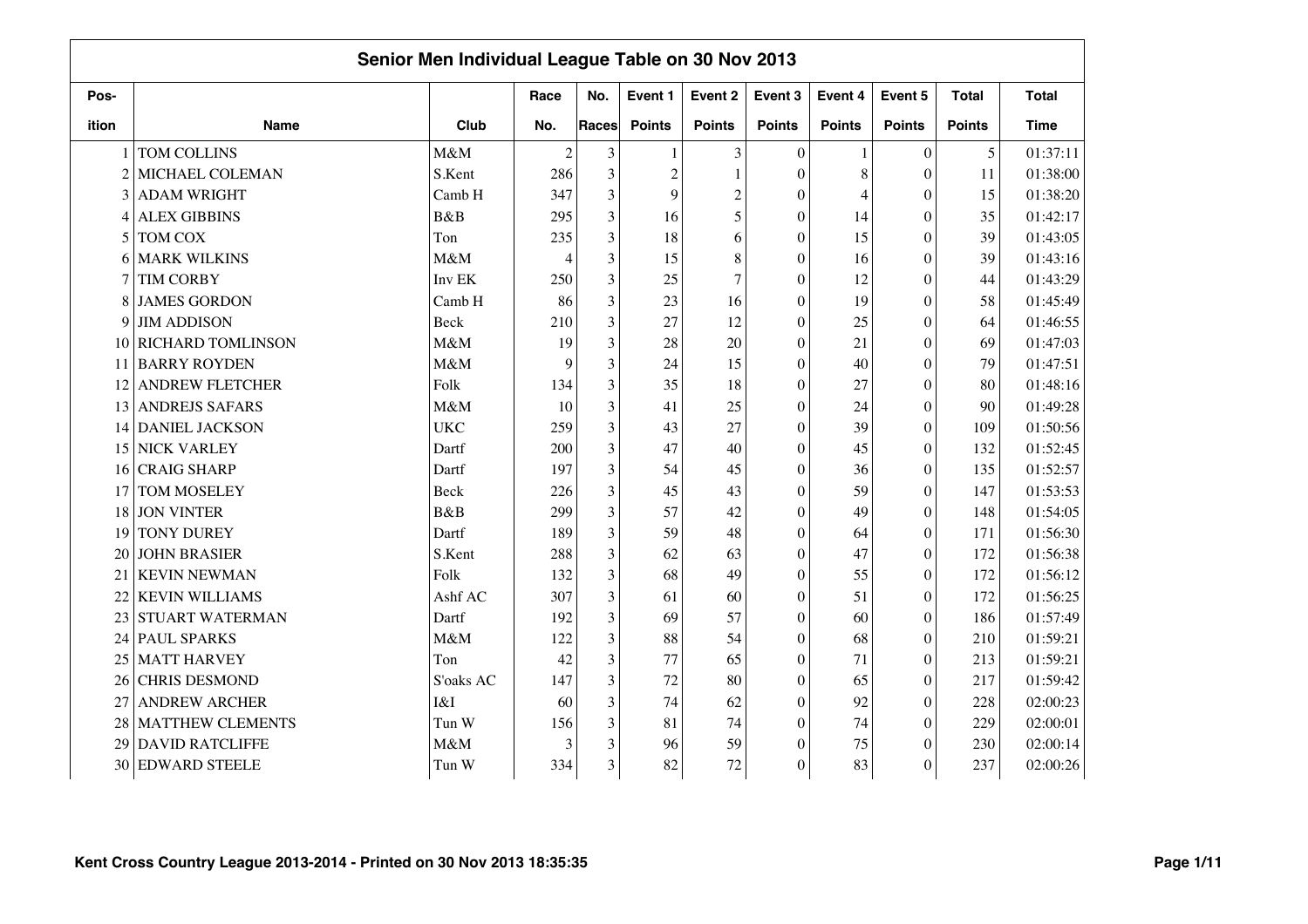|       |                          | Senior Men Individual League Table on 30 Nov 2013 |      |                |               |               |                  |               |                  |               |              |
|-------|--------------------------|---------------------------------------------------|------|----------------|---------------|---------------|------------------|---------------|------------------|---------------|--------------|
| Pos-  |                          |                                                   | Race | No.            | Event 1       | Event 2       | Event 3          | Event 4       | Event 5          | <b>Total</b>  | <b>Total</b> |
| ition | <b>Name</b>              | Club                                              | No.  | Races          | <b>Points</b> | <b>Points</b> | <b>Points</b>    | <b>Points</b> | <b>Points</b>    | <b>Points</b> | <b>Time</b>  |
| 31    | <b>SIMON NEVILLE</b>     | G'wich T                                          | 110  | 3              | 78            | 68            | $\overline{0}$   | 94            | $\overline{0}$   | 240           | 02:01:00     |
| 32    | <b>ROBERT WHITTAKER</b>  | Inv EK                                            | 253  | 3              | 95            | 69            | $\theta$         | 80            | $\overline{0}$   | 244           | 02:00:54     |
| 33    | DARYL PALFREY            | Tun W                                             | 173  | 3              | 73            | 71            | $\theta$         | 103           | $\theta$         | 247           | 02:01:28     |
| 34    | <b>GORDON FORREST</b>    | Med Tri                                           | 282  | 3              | 86            | 83            | $\theta$         | 79            | $\overline{0}$   | 248           | 02:01:34     |
| 35    | <b>ADAM FEATHERSTONE</b> | Med Tri                                           | 280  | 3              | 100           | 82            | $\Omega$         | 76            | $\overline{0}$   | 258           | 02:02:10     |
| 36    | <b>JUSTIN LANE</b>       | M&M                                               | 125  | $\overline{3}$ | 107           | 93            | $\theta$         | 77            | $\overline{0}$   | 277           | 02:03:45     |
| 37    | <b>CLEM DIXON</b>        | Camb H                                            | 81   | $\overline{3}$ | 75            | 90            | $\Omega$         | 114           | $\boldsymbol{0}$ | 279           | 02:03:40     |
| 38    | <b>ROBERT FURSEY</b>     | M&M                                               | 15   | $\overline{3}$ | 97            | 97            | $\Omega$         | 88            | $\boldsymbol{0}$ | 282           | 02:04:07     |
| 39    | <b>DEREK GEORGE</b>      | I&I                                               | 70   | 3              | 98            | 79            | $\theta$         | 118           | $\boldsymbol{0}$ | 295           | 02:04:26     |
| 40    | <b>GARETH WILLIAMS</b>   | M&M                                               | 23   | 3              | 118           | 89            | $\mathbf{0}$     | 90            | $\boldsymbol{0}$ | 297           | 02:05:22     |
| 41    | <b>MAARTEN FADDEGON</b>  | <b>UKC</b>                                        | 262  | 3              | 102           | 87            | $\mathbf{0}$     | 110           | $\boldsymbol{0}$ | 299           | 02:04:42     |
| 42    | <b>DAVE FARREL</b>       | Dartf RR                                          | 245  | 3              | 112           | 108           | $\Omega$         | 99            | $\overline{0}$   | 319           | 02:06:31     |
| 43    | <b>ANDREW EAMES</b>      | Beck                                              | 217  | 3              | 126           | 99            | $\Omega$         | 102           | $\overline{0}$   | 327           | 02:07:25     |
| 44    | <b>RICH HALL</b>         | B&B                                               | 296  | 3              | 114           | 119           | $\theta$         | 106           | $\theta$         | 339           | 02:08:28     |
| 45    | WILLIAM SMITH            | S.Kent                                            | 287  | 3              | 145           | 98            | $\theta$         | 105           | $\overline{0}$   | 348           | 02:09:30     |
| 46    | <b>ANDREW NOBLE</b>      | Folk                                              | 137  | 3              | 119           | 117           | $\Omega$         | 117           | $\overline{0}$   | 353           | 02:08:56     |
| 47    | <b>JON FISH</b>          | Bexley                                            | 330  | 3              | 132           | 123           | $\boldsymbol{0}$ | 121           | $\boldsymbol{0}$ | 376           | 02:11:20     |
| 48    | <b>PAUL FLETCHER</b>     | Beck                                              | 219  | 3              | 110           | 126           | $\mathbf{0}$     | 148           | $\boldsymbol{0}$ | 384           | 02:12:39     |
| 49    | TOM WITKOWICZ            | M&M                                               | 14   | 3              | 137           | 121           | $\boldsymbol{0}$ | 134           | $\boldsymbol{0}$ | 392           | 02:13:15     |
| 50    | <b>CHARLES WHITMORE</b>  | Ton                                               | 57   | $\overline{3}$ | 140           | 129           | $\mathbf{0}$     | 132           | $\overline{0}$   | 401           | 02:13:33     |
| 51    | <b>CARL GARDNER</b>      | Dartf                                             | 342  | 3              | 161           | 122           | $\theta$         | 126           | $\theta$         | 409           | 02:16:51     |
| 52    | <b>MARK SCHOFIELD</b>    | Ton                                               | 53   | 3              | 150           | 132           | $\theta$         | 156           | $\overline{0}$   | 438           | 02:18:29     |
| 53    | <b>DUNCAN RALPH</b>      | Ton                                               | 50   | 3              | 156           | 144           | $\theta$         | 150           | $\overline{0}$   | 450           | 02:20:42     |
| 54    | MARC O'SHEA              | G'wich T                                          | 240  | $\overline{3}$ | 165           | 151           | $\theta$         | 136           | $\overline{0}$   | 452           | 02:22:33     |
| 55    | <b>KEVIN WINCH</b>       | Bexley                                            | 32   | 3              | 166           | 153           | $\theta$         | 158           | $\overline{0}$   | 477           | 02:25:48     |
| 56    | <b>GERALD BARON</b>      | Larkf                                             | 327  | $\overline{3}$ | 162           | 162           | $\boldsymbol{0}$ | 163           | $\boldsymbol{0}$ | 487           | 02:28:04     |
| 57    | FRANK CZARNOWSKI         | Ton                                               | 41   | 3              | 169           | 157           | $\mathbf{0}$     | 167           | $\boldsymbol{0}$ | 493           | 02:29:08     |
| 58    | <b>TREVOR TAYLOR</b>     | Tun W                                             | 336  | 3              | 172           | 169           | $\mathbf{0}$     | 155           | $\boldsymbol{0}$ | 496           | 02:30:43     |
| 59    | PHILIP MATHIESON         | Bexley                                            | 331  | 3              | 174           | 156           | $\mathbf{0}$     | 166           | $\boldsymbol{0}$ | 496           | 02:29:18     |
| 60    | NIGEL BULMER             | B&B                                               | 302  | 3              | 167           | 161           | $\theta$         | 168           | $\theta$         | 496           | 02:29:53     |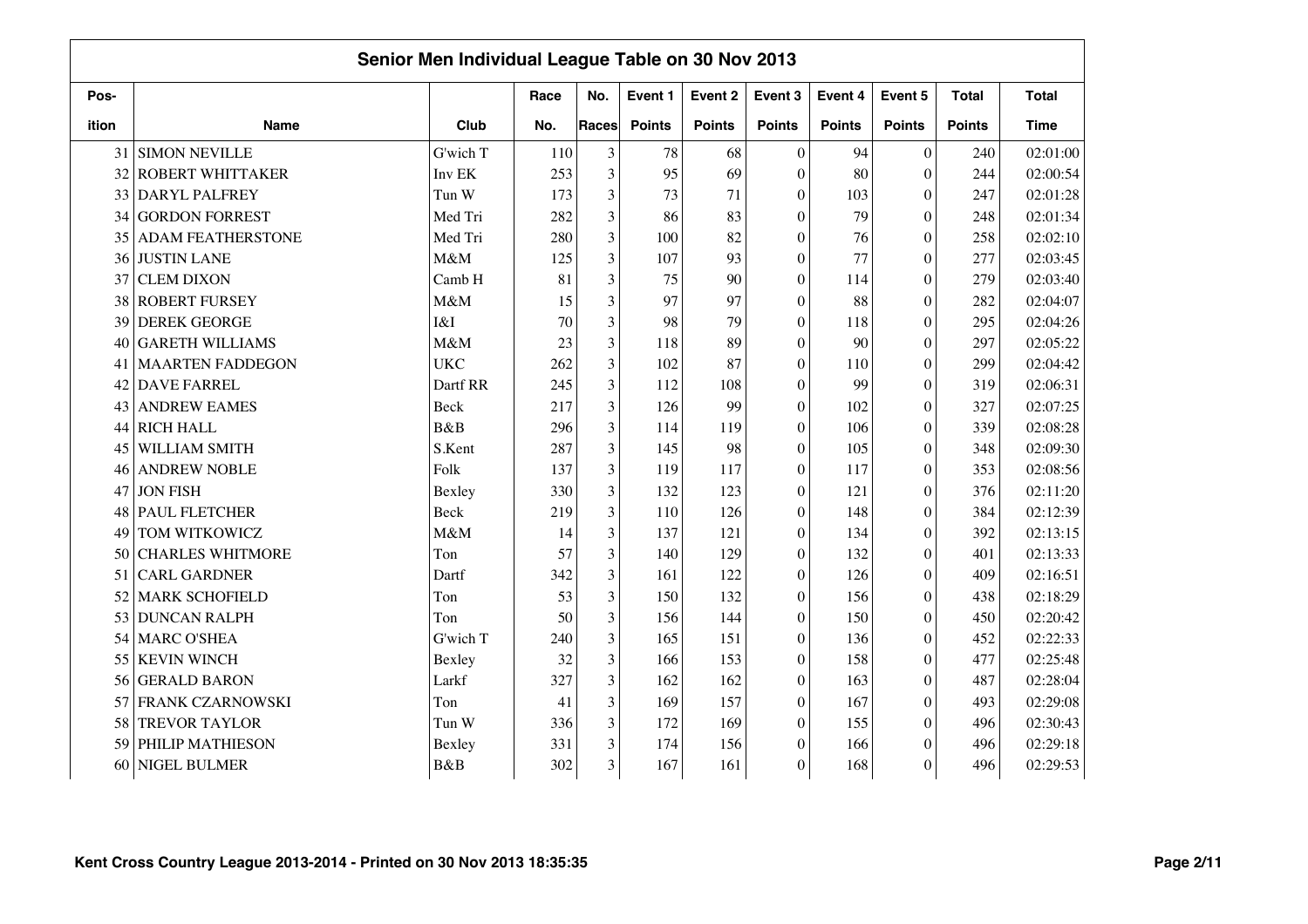|       |                           | Senior Men Individual League Table on 30 Nov 2013 |      |                                                 |                  |                  |                  |                  |                  |               |              |
|-------|---------------------------|---------------------------------------------------|------|-------------------------------------------------|------------------|------------------|------------------|------------------|------------------|---------------|--------------|
| Pos-  |                           |                                                   | Race | No.                                             | Event 1          | Event 2          | Event 3          | Event 4          | Event 5          | <b>Total</b>  | <b>Total</b> |
| ition | <b>Name</b>               | Club                                              | No.  | Races                                           | <b>Points</b>    | <b>Points</b>    | <b>Points</b>    | <b>Points</b>    | <b>Points</b>    | <b>Points</b> | <b>Time</b>  |
| 61    | <b>STEPHEN KING</b>       | Folk                                              | 133  | 3                                               | 182              | 155              | $\overline{0}$   | 165              | $\boldsymbol{0}$ | 502           | 02:31:36     |
| 62    | <b>MAURICE MARCHANT</b>   | Ton                                               | 46   | 3                                               | 176              | 159              | $\theta$         | 170              | $\overline{0}$   | 505           | 02:32:34     |
| 63    | <b>JOHN CORCORAN</b>      | Camb H                                            | 97   | 3                                               | 179              | 173              | $\Omega$         | 174              | $\theta$         | 526           | 02:43:51     |
| 64    | <b>COREY DE'ATH</b>       | Ton                                               | 1014 | $\overline{c}$                                  | 4                | $\boldsymbol{0}$ | $\theta$         | $\overline{7}$   | $\overline{0}$   | 11            | 01:04:12     |
| 65    | <b>MAX NICHOLLS</b>       | Ton                                               | 1020 | $\overline{c}$                                  | $\overline{7}$   | $\overline{4}$   | $\Omega$         | $\boldsymbol{0}$ | $\overline{0}$   | 11            | 01:08:34     |
| 66    | <b>SAM COOMBES</b>        | Dartf                                             | 194  | $\overline{c}$                                  | 6                | $\overline{0}$   | $\Omega$         | 5                | $\overline{0}$   | 11            | 01:04:19     |
| 67    | <b>CHRIS OLLEY</b>        | Ton                                               | 1041 | $\overline{c}$                                  | $\,8\,$          | $\overline{0}$   | $\Omega$         | 11               | $\mathbf{0}$     | 19            | 01:05:04     |
| 68    | <b>JULIAN RENDALL</b>     | Ton                                               | 51   | $\overline{c}$                                  | 11               | $\boldsymbol{0}$ | $\Omega$         | 9                | $\overline{0}$   | 20            | 01:05:27     |
| 69    | <b>DANIEL BRADLEY</b>     | Ton                                               | 36   | $\overline{c}$                                  | 10               | $\boldsymbol{0}$ | $\theta$         | 10               | $\theta$         | 20            | 01:05:09     |
| 70    | <b>ROSS BRADEN</b>        | <b>UKC</b>                                        | 264  | $\mathfrak 2$                                   | $\mathbf{0}$     | 11               | $\mathbf{0}$     | 17               | $\boldsymbol{0}$ | 28            | 01:09:45     |
| 71    | THOMAS WRIGHT             | Bexley                                            | 1010 | $\mathfrak 2$                                   | 20               | 9                | $\mathbf{0}$     | $\mathbf{0}$     | $\boldsymbol{0}$ | 29            | 01:11:59     |
| 72    | DANNY KENDALL             | Camb H                                            | 102  | $\overline{c}$                                  | 19               | $\theta$         | $\Omega$         | 13               | $\overline{0}$   | 32            | 01:06:59     |
| 73    | <b>JAMES TAYLOR</b>       | Ton                                               | 56   | $\overline{c}$                                  | 14               | $\theta$         | $\theta$         | 20               | $\overline{0}$   | 34            | 01:07:36     |
| 74    | <b>ANDREW RAYNER</b>      | B&B                                               | 298  | $\mathfrak{2}% \left( \mathfrak{2}\right) ^{2}$ | 12               | 31               | $\Omega$         | $\overline{0}$   | $\theta$         | 43            | 01:13:27     |
| 75    | <b>JAMIE BRYANT</b>       | Ton                                               | 1054 | $\overline{c}$                                  | $\mathbf{0}$     | 23               | $\theta$         | 23               | $\theta$         | 46            | 01:11:47     |
| 76    | <b>DANIEL PYNE</b>        | Dartf                                             | 205  | $\overline{c}$                                  | 22               | $\boldsymbol{0}$ | $\theta$         | 26               | $\overline{0}$   | 48            | 01:09:19     |
| 77    | WILLIAM SOMOGYI           | Bexley                                            | 1004 | $\mathfrak{2}% \left( \mathfrak{2}\right) ^{2}$ | 40               | 10               | $\Omega$         | $\mathbf{0}$     | $\overline{0}$   | 50            | 01:14:04     |
| 78    | NICHOLAS ARMSTRONG        | Bexley                                            | 1011 | $\overline{c}$                                  | 26               | $\boldsymbol{0}$ | $\Omega$         | 30               | $\boldsymbol{0}$ | 56            | 01:10:21     |
| 79    | <b>TIM ERSKINE</b>        | M'stone                                           | 237  | $\overline{c}$                                  | 30               | 28               | $\Omega$         | $\mathbf{0}$     | $\overline{0}$   | 58            | 01:15:07     |
| 80    | <b>CHRIS WOLTON</b>       | Tun W                                             | 371  | $\overline{c}$                                  | $\mathbf{0}$     | 26               | $\theta$         | 33               | $\overline{0}$   | 59            | 01:13:10     |
| 81    | WILLIAM RUIZ              | B&B                                               | 303  | $\overline{c}$                                  | 42               | 21               | $\Omega$         | $\Omega$         | $\theta$         | 63            | 01:15:33     |
| 82    | <b>JAMES RIDGER</b>       | Padd W                                            | 368  | $\overline{c}$                                  | $\boldsymbol{0}$ | 38               | $\theta$         | 29               | $\overline{0}$   | 67            | 01:13:53     |
| 83    | DAVE MCKINLAY             | B&B                                               | 297  | $\sqrt{2}$                                      | 37               | 30               | $\Omega$         | $\Omega$         | $\overline{0}$   | 67            | 01:15:57     |
| 84    | <b>TERRY REEVES</b>       | Dartf RR                                          | 247  | $\mathfrak{2}% \left( \mathfrak{2}\right) ^{2}$ | 34               | $\theta$         | $\theta$         | 35               | $\overline{0}$   | 69            | 01:11:08     |
| 85    | <b>STEVEN GROOM</b>       | Camb H                                            | 104  | $\sqrt{2}$                                      | $\boldsymbol{0}$ | 29               | $\theta$         | 41               | $\overline{0}$   | 70            | 01:13:48     |
| 86    | DANIEL BENTLEY-GOULDSTONE | <b>Beck</b>                                       | 213  | $\overline{c}$                                  | $\boldsymbol{0}$ | 34               | $\boldsymbol{0}$ | 38               | $\boldsymbol{0}$ | 72            | 01:14:07     |
| 87    | PAUL HASLER               | Padd W                                            | 337  | $\overline{c}$                                  | 39               | 35               | $\Omega$         | $\mathbf{0}$     | $\boldsymbol{0}$ | 74            | 01:16:30     |
| 88    | <b>MARK CHAMPION</b>      | I&I                                               | 63   | $\overline{c}$                                  | 44               | 32               | $\Omega$         | $\theta$         | $\theta$         | 76            | 01:16:45     |
| 89    | <b>STUART SHIELDS</b>     | Tun W                                             | 179  | $\overline{c}$                                  | $\mathbf{0}$     | 33               | $\mathbf{0}$     | 43               | $\boldsymbol{0}$ | 76            | 01:14:26     |
| 90    | STEPHEN THROSSELL         | Larkf                                             | 320  | $\overline{c}$                                  | $\boldsymbol{0}$ | 41               | $\Omega$         | 37               | $\theta$         | 78            | 01:14:19     |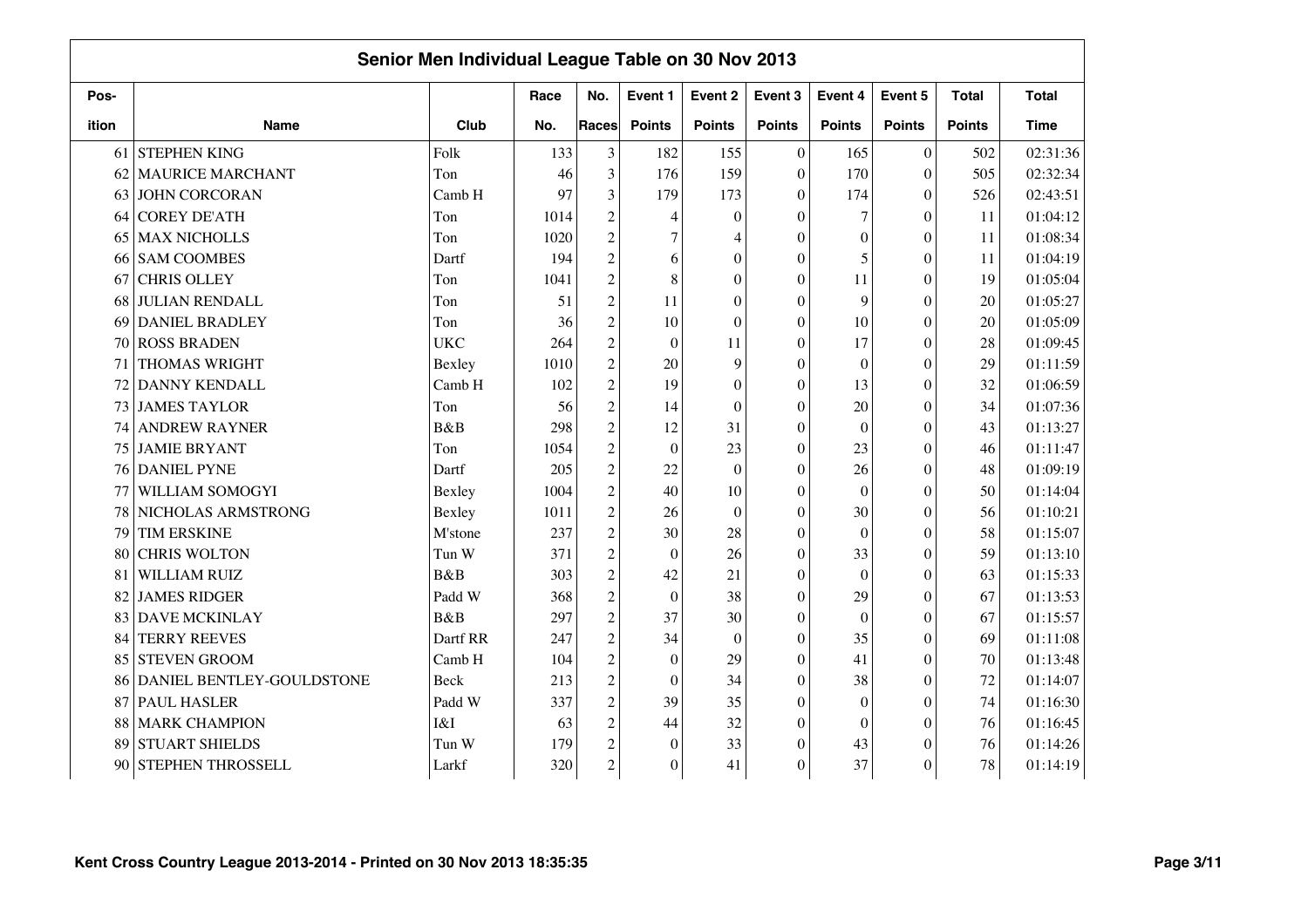|       |                              | Senior Men Individual League Table on 30 Nov 2013 |      |                |                  |                  |                  |                  |                  |               |              |
|-------|------------------------------|---------------------------------------------------|------|----------------|------------------|------------------|------------------|------------------|------------------|---------------|--------------|
| Pos-  |                              |                                                   | Race | No.            | Event 1          | Event 2          | Event 3          | Event 4          | Event 5          | <b>Total</b>  | <b>Total</b> |
| ition | <b>Name</b>                  | Club                                              | No.  | Races          | <b>Points</b>    | <b>Points</b>    | <b>Points</b>    | <b>Points</b>    | <b>Points</b>    | <b>Points</b> | <b>Time</b>  |
| 91    | <b>ANDY HOWEY</b>            | Tun W                                             | 163  | $\overline{c}$ | 50               | $\mathbf{0}$     | $\Omega$         | 31               | $\mathbf{0}$     | 81            | 01:12:29     |
| 92    | <b>MARK PENNY</b>            | Camb H                                            | 95   | $\overline{c}$ | $\theta$         | 36               | $\theta$         | 48               | $\overline{0}$   | 84            | 01:15:00     |
| 93    | <b>SIMON CULVER</b>          | <b>Beck</b>                                       | 216  | $\overline{c}$ | 49               | 39               | $\theta$         | $\mathbf{0}$     | $\theta$         | 88            | 01:17:37     |
| 94    | PETE HANLEY                  | M&M                                               | 21   | $\overline{c}$ | 46               | 44               | $\theta$         | $\theta$         | $\overline{0}$   | 90            | 01:17:32     |
| 95    | <b>ADAM STYLES</b>           | Ton                                               | 55   | $\overline{2}$ | 52               | $\overline{0}$   | $\Omega$         | 42               | $\overline{0}$   | 94            | 01:13:20     |
| 96    | NIGEL LING                   | Dartf RR                                          | 241  | $\overline{c}$ | 48               | 47               | $\theta$         | $\theta$         | $\overline{0}$   | 95            | 01:18:15     |
| 97    | <b>MALCOLM DAVIES</b>        | G'wich T                                          | 119  | $\overline{c}$ | 56               | $\boldsymbol{0}$ | $\Omega$         | 50               | $\boldsymbol{0}$ | 106           | 01:14:13     |
| 98    | <b>MARTIN TAYLOR</b>         | Padd W                                            | 372  | $\overline{c}$ | $\boldsymbol{0}$ | 51               | $\Omega$         | 58               | $\boldsymbol{0}$ | 109           | 01:17:21     |
| 99    | <b>MARK LAING</b>            | Med Tri                                           | 278  | $\overline{c}$ | 53               | $\boldsymbol{0}$ | $\Omega$         | 56               | $\theta$         | 109           | 01:14:20     |
| 100   | <b>JON ARMSTRONG</b>         | Bexley                                            | 27   | $\overline{c}$ | 55               | $\boldsymbol{0}$ | $\mathbf{0}$     | 54               | $\boldsymbol{0}$ | 109           | 01:14:22     |
| 101   | <b>SIMON WHITAKER</b>        | Tun W                                             | 185  | $\overline{c}$ | 58               | 56               | $\mathbf{0}$     | $\mathbf{0}$     | $\boldsymbol{0}$ | 114           | 01:20:24     |
| 102   | <b>STEVE FURY</b>            | M&M                                               | 131  | $\overline{c}$ | 70               | $\boldsymbol{0}$ | $\Omega$         | 52               | $\overline{0}$   | 122           | 01:15:22     |
| 103   | NICK LITTLE                  | Inv EK                                            | 249  | $\overline{c}$ | 63               | $\theta$         | $\theta$         | 66               | $\overline{0}$   | 129           | 01:16:25     |
| 104   | <b>ANDREW DAY</b>            | Padd W                                            | 369  | $\overline{c}$ | $\overline{0}$   | 61               | $\theta$         | 72               | $\theta$         | 133           | 01:19:01     |
| 105   | <b>MARK COATES</b>           | Ton                                               | 1013 | $\overline{c}$ | 65               | 75               | $\theta$         | $\boldsymbol{0}$ | $\theta$         | 140           | 01:21:58     |
| 106   | <b>TOM RALPH</b>             | G'wich T                                          | 121  | $\overline{c}$ | $\overline{0}$   | 67               | $\Omega$         | 78               | $\theta$         | 145           | 01:19:36     |
| 107   | <b>CHARLES WINCH</b>         | Bexley                                            | 1009 | $\overline{2}$ | 91               | $\mathbf{0}$     | $\mathbf{0}$     | 57               | $\overline{0}$   | 148           | 01:17:04     |
| 108   | <b>JAMES BROOKE</b>          | Inv EK                                            | 255  | $\overline{c}$ | 84               | 64               | $\mathbf{0}$     | $\mathbf{0}$     | $\boldsymbol{0}$ | 148           | 01:22:25     |
| 109   | <b>WILFREDO CHILLITUPA</b>   | I&I                                               | 64   | $\overline{c}$ | 71               | 85               | $\Omega$         | $\boldsymbol{0}$ | $\overline{0}$   | 156           | 01:23:05     |
| 110   | <b>ANDY WOOD</b>             | Ton                                               | 59   | $\overline{c}$ | 87               | 76               | $\theta$         | $\theta$         | $\overline{0}$   | 163           | 01:23:28     |
| 111   | <b>JOE CUMBERLAND</b>        | I&I                                               | 66   | $\overline{c}$ | 85               | 78               | $\theta$         | $\theta$         | $\theta$         | 163           | 01:23:29     |
| 112   | <b>ADAM TANNER</b>           | G'wich T                                          | 111  | $\overline{c}$ | $\boldsymbol{0}$ | 84               | $\theta$         | 86               | $\overline{0}$   | 170           | 01:21:28     |
| 113   | <b>BEN MURRELLS</b>          | Tun W                                             | 171  | $\overline{c}$ | 80               | $\overline{0}$   | $\Omega$         | 93               | $\overline{0}$   | 173           | 01:18:56     |
|       | 114 REUBEN BURFORD           | Dartf                                             | 196  | $\sqrt{2}$     | 93               | $\overline{0}$   | $\theta$         | 85               | $\overline{0}$   | 178           | 01:18:53     |
| 115   | <b>TERRY ROFFEY</b>          | Bexley                                            | 24   | $\overline{c}$ | 89               | 92               | $\Omega$         | $\theta$         | $\theta$         | 181           | 01:24:42     |
| 116   | <b>SIMON CARTER</b>          | <b>Beck</b>                                       | 215  | $\overline{c}$ | 67               | $\mathbf{0}$     | $\boldsymbol{0}$ | 115              | $\boldsymbol{0}$ | 182           | 01:19:20     |
| 117   | <b>CHRIS EGGLETON</b>        | G'wich T                                          | 107  | $\overline{c}$ | $\boldsymbol{0}$ | 113              | $\mathbf{0}$     | 70               | $\overline{0}$   | 183           | 01:22:43     |
| 118   | <b>TONY PIPER</b>            | Dartf RR                                          | 364  | $\overline{c}$ | $\theta$         | 94               | $\theta$         | 89               | $\theta$         | 183           | 01:22:31     |
| 119   | <b>MARK PITCAIRN-KNOWLES</b> | Ton                                               | 49   | $\overline{c}$ | 99               | 88               | $\boldsymbol{0}$ | $\theta$         | $\theta$         | 187           | 01:24:58     |
| 120   | <b>GEORGE BRODIE</b>         | <b>UKC</b>                                        | 1052 | $\overline{c}$ | $\boldsymbol{0}$ | 91               | $\boldsymbol{0}$ | 96               | $\theta$         | 187           | 01:22:38     |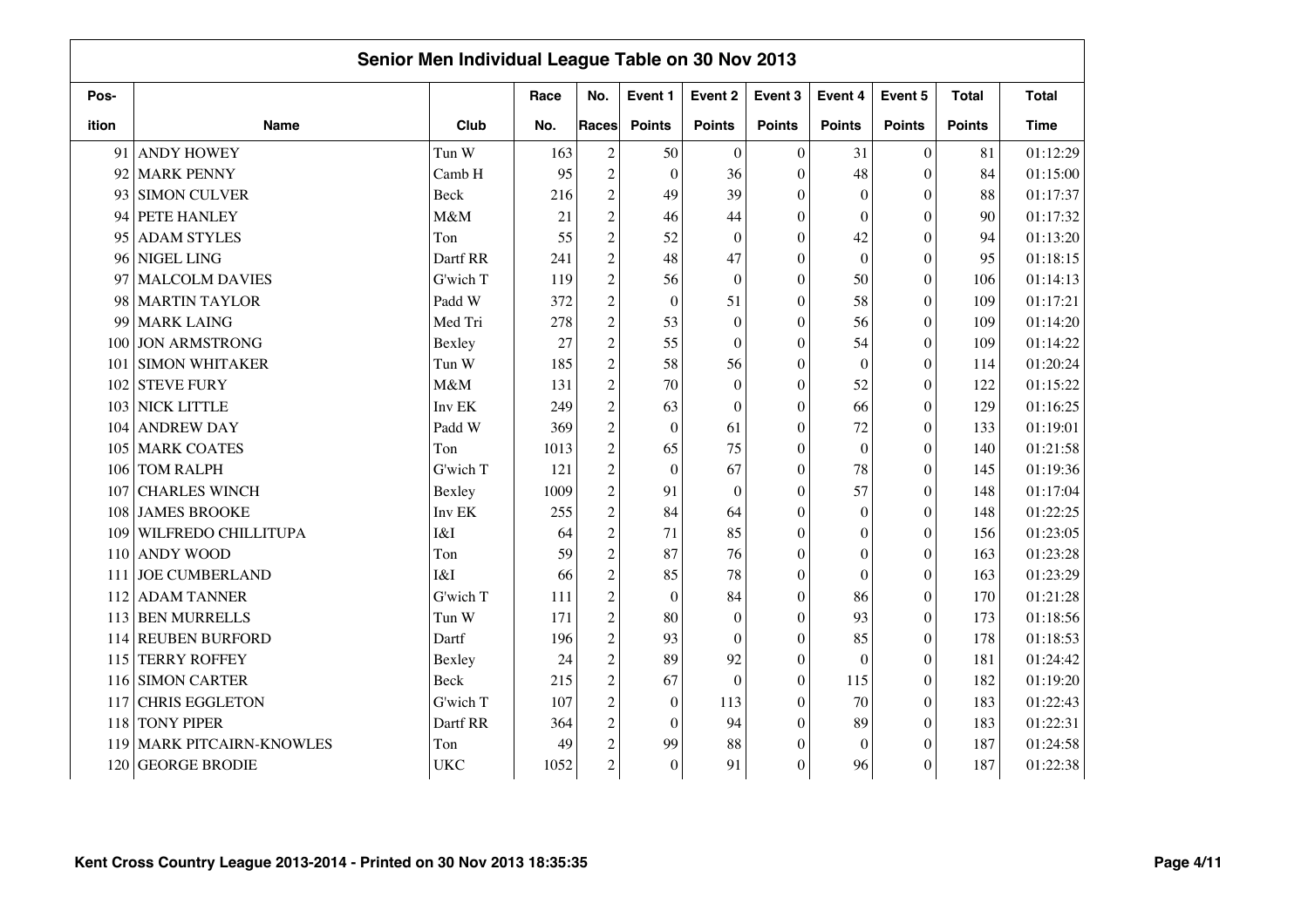|       |                         | Senior Men Individual League Table on 30 Nov 2013 |      |                                                 |                  |                  |                  |                  |                  |               |              |
|-------|-------------------------|---------------------------------------------------|------|-------------------------------------------------|------------------|------------------|------------------|------------------|------------------|---------------|--------------|
| Pos-  |                         |                                                   | Race | No.                                             | Event 1          | Event 2          | Event 3          | Event 4          | Event 5          | <b>Total</b>  | <b>Total</b> |
| ition | <b>Name</b>             | Club                                              | No.  | Races                                           | <b>Points</b>    | <b>Points</b>    | <b>Points</b>    | <b>Points</b>    | <b>Points</b>    | <b>Points</b> | <b>Time</b>  |
| 121   | <b>CHRIS LYDON</b>      | Beck                                              | 224  | $\overline{c}$                                  | 92               | 96               | $\Omega$         | $\theta$         | $\overline{0}$   | 188           | 01:25:10     |
| 122   | <b>GARY HUGHES</b>      | M&M                                               | 123  | $\overline{c}$                                  | $\theta$         | 101              | $\Omega$         | 95               | $\overline{0}$   | 196           | 01:23:08     |
| 123   | <b>ANDY JOAD</b>        | Tun W                                             | 164  | $\sqrt{2}$                                      | 94               | $\boldsymbol{0}$ | $\theta$         | 119              | $\overline{0}$   | 213           | 01:21:17     |
| 124   | <b>SIMON HOWDEN</b>     | Tun W                                             | 162  | $\overline{c}$                                  | 109              | 107              | $\mathbf{0}$     | $\mathbf{0}$     | $\boldsymbol{0}$ | 216           | 01:27:09     |
| 125   | <b>GRAHAM MAYNARD</b>   | Camb H                                            | 82   | $\overline{c}$                                  | 106              | 114              | $\overline{0}$   | $\boldsymbol{0}$ | $\mathbf{0}$     | 220           | 01:27:45     |
| 126   | <b>ANDREW LAWES</b>     | B&B                                               | 300  | $\sqrt{2}$                                      | 111              | $\boldsymbol{0}$ | $\Omega$         | 113              | $\boldsymbol{0}$ | 224           | 01:22:18     |
| 127   | <b>EDWARD SIMPSON</b>   | G'wich T                                          | 112  | $\sqrt{2}$                                      | $\boldsymbol{0}$ | 103              | $\theta$         | 124              | $\boldsymbol{0}$ | 227           | 01:25:24     |
| 128   | <b>ALAN COLLARD</b>     | Tun W                                             | 157  | $\mathfrak{2}% \left( \mathfrak{2}\right) ^{2}$ | 116              | 118              | $\Omega$         | $\mathbf{0}$     | $\theta$         | 234           | 01:28:56     |
| 129   | <b>STEVEN JACKSON</b>   | <b>UKC</b>                                        | 261  | $\mathfrak{2}% \left( \mathfrak{2}\right) ^{2}$ | $\mathbf{0}$     | 128              | $\Omega$         | 108              | $\overline{0}$   | 236           | 01:26:49     |
| 130   | NICHOLAS LEE            | Ton                                               | 44   | $\sqrt{2}$                                      | 127              | 109              | $\Omega$         | $\theta$         | $\overline{0}$   | 236           | 01:28:46     |
| 131   | <b>ALEX PATTON</b>      | S'oaks Sch                                        | 270  | $\mathfrak{2}% \left( \mathfrak{2}\right) ^{2}$ | 178              | $\boldsymbol{0}$ | $\Omega$         | 62               | $\boldsymbol{0}$ | 240           | 01:29:05     |
| 132   | <b>MARTIN HAWKINS</b>   | Camb H                                            | 88   | $\overline{c}$                                  | 120              | $\theta$         | $\theta$         | 120              | $\overline{0}$   | 240           | 01:23:26     |
| 133   | <b>STEVE BARNFIELD</b>  | Tun W                                             | 370  | $\overline{2}$                                  | $\boldsymbol{0}$ | 115              | $\Omega$         | 128              | $\overline{0}$   | 243           | 01:26:48     |
| 134   | <b>TIM ORR</b>          | Dartf                                             | 190  | $\overline{c}$                                  | 113              | 131              | $\Omega$         | $\Omega$         | $\theta$         | 244           | 01:30:03     |
| 135   | <b>MICHAEL REEVES</b>   | Bexley                                            | 343  | $\sqrt{2}$                                      | 123              | $\overline{0}$   | $\Omega$         | 123              | $\overline{0}$   | 246           | 01:24:02     |
| 136   | <b>ADRIAN MOODY</b>     | M&M                                               | 17   | $\overline{c}$                                  | 131              | 116              | $\theta$         | $\boldsymbol{0}$ | $\overline{0}$   | 247           | 01:29:51     |
| 137   | <b>CASPER MORRIS</b>    | Tun W                                             | 170  | $\sqrt{2}$                                      | $\boldsymbol{0}$ | 120              | $\mathbf{0}$     | 130              | $\boldsymbol{0}$ | 250           | 01:27:57     |
| 138   | <b>MATT PRIOR</b>       | <b>UKC</b>                                        | 1044 | $\overline{c}$                                  | 139              | 112              | $\mathbf{0}$     | $\boldsymbol{0}$ | $\boldsymbol{0}$ | 251           | 01:30:20     |
| 139   | <b>JOE PARSONS</b>      | S'oaks AC                                         | 380  | $\overline{c}$                                  | $\boldsymbol{0}$ | 110              | $\boldsymbol{0}$ | 146              | $\boldsymbol{0}$ | 256           | 01:28:01     |
| 140   | <b>CHARLES POPE</b>     | Tun W                                             | 174  | $\overline{c}$                                  | 133              | 125              | $\Omega$         | $\mathbf{0}$     | $\overline{0}$   | 258           | 01:31:08     |
| 141   | <b>BEN CALASCIONE</b>   | <b>Beck</b>                                       | 214  | $\sqrt{2}$                                      | $\mathbf{0}$     | 134              | $\theta$         | 125              | $\overline{0}$   | 259           | 01:29:07     |
| 142   | <b>CAIN BRADLEY</b>     | Ton                                               | 35   | $\mathfrak 2$                                   | 130              | $\overline{0}$   | $\theta$         | 133              | $\boldsymbol{0}$ | 263           | 01:25:24     |
| 143   | <b>NEIL SMITH</b>       | G'wich T                                          | 108  | $\mathfrak 2$                                   | $\mathbf{0}$     | 133              | $\Omega$         | 137              | $\overline{0}$   | 270           | 01:30:13     |
| 144   | <b>DAVID SINGER</b>     | G'wich T                                          | 116  | $\mathfrak 2$                                   | $\mathbf{0}$     | 130              | $\theta$         | 141              | $\overline{0}$   | 271           | 01:30:05     |
| 145   | <b>ALLAN WOODHOUSE</b>  | G'wich T                                          | 351  | $\mathfrak 2$                                   | $\mathbf{0}$     | 137              | $\Omega$         | 140              | $\theta$         | 277           | 01:30:59     |
| 146   | MICHAEL GALLYER-BARNETT | Inv EK                                            | 254  | $\overline{c}$                                  | $\boldsymbol{0}$ | 139              | $\theta$         | 138              | $\overline{0}$   | 277           | 01:31:02     |
| 147   | STEPHEN WINFIELD        | <b>Beck</b>                                       | 232  | $\mathfrak 2$                                   | 143              | $\theta$         | $\Omega$         | 135              | $\overline{0}$   | 278           | 01:27:26     |
| 148   | <b>BRIAN BUCKWELL</b>   | Ton                                               | 38   | $\overline{c}$                                  | 138              | $\boldsymbol{0}$ | $\Omega$         | 147              | $\boldsymbol{0}$ | 285           | 01:27:46     |
| 149   | <b>DARREN CREW</b>      | Folk                                              | 362  | $\mathfrak 2$                                   | $\boldsymbol{0}$ | 146              | $\Omega$         | 139              | $\boldsymbol{0}$ | 285           | 01:32:40     |
| 150   | <b>GARY WRIGHT</b>      | Bexley                                            | 360  | $\overline{c}$                                  | $\boldsymbol{0}$ | 143              | $\mathbf{0}$     | 145              | $\overline{0}$   | 288           | 01:32:24     |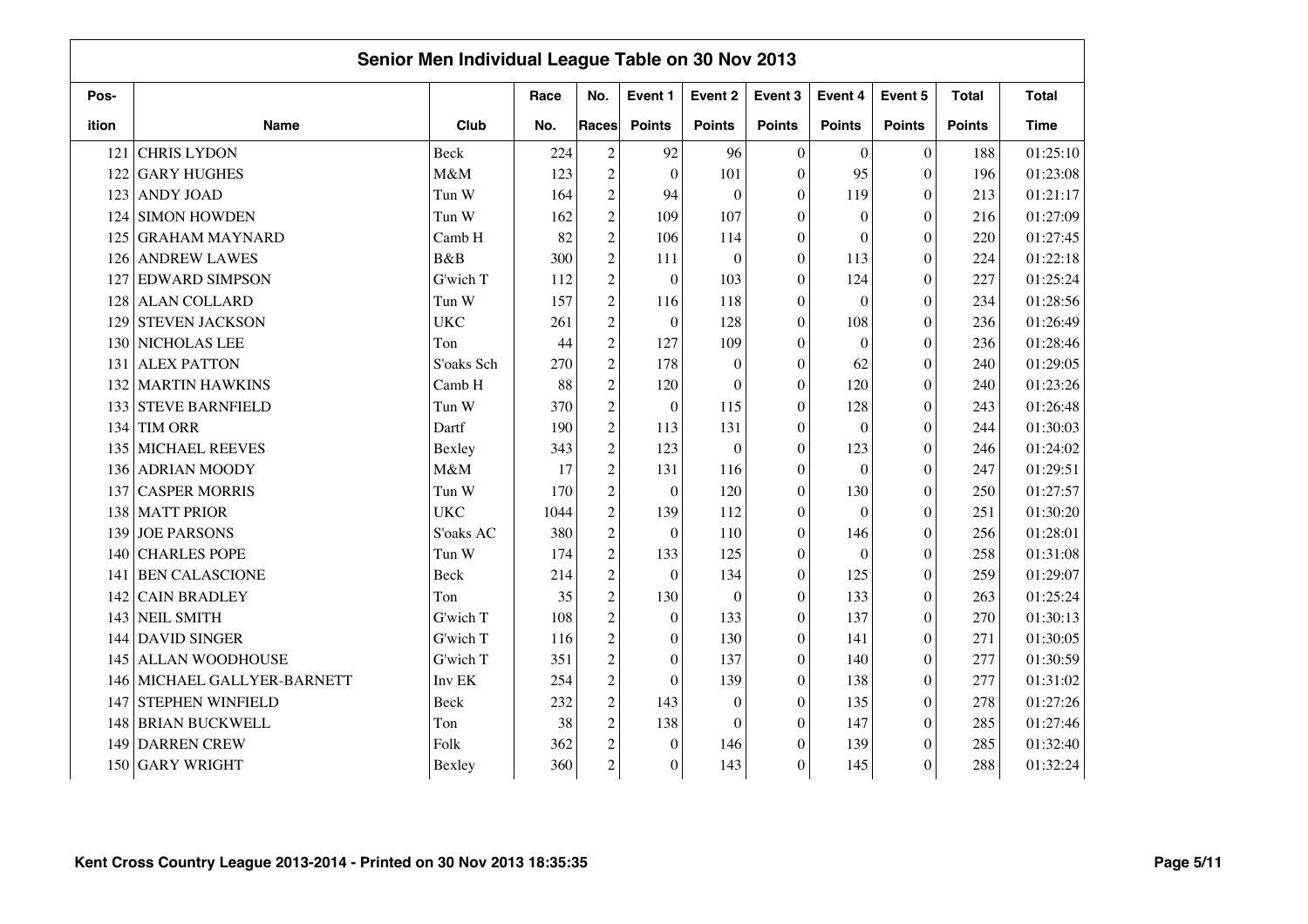|       |                       | Senior Men Individual League Table on 30 Nov 2013 |      |                |                  |                  |                  |                  |                  |                  |              |
|-------|-----------------------|---------------------------------------------------|------|----------------|------------------|------------------|------------------|------------------|------------------|------------------|--------------|
| Pos-  |                       |                                                   | Race | No.            | Event 1          | Event 2          | Event 3          | Event 4          | Event 5          | <b>Total</b>     | <b>Total</b> |
| ition | <b>Name</b>           | Club                                              | No.  | Races          | <b>Points</b>    | <b>Points</b>    | <b>Points</b>    | <b>Points</b>    | <b>Points</b>    | <b>Points</b>    | <b>Time</b>  |
| 151   | <b>HENRY LEWIS</b>    | Beck                                              | 223  | $\overline{c}$ | 148              | 142              | $\mathbf{0}$     | $\mathbf{0}$     | $\boldsymbol{0}$ | 290              | 01:35:17     |
| 152   | MICHAEL RUSSELL       | Tun W                                             | 176  | $\overline{2}$ | 142              | $\boldsymbol{0}$ | $\mathbf{0}$     | 149              | $\boldsymbol{0}$ | 291              | 01:28:23     |
|       | 153 JAMES MAITLAND    | Ton                                               | 45   | $\overline{c}$ | 160              | 136              | $\boldsymbol{0}$ | $\theta$         | $\mathbf{0}$     | 296              | 01:37:04     |
| 154   | <b>STEVE ELLIOTT</b>  | Beck                                              | 218  | $\overline{c}$ | $\boldsymbol{0}$ | 148              | $\mathbf{0}$     | 157              | $\boldsymbol{0}$ | 305              | 01:35:16     |
| 155   | <b>PAUL ALBON</b>     | Med Tri                                           | 357  | $\overline{c}$ | $\boldsymbol{0}$ | 154              | $\Omega$         | 153              | $\theta$         | 307              | 01:35:05     |
|       | 156 PAUL HALE         | Ton                                               | 236  | $\sqrt{2}$     | 168              | 141              | $\theta$         | $\mathbf{0}$     | $\theta$         | 309              | 01:39:20     |
| 157   | <b>LYNDON COLLINS</b> | S'oaks AC                                         | 153  | $\overline{c}$ | 158              | 152              | $\theta$         | $\theta$         | $\theta$         | 310              | 01:39:26     |
| 158   | <b>PATRICK AUSTIN</b> | Camb H                                            | 84   | $\overline{c}$ | 157              | 158              | $\Omega$         | $\theta$         | $\theta$         | 315              | 01:40:35     |
| 159   | <b>JIM KIRKLAND</b>   | G'wich T                                          | 106  | $\overline{2}$ | 170              | 147              | $\Omega$         | $\theta$         | $\theta$         | 317              | 01:41:00     |
| 160   | <b>IAN WYLIE</b>      | Tun W                                             | 188  | $\overline{c}$ | $\boldsymbol{0}$ | 163              | $\boldsymbol{0}$ | 160              | $\boldsymbol{0}$ | 323              | 01:38:11     |
| 161   | <b>DARREN O'BRIEN</b> | Camb H                                            | 349  | $\overline{c}$ | 159              | 166              | $\mathbf{0}$     | $\mathbf{0}$     | $\boldsymbol{0}$ | 325              | 01:43:00     |
| 162   | <b>JASON BEANEY</b>   | I&I                                               | 294  | $\overline{c}$ | 175              | 165              | $\Omega$         | $\overline{0}$   | $\theta$         | 340              | 01:44:59     |
| 163   | <b>ROY KNIGHT</b>     | Dartf RR                                          | 244  | $\overline{c}$ | 181              | 164              | $\mathbf{0}$     | $\overline{0}$   | $\theta$         | 345              | 01:46:47     |
| 164   | <b>VERNON THOMAS</b>  | G'wich T                                          | 358  | $\overline{c}$ | $\mathbf{0}$     | 172              | $\Omega$         | 173              | $\theta$         | 345              | 01:49:26     |
| 165   | <b>PAUL MARSDEN</b>   | Tun W                                             | 168  | $\overline{c}$ | 180              | 167              | $\mathbf{0}$     | $\boldsymbol{0}$ | $\theta$         | 347              | 01:47:51     |
| 166   | COLIN CARPENTER       | M&M                                               |      | $\overline{c}$ | $\boldsymbol{0}$ | 174              | $\Omega$         | 176              | $\overline{0}$   | 350              | 01:56:01     |
| 167   | <b>CHRIS PARRY</b>    | Med Tri                                           | 276  | $\overline{2}$ | 186              | $\boldsymbol{0}$ | $\theta$         | 172              | $\overline{0}$   | 358              | 01:47:10     |
| 168   | <b>DEAN LACY</b>      | Camb H                                            | 83   | $\mathbf{1}$   | $\mathbf{0}$     | $\boldsymbol{0}$ | $\Omega$         | $\overline{c}$   | $\boldsymbol{0}$ | $\boldsymbol{2}$ | 00:30:27     |
| 169   | <b>DOMINIC BROWN</b>  | Ton                                               | 1056 |                | $\boldsymbol{0}$ | $\boldsymbol{0}$ | $\theta$         | 3                | $\overline{0}$   | $\overline{3}$   | 00:30:42     |
| 170   | <b>BEN COLE</b>       | Ton                                               | 40   |                | 3                | $\mathbf{0}$     | $\theta$         | $\boldsymbol{0}$ | $\mathbf{0}$     | 3                | 00:33:03     |
| 171   | <b>JAMES WEST</b>     | Ton                                               | 1023 |                | 5                | $\boldsymbol{0}$ | $\theta$         | $\boldsymbol{0}$ | $\theta$         | 5                | 00:33:16     |
| 172   | <b>BEN TYLER</b>      | M&M                                               | 12   |                | $\boldsymbol{0}$ | $\boldsymbol{0}$ | $\boldsymbol{0}$ | 6                | $\theta$         | 6                | 00:31:01     |
| 173   | <b>ALEX HOWARD</b>    | Ton                                               | 1032 |                | 13               | $\overline{0}$   | $\Omega$         | $\theta$         | $\theta$         | 13               | 00:34:26     |
| 174   | <b>CHRIS WYLES</b>    | N Elth                                            | 373  | $\mathbf{1}$   | $\boldsymbol{0}$ | 13               | $\mathbf{0}$     | $\theta$         | $\theta$         | 13               | 00:37:10     |
| 175   | <b>GRAEME SAKER</b>   | Ton                                               | 52   |                | $\mathbf{0}$     | 14               | $\mathbf{0}$     | $\theta$         | $\theta$         | 14               | 00:37:11     |
| 176   | <b>CHRIS MINNS</b>    | Beck                                              | 225  |                | 17               | $\boldsymbol{0}$ | $\mathbf{0}$     | $\theta$         | $\theta$         | 17               | 00:34:50     |
| 177   | <b>BEN COCKBURN</b>   | B&B                                               | 374  |                | $\mathbf{0}$     | 17               | $\Omega$         | $\boldsymbol{0}$ | $\overline{0}$   | 17               | 00:37:29     |
| 178   | <b>DANIEL BREWER</b>  | <b>B</b> &B                                       | 403  | $\mathbf{1}$   | $\boldsymbol{0}$ | $\overline{0}$   | $\theta$         | 18               | $\overline{0}$   | 18               | 00:32:48     |
| 179   | <b>ANDY PICKETT</b>   | Dartf                                             | 193  |                | $\boldsymbol{0}$ | 19               | $\mathbf{0}$     | $\boldsymbol{0}$ | $\theta$         | 19               | 00:37:33     |
| 180   | <b>HARRY PATON</b>    | Ton                                               | 48   |                | 21               | $\boldsymbol{0}$ | $\mathbf{0}$     | $\boldsymbol{0}$ | $\overline{0}$   | 21               | 00:35:33     |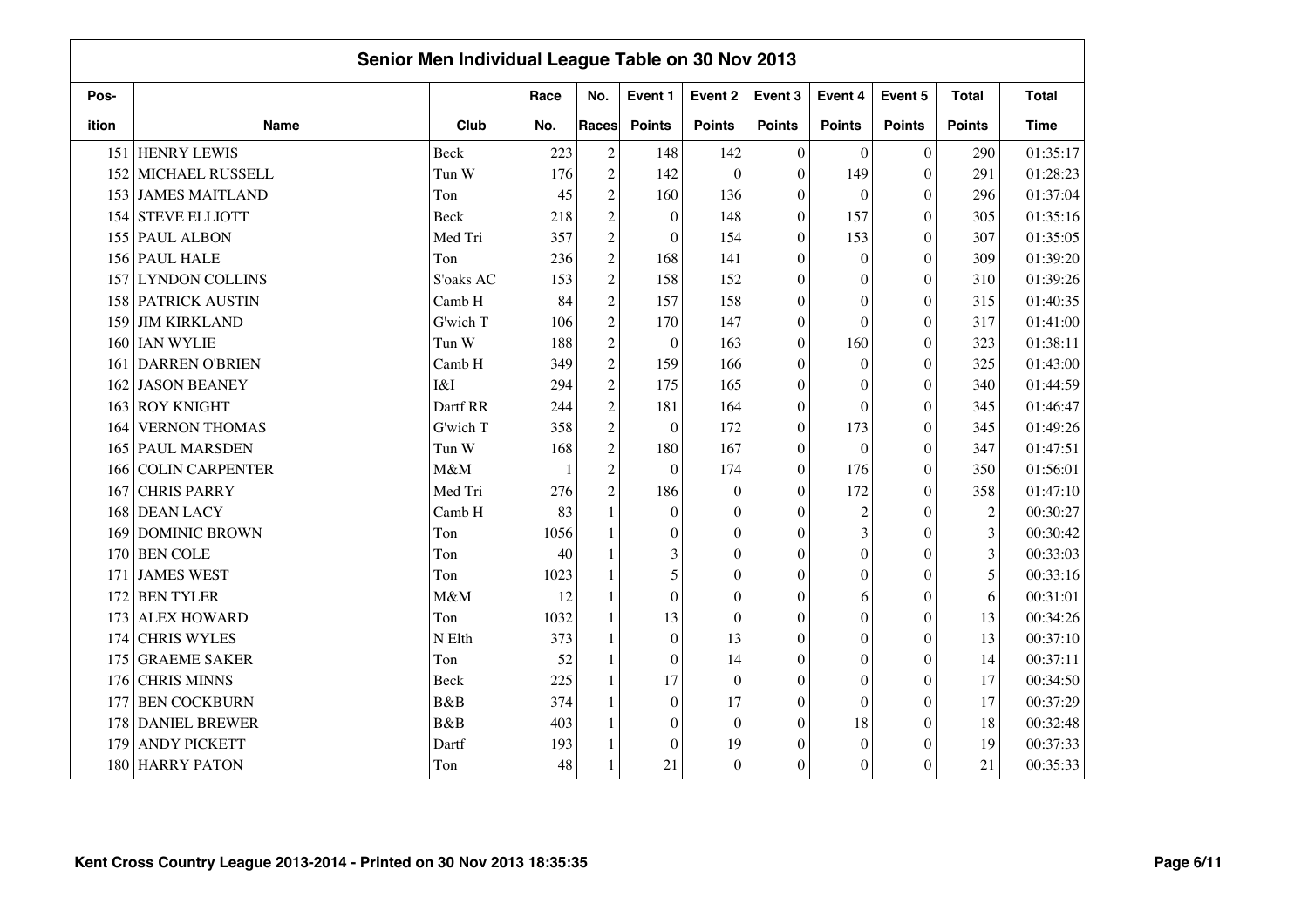|       |                          | Senior Men Individual League Table on 30 Nov 2013 |      |              |                  |                  |                  |                  |                  |               |              |
|-------|--------------------------|---------------------------------------------------|------|--------------|------------------|------------------|------------------|------------------|------------------|---------------|--------------|
| Pos-  |                          |                                                   | Race | No.          | Event 1          | Event 2          | Event 3          | Event 4          | Event 5          | <b>Total</b>  | <b>Total</b> |
| ition | <b>Name</b>              | Club                                              | No.  | Races        | <b>Points</b>    | <b>Points</b>    | <b>Points</b>    | <b>Points</b>    | <b>Points</b>    | <b>Points</b> | <b>Time</b>  |
| 181   | <b>GARETH EVANS</b>      | B&B                                               | 384  |              | $\theta$         | $\theta$         | $\Omega$         | 22               | $\overline{0}$   | 22            | 00:33:20     |
| 182   | <b>STEVE O'BRIEN</b>     | Folk                                              | 135  |              | $\boldsymbol{0}$ | 22               | $\Omega$         | $\theta$         | $\overline{0}$   | 22            | 00:38:16     |
| 183   | <b>ROBERT JACKAMAN</b>   | Camb H                                            | 379  |              | $\mathbf{0}$     | 24               | $\theta$         | $\theta$         | $\theta$         | 24            | 00:38:23     |
| 184   | <b>CHRIS BIDDLE</b>      | Dartf                                             | 202  |              | $\boldsymbol{0}$ | $\boldsymbol{0}$ | $\theta$         | 28               | $\overline{0}$   | 28            | 00:34:12     |
| 185   | NIKI FAULKNER            | Bexley                                            | 1006 |              | 29               | $\overline{0}$   | $\Omega$         | $\theta$         | $\overline{0}$   | 29            | 00:36:18     |
| 186   | <b>TERRY HAWKEY</b>      | Dartf                                             | 199  |              | 31               | $\overline{0}$   | $\theta$         | $\theta$         | $\overline{0}$   | 31            | 00:36:22     |
| 187   | <b>STEPHEN HODGES</b>    | Camb H                                            | 93   |              | $\boldsymbol{0}$ | $\mathbf{0}$     | $\Omega$         | 32               | $\boldsymbol{0}$ | 32            | 00:34:22     |
| 188   | <b>KEITH SANDERS</b>     | Camb H                                            | 348  |              | 32               | $\mathbf{0}$     | $\Omega$         | $\theta$         | $\overline{0}$   | 32            | 00:36:25     |
| 189   | MICHAEL ELLIS            | Ton                                               | 1016 | $\mathbf{1}$ | 33               | $\boldsymbol{0}$ | $\theta$         | $\overline{0}$   | $\theta$         | 33            | 00:36:33     |
| 190   | <b>JOSEPH MCKEVITT</b>   | Camb H                                            | 96   | $\mathbf{1}$ | $\overline{0}$   | $\boldsymbol{0}$ | $\mathbf{0}$     | 34               | $\theta$         | 34            | 00:34:31     |
| 191   | <b>JOHN CREANE</b>       | S.Kent                                            | 285  |              | 36               | $\boldsymbol{0}$ | $\mathbf{0}$     | $\mathbf{0}$     | $\boldsymbol{0}$ | 36            | 00:36:42     |
| 192   | <b>ANDREW SHERIDAN</b>   | Camb H                                            | 361  |              | $\mathbf{0}$     | 37               | $\Omega$         | $\boldsymbol{0}$ | $\theta$         | 37            | 00:39:32     |
| 193   | <b>CHRIS HOLMES</b>      | Inv EK                                            | 252  |              | 38               | $\boldsymbol{0}$ | $\theta$         | $\overline{0}$   | $\overline{0}$   | 38            | 00:36:58     |
| 194   | <b>ANDREW WALPOLE</b>    | Dartf RR                                          | 401  |              | $\mathbf{0}$     | $\theta$         | $\theta$         | 44               | $\theta$         | 44            | 00:35:10     |
| 195   | <b>RICHARD NEWSONE</b>   | S.Kent                                            | 386  |              | $\overline{0}$   | $\theta$         | $\mathbf{0}$     | 46               | $\theta$         | 46            | 00:35:21     |
| 196   | <b>AARON HUGHES</b>      | M'stone                                           | 238  |              | $\mathbf{0}$     | 46               | $\Omega$         | $\mathbf{0}$     | $\overline{0}$   | 46            | 00:40:11     |
| 197   | <b>DANIEL WALSH</b>      | I&I                                               | 79   |              | $\boldsymbol{0}$ | 50               | $\theta$         | $\boldsymbol{0}$ | $\overline{0}$   | 50            | 00:40:59     |
| 198   | <b>DAVID WEEKES</b>      | Folk                                              | 140  |              | 51               | $\boldsymbol{0}$ | $\boldsymbol{0}$ | $\overline{0}$   | $\boldsymbol{0}$ | 51            | 00:38:16     |
| 199   | <b>MICK DENNIS</b>       | Folk                                              | 138  |              | $\mathbf{0}$     | 52               | $\mathbf{0}$     | $\boldsymbol{0}$ | $\overline{0}$   | 52            | 00:41:12     |
| 200   | <b>CHRISTIAN POULTON</b> | Camb H                                            | 94   |              | $\mathbf{0}$     | $\mathbf{0}$     | $\theta$         | 53               | $\overline{0}$   | 53            | 00:35:47     |
| 201   | <b>NEIL AYRTON</b>       | B&B                                               | 366  |              | $\theta$         | 53               | $\theta$         | $\theta$         | $\theta$         | 53            | 00:41:21     |
| 202   | <b>NICK SLADE</b>        | M&M                                               | 11   |              | $\theta$         | 55               | $\theta$         | $\theta$         | $\theta$         | 55            | 00:41:25     |
| 203   | <b>SHANE DONNELLY</b>    | M'stone                                           | 359  |              | $\theta$         | 58               | $\Omega$         | $\theta$         | $\theta$         | 58            | 00:41:40     |
| 204   | <b>TIM LUCAS</b>         | Tun W                                             | 167  | $\mathbf{1}$ | 60               | $\overline{0}$   | $\theta$         | $\theta$         | $\overline{0}$   | 60            | 00:39:01     |
| 205   | <b>DES ADKINSON</b>      | Dartf                                             | 203  | $\mathbf{1}$ | $\theta$         | $\theta$         | $\Omega$         | 61               | $\theta$         | 61            | 00:36:39     |
| 206   | <b>DAVID LEE</b>         | S'oaks AC                                         | 146  |              | $\boldsymbol{0}$ | $\mathbf{0}$     | $\boldsymbol{0}$ | 63               | $\boldsymbol{0}$ | 63            | 00:36:52     |
| 207   | <b>NOLAN WILKENS</b>     | Beck                                              | 231  | 1            | 64               | $\mathbf{0}$     | $\Omega$         | $\mathbf{0}$     | $\overline{0}$   | 64            | 00:39:28     |
| 208   | <b>ROB BAKER</b>         | G'wich T                                          | 115  |              | 66               | $\overline{0}$   | $\Omega$         | $\theta$         | $\theta$         | 66            | 00:39:30     |
| 209   | <b>OLLIE HATTON</b>      | Dartf RR                                          | 377  |              | $\mathbf{0}$     | 66               | 0                | $\overline{0}$   | $\theta$         | 66            | 00:41:58     |
| 210   | <b>SIMON HARRIS</b>      | Beck                                              | 220  |              | $\boldsymbol{0}$ | $\theta$         | $\boldsymbol{0}$ | 67               | $\theta$         | 67            | 00:37:06     |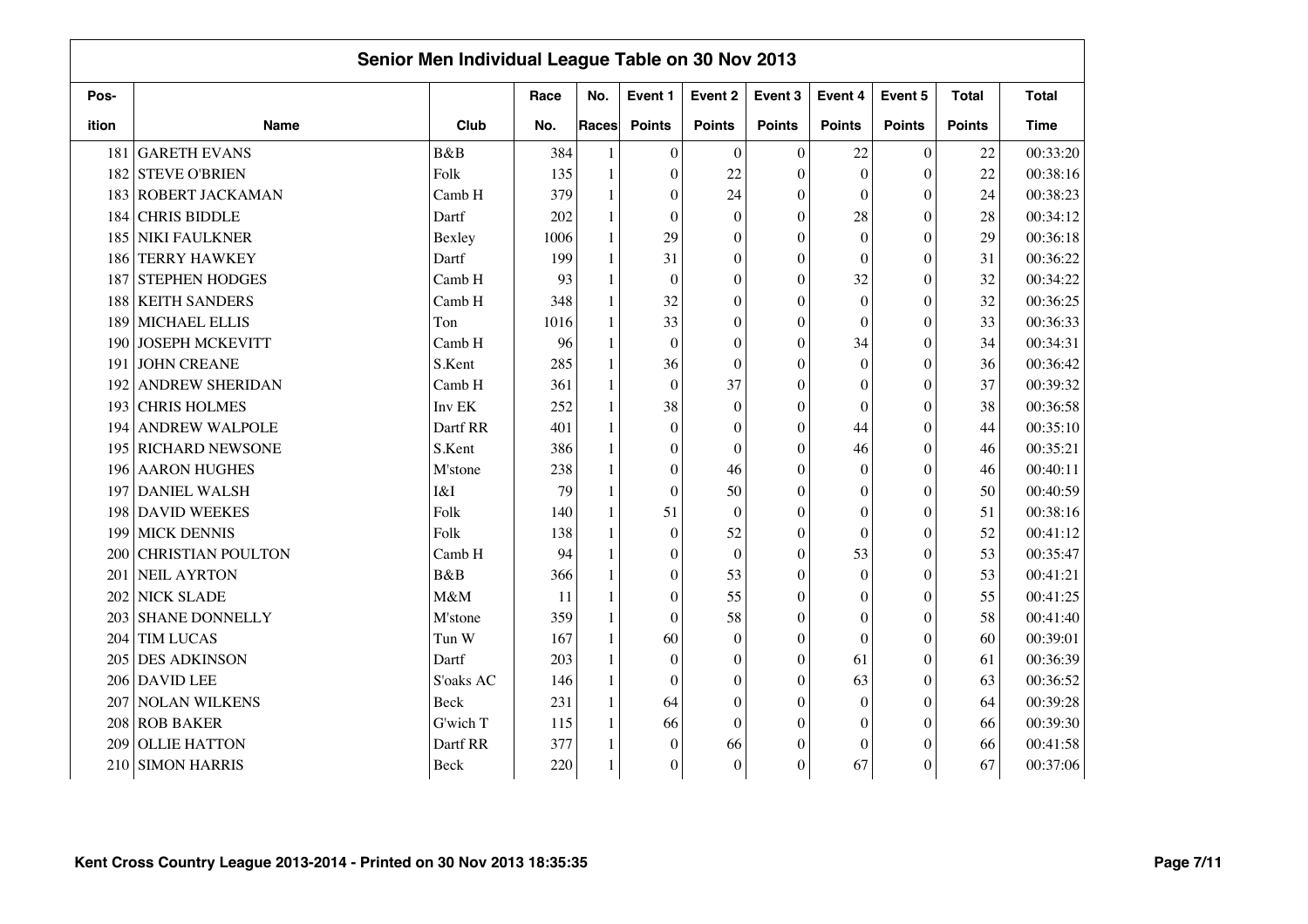|       |                         | Senior Men Individual League Table on 30 Nov 2013 |      |              |                  |                  |                  |                  |               |               |              |
|-------|-------------------------|---------------------------------------------------|------|--------------|------------------|------------------|------------------|------------------|---------------|---------------|--------------|
| Pos-  |                         |                                                   | Race | No.          | Event 1          | Event 2          | Event 3          | Event 4          | Event 5       | <b>Total</b>  | <b>Total</b> |
| ition | <b>Name</b>             | Club                                              | No.  | Races        | <b>Points</b>    | <b>Points</b>    | <b>Points</b>    | <b>Points</b>    | <b>Points</b> | <b>Points</b> | <b>Time</b>  |
| 211   | <b>STEVE SMYTHE</b>     | Camb H                                            | 385  |              | $\theta$         | $\overline{0}$   | $\Omega$         | 69               | $\Omega$      | 69            | 00:37:11     |
| 212   | <b>ANDREW MEAD</b>      | S'oaks AC                                         | 149  | $\mathbf{1}$ | $\theta$         | 70               | $\Omega$         | $\Omega$         | $\Omega$      | 70            | 00:42:12     |
| 213   | <b>DAVE HALL</b>        | Dartf RR                                          | 242  |              | $\theta$         | $\overline{0}$   | $\theta$         | 73               | $\Omega$      | 73            | 00:37:16     |
| 214   | <b>BRUCE SANDELL</b>    | Tun W                                             | 177  |              | $\mathbf{0}$     | 73               | $\overline{0}$   | $\mathbf{0}$     | $\mathbf{0}$  | 73            | 00:42:25     |
| 215   | <b>STEVE KEYWOOD</b>    | Ton                                               | 43   |              | 76               | $\boldsymbol{0}$ | $\theta$         | $\mathbf{0}$     | $\theta$      | 76            | 00:40:12     |
| 216   | <b>GLEN ABEL</b>        | S.Kent                                            | 290  |              | $\mathbf{0}$     | 77               | $\theta$         | $\mathbf{0}$     | $\theta$      | 77            | 00:42:47     |
| 217   | <b>DAVE HADAWAY</b>     | Tun W                                             | 160  |              | 79               | $\mathbf{0}$     | $\theta$         | $\theta$         | $\Omega$      | 79            | 00:40:16     |
| 218   | <b>TOM COCHRANE</b>     | <b>Beck</b>                                       | 399  |              | $\mathbf{0}$     | $\boldsymbol{0}$ | $\theta$         | 81               | $\theta$      | 81            | 00:37:37     |
| 219   | <b>ROBBIE HOLT</b>      | <b>UKC</b>                                        | 353  |              | $\overline{0}$   | 81               | $\theta$         | $\mathbf{0}$     | $\Omega$      | 81            | 00:43:08     |
| 220   | <b>HUNTLEY ROBERTS</b>  | Dartf                                             | 388  | 1            | $\theta$         | $\boldsymbol{0}$ | $\theta$         | 82               | $\Omega$      | 82            | 00:37:41     |
| 221   | <b>ROBIN BUTLER</b>     | Ashf D                                            | 311  | $\mathbf{1}$ | 83               | $\boldsymbol{0}$ | $\theta$         | $\Omega$         | $\Omega$      | 83            | 00:40:26     |
| 222   | <b>ELLIOT BRIERY</b>    | S'oaks Sch                                        | 1046 |              | $\mathbf{0}$     | $\overline{0}$   | $\theta$         | 84               | $\Omega$      | 84            | 00:37:45     |
| 223   | <b>DAVE SMYTH</b>       | Folk                                              | 143  |              | $\overline{0}$   | 86               | $\theta$         | $\Omega$         | $\Omega$      | 86            | 00:43:24     |
| 224   | <b>JACK O'SULLIVAN</b>  | Dartf RR                                          | 397  |              | $\theta$         | $\overline{0}$   | $\theta$         | 87               | $\Omega$      | 87            | 00:38:23     |
| 225   | <b>DAVE LANGRIDGE</b>   | Tun W                                             | 165  |              | 90               | $\theta$         | $\theta$         | $\theta$         | $\Omega$      | 90            | 00:40:55     |
| 226   | <b>STEVE JARVIS</b>     | Dartf RR                                          | 243  |              | $\boldsymbol{0}$ | $\overline{0}$   | $\theta$         | 91               | $\Omega$      | 91            | 00:38:36     |
| 227   | <b>DEAN RATCLIFFE</b>   | Med Tri                                           | 277  |              | $\overline{0}$   | 95               | $\theta$         | $\mathbf{0}$     | $\Omega$      | 95            | 00:44:01     |
| 228   | <b>ANDREW SHERWOOD</b>  | <b>Beck</b>                                       | 229  |              | $\overline{0}$   | $\mathbf{0}$     | $\theta$         | 97               | $\Omega$      | 97            | 00:38:53     |
| 229   | <b>PAUL MASON</b>       | Med Tri                                           | 284  |              | $\boldsymbol{0}$ | $\boldsymbol{0}$ | $\overline{0}$   | 98               | $\theta$      | 98            | 00:38:57     |
| 230   | <b>STEVEN PAIRMAN</b>   | B&B                                               | 394  |              | $\mathbf{0}$     | $\theta$         | $\theta$         | 100              | $\theta$      | 100           | 00:39:04     |
| 231   | MICHAEL TULL            | Tun W                                             | 376  |              | $\mathbf{0}$     | 100              | $\theta$         | $\theta$         | $\Omega$      | 100           | 00:44:22     |
| 232   | <b>KEITH BROWN</b>      | S'oaks AC                                         | 148  |              | $\theta$         | $\boldsymbol{0}$ | $\theta$         | 101              | $\Omega$      | 101           | 00:39:07     |
| 233   | <b>STUART NICHOLSON</b> | Dartf RR                                          | 246  |              | 101              | $\theta$         | $\theta$         | $\theta$         | $\Omega$      | 101           | 00:41:34     |
| 234   | <b>MARTIN JENNER</b>    | Bexley                                            | 25   | 1            | $\mathbf{0}$     | 102              | $\theta$         | $\theta$         | $\Omega$      | 102           | 00:44:31     |
| 235   | PETER RIDER             | Folk                                              | 136  | $\mathbf{1}$ | 103              | $\boldsymbol{0}$ | $\theta$         | $\theta$         | $\Omega$      | 103           | 00:41:41     |
| 236   | <b>DANNY WINSON</b>     | Tun W                                             | 391  | $\mathbf{1}$ | $\theta$         | $\boldsymbol{0}$ | $\theta$         | 104              | $\Omega$      | 104           | 00:39:30     |
| 237   | <b>TIM WARREN</b>       | Folk                                              | 340  | $\mathbf{1}$ | 104              | $\overline{0}$   | $\Omega$         | $\theta$         | $\Omega$      | 104           | 00:41:55     |
| 238   | <b>ANDY TUCKER</b>      | B&B                                               | 367  | $\mathbf{1}$ | $\mathbf{0}$     | 104              | $\theta$         | $\mathbf{0}$     | $\Omega$      | 104           | 00:44:36     |
| 239   | <b>JOHN BAKER</b>       | Bexley                                            | 271  |              | 105              | $\boldsymbol{0}$ | $\theta$         | $\boldsymbol{0}$ | $\Omega$      | 105           | 00:42:01     |
| 240   | <b>MARK CROSS</b>       | Camb H                                            | 98   |              | $\mathbf{0}$     | 105              | $\boldsymbol{0}$ | $\overline{0}$   | $\theta$      | 105           | 00:44:39     |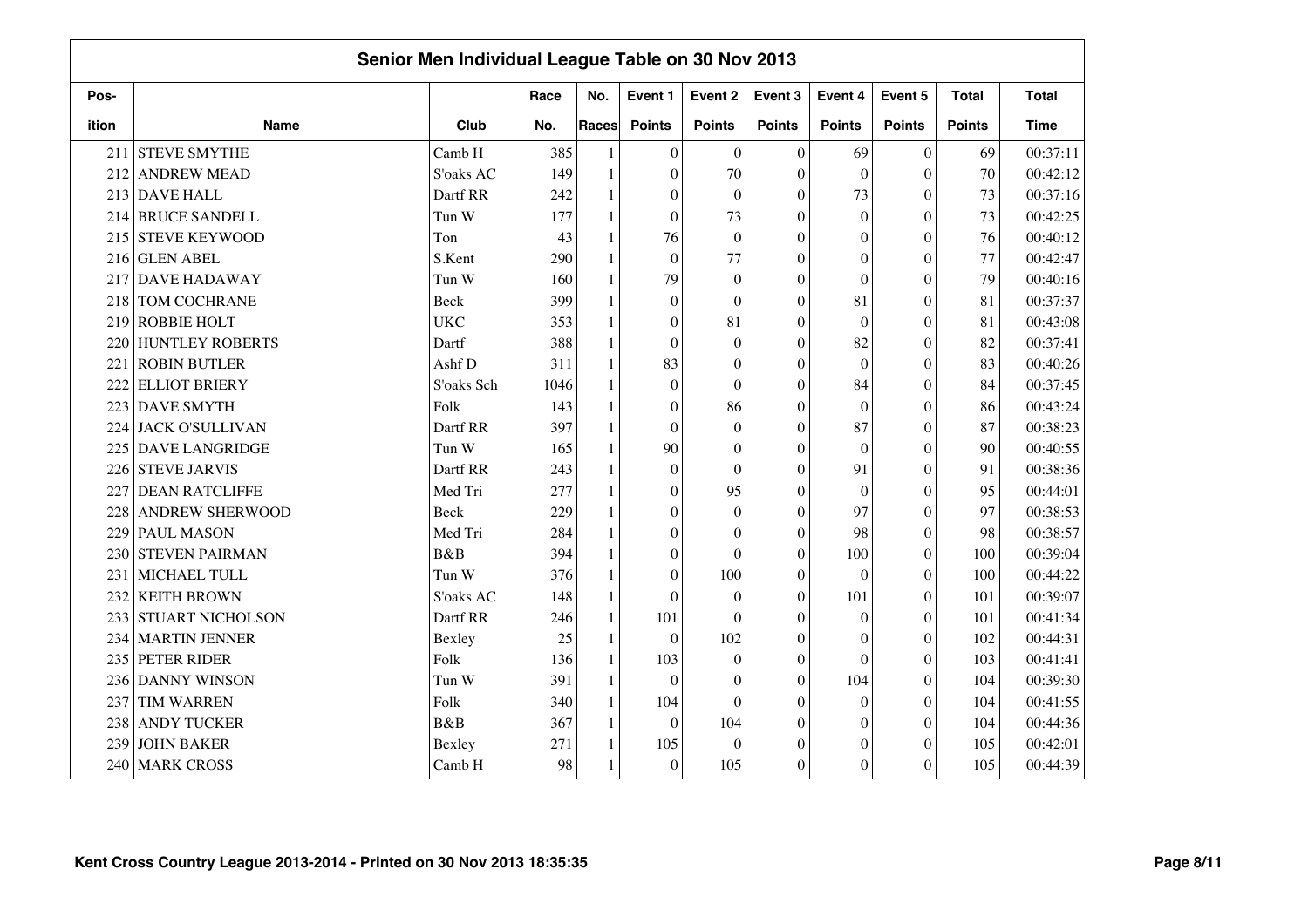|       |                         | Senior Men Individual League Table on 30 Nov 2013 |      |                |                  |                  |                  |                  |                  |               |              |
|-------|-------------------------|---------------------------------------------------|------|----------------|------------------|------------------|------------------|------------------|------------------|---------------|--------------|
| Pos-  |                         |                                                   | Race | No.            | Event 1          | Event 2          | Event 3          | Event 4          | Event 5          | <b>Total</b>  | <b>Total</b> |
| ition | <b>Name</b>             | Club                                              | No.  | Races          | <b>Points</b>    | <b>Points</b>    | <b>Points</b>    | <b>Points</b>    | <b>Points</b>    | <b>Points</b> | <b>Time</b>  |
| 241   | <b>STEVE WOODRUFFE</b>  | Tun W                                             | 187  | $\mathbf{1}$   | $\boldsymbol{0}$ | 106              | $\overline{0}$   | $\mathbf{0}$     | $\boldsymbol{0}$ | 106           | 00:44:43     |
| 242   | <b>ALUN RODGERS</b>     | M&M                                               | 16   | $\mathbf{1}$   | $\mathbf{0}$     | $\boldsymbol{0}$ | $\boldsymbol{0}$ | 107              | $\boldsymbol{0}$ | 107           | 00:39:34     |
| 243   | <b>PHILIP SMITH</b>     | Ashf D                                            | 339  | $\mathbf{1}$   | 108              | $\boldsymbol{0}$ | $\mathbf{0}$     | $\mathbf{0}$     | $\boldsymbol{0}$ | 108           | 00:42:17     |
| 244   | <b>MARK WATLING</b>     | B&B                                               | 392  | $\overline{1}$ | $\mathbf{0}$     | $\theta$         | $\mathbf{0}$     | 109              | $\overline{0}$   | 109           | 00:39:34     |
| 245   | <b>ANDREW SCOONES</b>   | Swale                                             | 233  | $\overline{1}$ | $\mathbf{0}$     | $\Omega$         | $\mathbf{0}$     | 111              | $\overline{0}$   | 111           | 00:39:42     |
| 246   | <b>PAUL BROWN</b>       | <b>UKC</b>                                        | 354  | $\mathbf{1}$   | $\boldsymbol{0}$ | 111              | $\theta$         | $\mathbf{0}$     | $\overline{0}$   | 111           | 00:45:20     |
| 247   | <b>STEVE REEVES</b>     | Larkf                                             | 325  | 1              | $\mathbf{0}$     | $\boldsymbol{0}$ | $\boldsymbol{0}$ | 112              | $\boldsymbol{0}$ | 112           | 00:39:43     |
| 248   | <b>CHRIS TOPP</b>       | Dartf RR                                          | 346  | 1              | 115              | $\boldsymbol{0}$ | $\mathbf{0}$     | $\mathbf{0}$     | $\theta$         | 115           | 00:42:52     |
| 249   | <b>IAN MONTGOMERY</b>   | B&B                                               | 390  | 1              | $\mathbf{0}$     | $\theta$         | $\mathbf{0}$     | 116              | $\theta$         | 116           | 00:39:52     |
| 250   | <b>ANDREW ROBERTSON</b> | Ashf AC                                           | 338  | 1              | 117              | $\overline{0}$   | $\mathbf{0}$     | $\mathbf{0}$     | $\theta$         | 117           | 00:43:03     |
| 251   | <b>ALEX HALL</b>        | Camb H                                            | 85   | $\mathbf{1}$   | 121              | $\theta$         | $\mathbf{0}$     | $\mathbf{0}$     | $\theta$         | 121           | 00:43:27     |
| 252   | <b>ALAN NEWMAN</b>      | Padd W                                            | 383  | $\mathbf{1}$   | $\mathbf{0}$     | $\theta$         | $\boldsymbol{0}$ | 122              | $\overline{0}$   | 122           | 00:40:26     |
| 253   | <b>JON HUNTER</b>       | Bexley                                            | 28   | $\mathbf{1}$   | 122              | $\Omega$         | $\theta$         | $\theta$         | $\theta$         | 122           | 00:43:30     |
| 254   | DOMINIC WOOLFORD        | S.Kent                                            | 289  | $\mathbf{1}$   | 124              | $\Omega$         | $\Omega$         | $\theta$         | $\Omega$         | 124           | 00:43:38     |
| 255   | <b>COLIN WATER</b>      | Med Tri                                           | 275  | 1              | $\boldsymbol{0}$ | 124              | $\boldsymbol{0}$ | $\boldsymbol{0}$ | $\overline{0}$   | 124           | 00:46:55     |
| 256   | <b>MARK TAYLOR</b>      | Tun W                                             | 181  | 1              | 125              | $\theta$         | $\mathbf{0}$     | $\mathbf{0}$     | $\theta$         | 125           | 00:43:41     |
| 257   | <b>GRAHAM COATES</b>    | B&B                                               | 398  | $\mathbf{1}$   | $\boldsymbol{0}$ | $\theta$         | $\boldsymbol{0}$ | 127              | $\theta$         | 127           | 00:41:06     |
| 258   | <b>GARY SHAW</b>        | G'wich T                                          | 363  | $\mathbf{1}$   | $\mathbf{0}$     | 127              | $\mathbf{0}$     | $\mathbf{0}$     | $\boldsymbol{0}$ | 127           | 00:47:07     |
| 259   | <b>BILLY RADFORD</b>    | <b>UKC</b>                                        | 269  | $\mathbf{1}$   | 128              | $\boldsymbol{0}$ | $\boldsymbol{0}$ | $\mathbf{0}$     | $\theta$         | 128           | 00:43:55     |
| 260   | ROBERT VON KAUFMANN     | Ton                                               | 382  | $\overline{1}$ | $\mathbf{0}$     | $\theta$         | $\boldsymbol{0}$ | 129              | $\overline{0}$   | 129           | 00:41:16     |
| 261   | <b>WAYNE APPS</b>       | Padd W                                            | 332  | $\mathbf{1}$   | 129              | $\theta$         | $\theta$         | $\Omega$         | $\overline{0}$   | 129           | 00:43:56     |
| 262   | <b>GEOFF TURNER</b>     | Tun W                                             | 182  | $\mathbf{1}$   | $\mathbf{0}$     | $\Omega$         | $\boldsymbol{0}$ | 131              | $\theta$         | 131           | 00:41:21     |
| 263   | <b>JAMIE WHITE</b>      | Tun W                                             | 186  | 1              | 134              | $\theta$         | $\mathbf{0}$     | $\mathbf{0}$     | $\theta$         | 134           | 00:44:16     |
| 264 I | <b>ADRIAN MARSHALL</b>  | Tun W                                             | 169  | $\mathbf{1}$   | 135              | $\theta$         | $\mathbf{0}$     | $\boldsymbol{0}$ | $\theta$         | 135           | 00:44:20     |
| 265   | <b>LUKE WAKEFIELD</b>   | <b>UKC</b>                                        | 1043 | 1              | $\mathbf{0}$     | 135              | $\boldsymbol{0}$ | $\mathbf{0}$     | $\theta$         | 135           | 00:48:15     |
| 266   | <b>CHRIS THOMPSON</b>   | I&I                                               | 78   | $\mathbf{1}$   | 136              | $\boldsymbol{0}$ | $\mathbf{0}$     | $\mathbf{0}$     | $\boldsymbol{0}$ | 136           | 00:44:35     |
| 267   | <b>MARK ELLISON</b>     | B&B                                               | 365  | $\mathbf{1}$   | $\mathbf{0}$     | 138              | $\mathbf{0}$     | $\overline{0}$   | $\overline{0}$   | 138           | 00:48:23     |
| 268   | <b>SCOTT SHURMER</b>    | Larkf                                             | 326  | $\mathbf{1}$   | $\mathbf{0}$     | 140              | $\theta$         | $\theta$         | $\overline{0}$   | 140           | 00:48:43     |
| 269   | <b>STUART STRUTTON</b>  | G'wich T                                          | 120  | $\mathbf{1}$   | 141              | $\theta$         | $\theta$         | $\boldsymbol{0}$ | $\Omega$         | 141           | 00:44:57     |
| 270   | <b>ED OSBORNE</b>       | Beck                                              | 228  |                | $\boldsymbol{0}$ | $\boldsymbol{0}$ | $\boldsymbol{0}$ | 142              | $\theta$         | 142           | 00:42:46     |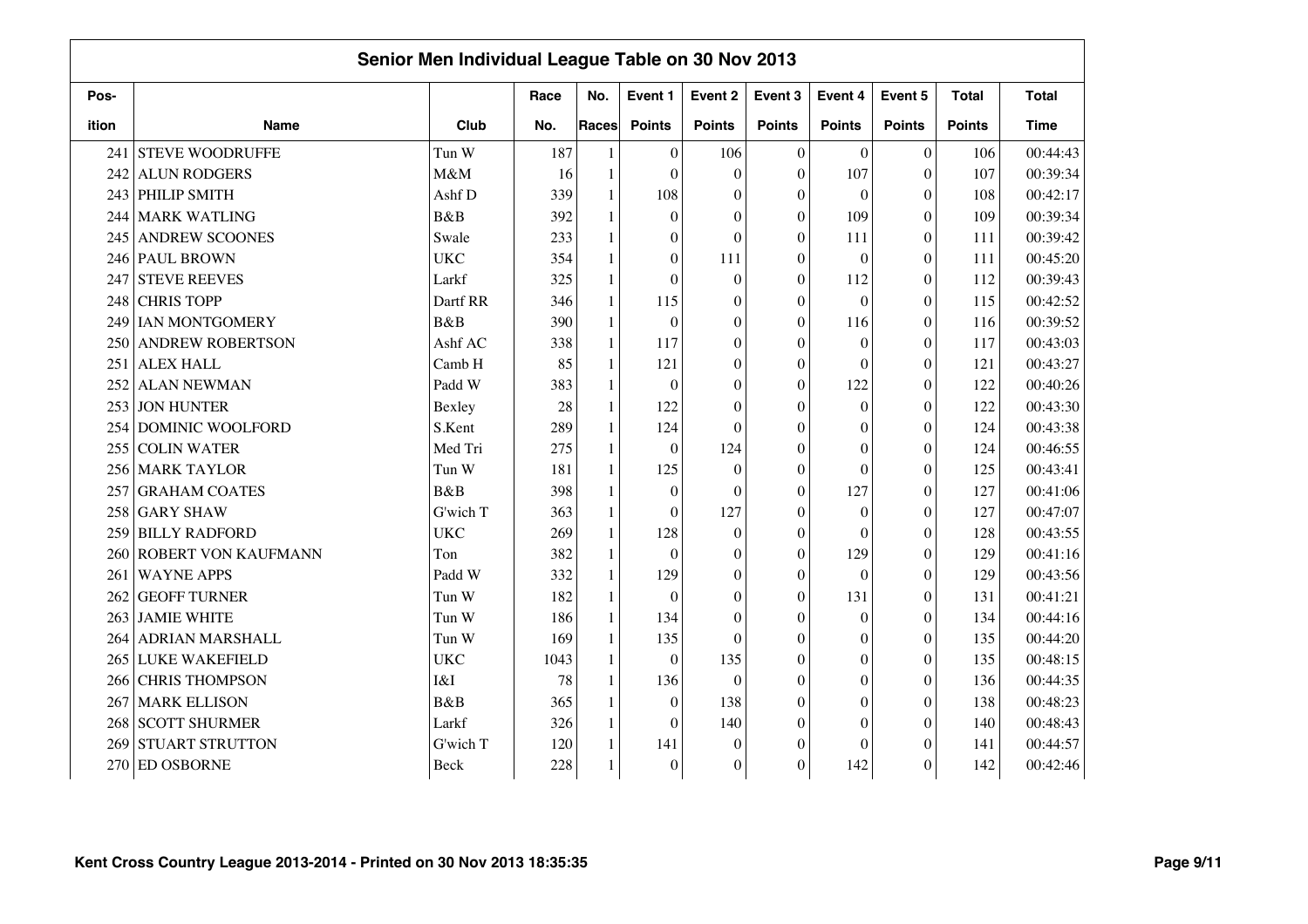|       |                         | Senior Men Individual League Table on 30 Nov 2013 |      |              |                  |                  |                  |                  |                  |               |              |
|-------|-------------------------|---------------------------------------------------|------|--------------|------------------|------------------|------------------|------------------|------------------|---------------|--------------|
| Pos-  |                         |                                                   | Race | No.          | Event 1          | Event 2          | Event 3          | Event 4          | Event 5          | <b>Total</b>  | <b>Total</b> |
| ition | <b>Name</b>             | Club                                              | No.  | <b>Races</b> | <b>Points</b>    | <b>Points</b>    | <b>Points</b>    | <b>Points</b>    | <b>Points</b>    | <b>Points</b> | <b>Time</b>  |
| 271   | <b>MARTIN NICHOLLS</b>  | Dartf RR                                          | 395  |              | $\boldsymbol{0}$ | $\boldsymbol{0}$ | $\Omega$         | 143              | $\mathbf{0}$     | 143           | 00:42:46     |
| 272   | PHILIP DEMAY            | S'oaks Sch                                        | 387  | 1            | $\mathbf{0}$     | $\boldsymbol{0}$ | $\Omega$         | 144              | $\boldsymbol{0}$ | 144           | 00:42:49     |
| 273   | WILLIAM JONES           | Larkf                                             | 323  | $\mathbf{1}$ | 144              | $\boldsymbol{0}$ | $\Omega$         | $\overline{0}$   | $\boldsymbol{0}$ | 144           | 00:45:38     |
| 274   | <b>CHRIS HERON</b>      | <b>UKC</b>                                        | 268  | 1            | $\mathbf{0}$     | 145              | $\mathbf{0}$     | $\overline{0}$   | $\boldsymbol{0}$ | 145           | 00:49:37     |
| 275   | <b>CHRIS DELLOW</b>     | Dartf RR                                          | 344  | 1            | 146              | $\boldsymbol{0}$ | $\Omega$         | $\overline{0}$   | $\overline{0}$   | 146           | 00:45:49     |
| 276   | <b>CHRIS FORD</b>       | Med Tri                                           | 283  | 1            | 147              | $\theta$         | $\Omega$         | $\boldsymbol{0}$ | $\overline{0}$   | 147           | 00:46:04     |
| 277   | <b>ANDREW EVANS</b>     | S'oaks AC                                         | 150  | 1            | 149              | $\theta$         | $\Omega$         | $\theta$         | $\theta$         | 149           | 00:46:24     |
| 278   | <b>THOMAS JACKSON</b>   | <b>UKC</b>                                        | 260  | 1            | $\mathbf{0}$     | 149              | $\Omega$         | $\theta$         | $\overline{0}$   | 149           | 00:50:39     |
| 279   | <b>IAN MARSHALL</b>     | Camb H                                            | 91   | 1            | $\mathbf{0}$     | 150              | $\Omega$         | $\theta$         | $\overline{0}$   | 150           | 00:50:40     |
| 280   | RICHARD HARPER          | Beck                                              | 221  | $\mathbf{1}$ | $\theta$         | $\boldsymbol{0}$ | $\theta$         | 151              | $\overline{0}$   | 151           | 00:43:43     |
| 281   | <b>GLEN RIDOUT</b>      | Dartf RR                                          | 306  | $\mathbf{1}$ | 151              | $\boldsymbol{0}$ | $\boldsymbol{0}$ | $\boldsymbol{0}$ | $\boldsymbol{0}$ | 151           | 00:46:41     |
| 282   | <b>STEVEN CALLER</b>    | Dartf                                             | 204  | 1            | $\mathbf{0}$     | $\overline{0}$   | $\Omega$         | 152              | $\mathbf{0}$     | 152           | 00:43:49     |
| 283   | <b>GEORGE HARRIS</b>    | Tun W                                             | 345  | $\mathbf{1}$ | 152              | $\boldsymbol{0}$ | $\Omega$         | $\boldsymbol{0}$ | $\overline{0}$   | 152           | 00:47:03     |
| 284   | <b>EDWARD RODGER</b>    | Ashf D                                            | 310  | $\mathbf{1}$ | 153              | $\theta$         | $\Omega$         | $\mathbf{0}$     | $\overline{0}$   | 153           | 00:47:14     |
| 285   | <b>SIMON HOLFORD</b>    | Tun W                                             | 161  |              | $\mathbf{0}$     | $\boldsymbol{0}$ | $\Omega$         | 154              | $\theta$         | 154           | 00:43:57     |
| 286   | <b>ANDY RICHARDSON</b>  | Folk                                              | 139  | $\mathbf{1}$ | 154              | $\overline{0}$   | $\Omega$         | $\theta$         | $\overline{0}$   | 154           | 00:47:31     |
| 287   | <b>ANDREW MAHON</b>     | Dartf RR                                          | 341  | 1            | 155              | $\overline{0}$   | $\Omega$         | $\theta$         | $\overline{0}$   | 155           | 00:47:37     |
| 288   | <b>RICHARD GRANIERI</b> | B&B                                               | 396  | $\mathbf{1}$ | $\mathbf{0}$     | $\theta$         | $\theta$         | 159              | $\theta$         | 159           | 00:44:57     |
| 289   | RICHARD HIRSCHFIELD     | Dartf RR                                          | 378  | 1            | $\mathbf{0}$     | 160              | $\theta$         | $\boldsymbol{0}$ | $\overline{0}$   | 160           | 00:52:33     |
| 290   | <b>JOHN HERPE</b>       | Camb H                                            | 393  | 1            | $\boldsymbol{0}$ | $\boldsymbol{0}$ | $\boldsymbol{0}$ | 161              | $\boldsymbol{0}$ | 161           | 00:45:28     |
| 291   | <b>CHRIS PIKE</b>       | <b>B</b> &B                                       | 389  | 1            | $\boldsymbol{0}$ | $\overline{0}$   | $\Omega$         | 162              | $\boldsymbol{0}$ | 162           | 00:45:35     |
| 292   | <b>STEVE BROOKS</b>     | Ton                                               | 37   | 1            | 163              | $\boldsymbol{0}$ | $\Omega$         | $\mathbf{0}$     | $\theta$         | 163           | 00:49:30     |
| 293   | <b>JOHN GATES</b>       | Bexley                                            | 29   | 1            | $\theta$         | $\theta$         | $\Omega$         | 164              | $\theta$         | 164           | 00:45:55     |
| 294   | <b>GAVIN KNIGHT</b>     | Inv EK                                            | 257  | 1            | 164              | $\theta$         | $\Omega$         | $\mathbf{0}$     | $\theta$         | 164           | 00:49:33     |
| 295   | <b>JACK DREW</b>        | G'wich T                                          | 109  | 1            | $\boldsymbol{0}$ | 168              | $\mathbf{0}$     | $\theta$         | $\overline{0}$   | 168           | 00:55:13     |
| 296   | <b>PETER RICHARDSON</b> | Tun W                                             | 175  | 1            | $\boldsymbol{0}$ | $\boldsymbol{0}$ | $\theta$         | 169              | $\boldsymbol{0}$ | 169           | 00:47:27     |
| 297   | <b>COLIN FOX</b>        | Tun W                                             | 375  | $\mathbf{1}$ | $\mathbf{0}$     | 170              | $\Omega$         | $\theta$         | $\overline{0}$   | 170           | 00:55:47     |
| 298   | <b>TIM KERR</b>         | Inv EK                                            | 352  | 1            | $\mathbf{0}$     | $\theta$         | $\theta$         | 171              | $\overline{0}$   | 171           | 00:49:54     |
| 299   | PAUL O'BRIAN            | Ashf D                                            | 317  | $\mathbf{1}$ | 171              | $\theta$         | $\Omega$         | $\theta$         | $\Omega$         | 171           | 00:50:39     |
| 300   | <b>SING HOI SHIN</b>    | <b>UKC</b>                                        | 1053 |              | $\boldsymbol{0}$ | 171              | $\boldsymbol{0}$ | $\boldsymbol{0}$ | $\overline{0}$   | 171           | 00:56:58     |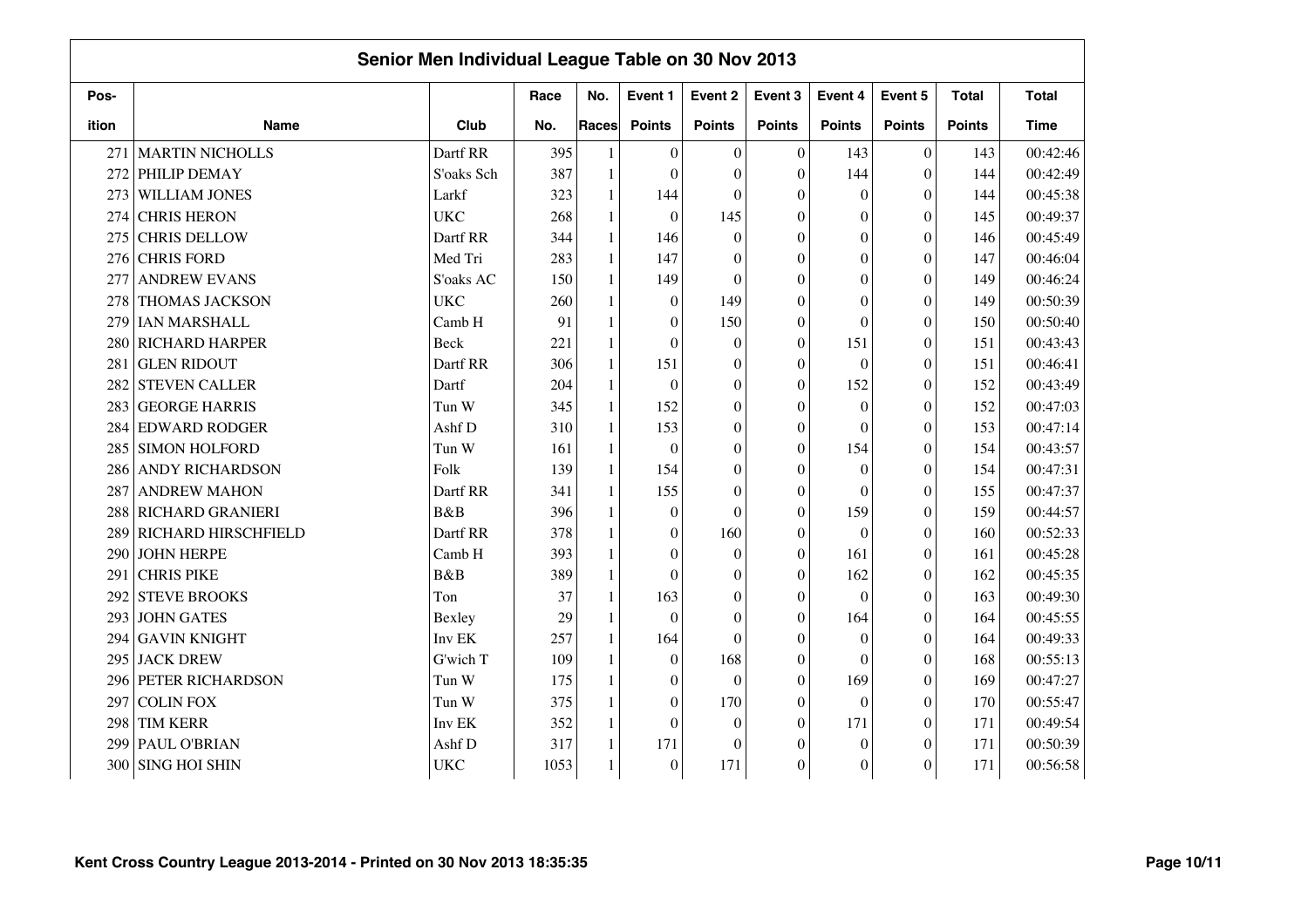|       |                             | Senior Men Individual League Table on 30 Nov 2013 |      |       |               |               |               |               |               |               |              |
|-------|-----------------------------|---------------------------------------------------|------|-------|---------------|---------------|---------------|---------------|---------------|---------------|--------------|
| Pos-  |                             |                                                   | Race | No.   | Event 1       | Event 2       | Event 3       | Event 4       | Event 5       | <b>Total</b>  | <b>Total</b> |
| ition | <b>Name</b>                 | Club                                              | No.  | Races | <b>Points</b> | <b>Points</b> | <b>Points</b> | <b>Points</b> | <b>Points</b> | <b>Points</b> | <b>Time</b>  |
|       | 301 BOB COOMBES             | Dartf                                             | 195  |       | 173           |               | 0             |               |               | 173           | 00:50:50     |
|       | 302 SHAUN PASCOE            | Dartf                                             | 400  |       |               |               | 0             | 175'          |               | 175           | 00:52:13     |
|       | 303 NEIL ROBERTS            | B&B                                               | 350  |       | 177           |               | 0             |               |               | 177           | 00:52:19     |
|       | <b>304   MATTHEW HOLDEN</b> | S'oaks Sch                                        | 1047 |       | 1831          |               | 0             |               |               | 183           | 00:54:23     |
|       | 305 MARK NEWELL             | Camb H                                            | 92   |       | 184           |               | 0             |               |               | 184           | 00:54:37     |
|       | 306 OLI WESTBROOK           | <b>UKC</b>                                        | 267  |       | 185           |               | 0             |               |               | 185           | 00:55:25     |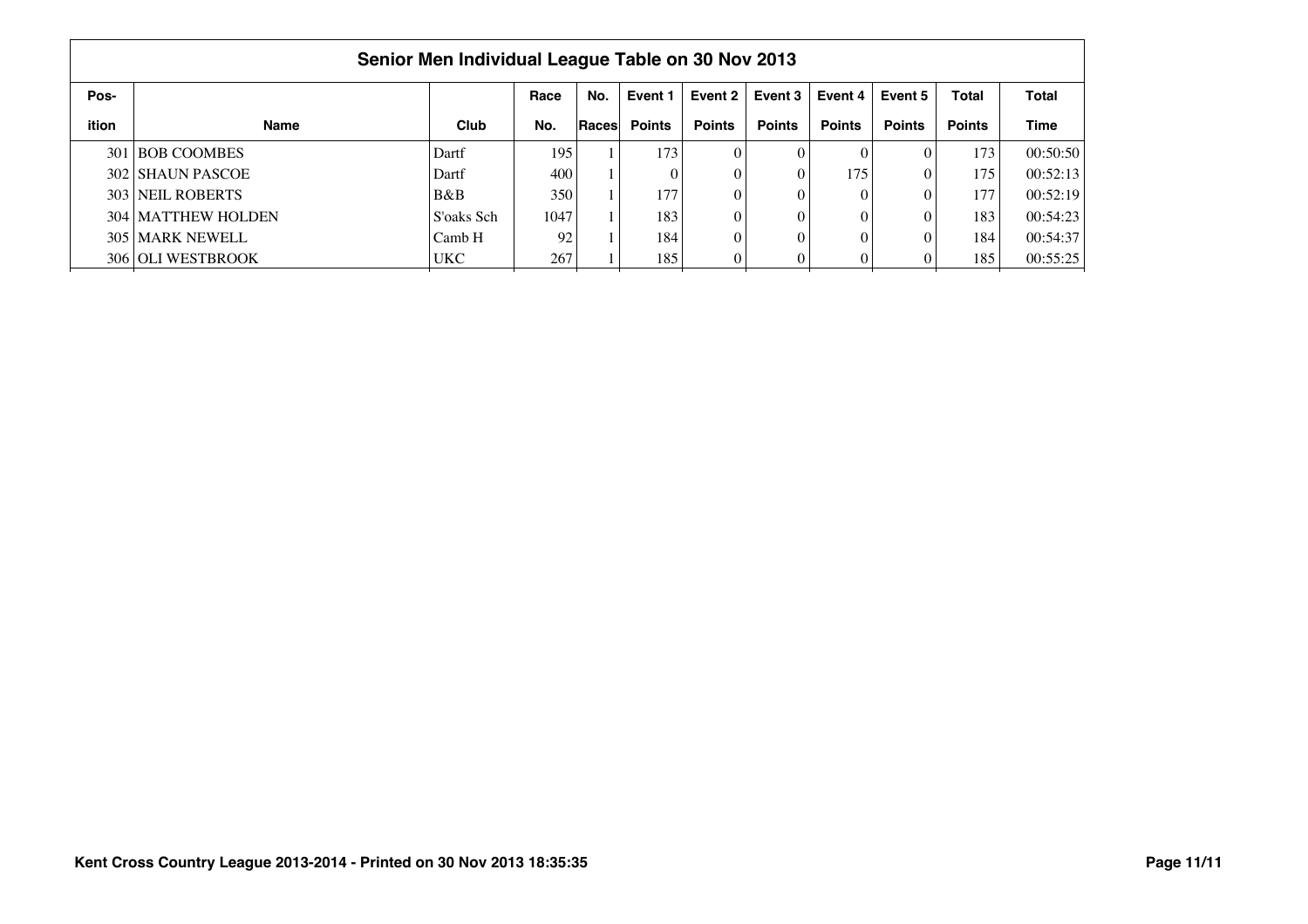|                |                          | Veteran Men Individual League Table on 30 Nov 2013 |      |                |                |                |               |                |                  |               |              |
|----------------|--------------------------|----------------------------------------------------|------|----------------|----------------|----------------|---------------|----------------|------------------|---------------|--------------|
| Pos-           |                          |                                                    | Race | No.            | Event 1        | Event 2        | Event 3       | Event 4        | Event 5          | <b>Total</b>  | <b>Total</b> |
| ition          | <b>Name</b>              | Club                                               | No.  | Races          | <b>Points</b>  | <b>Points</b>  | <b>Points</b> | <b>Points</b>  | <b>Points</b>    | <b>Points</b> | <b>Time</b>  |
|                | <b>JIM ADDISON</b>       | <b>Beck</b>                                        | 210  | 3              | $\mathfrak{Z}$ |                | $\Omega$      | $\mathfrak{2}$ | $\Omega$         | 6             | 01:46:55     |
| $\overline{2}$ | <b>RICHARD TOMLINSON</b> | M&M                                                | 19   | 3              | 4              | $\overline{4}$ | $\Omega$      | $\mathbf{1}$   | $\overline{0}$   | $\mathbf{Q}$  | 01:47:03     |
|                | 3 BARRY ROYDEN           | M&M                                                | 9    | 3              | $\overline{c}$ | 3              | $\mathbf{0}$  | 5              | $\boldsymbol{0}$ | 10            | 01:47:51     |
| 4              | <b>NICK VARLEY</b>       | Dartf                                              | 200  | 3              | 8              | 8              | $\Omega$      | $\,$ 8 $\,$    | $\mathbf{0}$     | 24            | 01:52:45     |
| 5              | <b>KEVIN WILLIAMS</b>    | Ashf AC                                            | 307  | 3              | 16             | 17             | $\Omega$      | 9              | $\overline{0}$   | 42            | 01:56:25     |
| 6              | <b>TONY DUREY</b>        | Dartf                                              | 189  | 3              | 15             | 11             | $\theta$      | 16             | $\theta$         | 42            | 01:56:30     |
|                | <b>PAUL SPARKS</b>       | M&M                                                | 122  | 3              | 29             | 15             | $\theta$      | 19             | $\boldsymbol{0}$ | 63            | 01:59:21     |
| 8              | <b>CHRIS DESMOND</b>     | S'oaks AC                                          | 147  | 3              | 19             | 29             | $\Omega$      | 17             | $\overline{0}$   | 65            | 01:59:42     |
| 9              | <b>ANDREW ARCHER</b>     | I&I                                                | 60   | 3              | 21             | 19             | $\theta$      | 32             | $\overline{0}$   | 72            | 02:00:23     |
| 10             | <b>MATTHEW CLEMENTS</b>  | Tun W                                              | 156  | 3              | 26             | 25             | $\Omega$      | 23             | $\overline{0}$   | 74            | 02:00:01     |
| 11             | <b>SIMON NEVILLE</b>     | G'wich T                                           | 110  | 3              | 24             | 20             | $\theta$      | 33             | $\boldsymbol{0}$ | 77            | 02:01:00     |
| 12             | <b>ROBERT WHITTAKER</b>  | Inv EK                                             | 253  | 3              | 34             | 21             | $\theta$      | 25             | $\overline{0}$   | 80            | 02:00:54     |
| 13             | <b>DARYL PALFREY</b>     | Tun W                                              | 173  | $\overline{3}$ | 20             | 23             | $\Omega$      | 38             | $\overline{0}$   | 81            | 02:01:28     |
| 14             | <b>ADAM FEATHERSTONE</b> | Med Tri                                            | 280  | 3              | 38             | 30             | $\Omega$      | 24             | $\overline{0}$   | 92            | 02:02:10     |
| 15             | <b>CLEM DIXON</b>        | Camb H                                             | 81   | 3              | 22             | 34             | $\Omega$      | 44             | $\boldsymbol{0}$ | 100           | 02:03:40     |
| 16             | <b>ROBERT FURSEY</b>     | M&M                                                | 15   | 3              | 35             | 38             | $\theta$      | 28             | $\boldsymbol{0}$ | 101           | 02:04:07     |
| 17             | <b>DEREK GEORGE</b>      | I&I                                                | 70   | 3              | 36             | 28             | $\mathbf{0}$  | 47             | $\boldsymbol{0}$ | 111           | 02:04:26     |
| 18             | <b>GARETH WILLIAMS</b>   | M&M                                                | 23   | 3              | 48             | 33             | $\mathbf{0}$  | 30             | $\boldsymbol{0}$ | 111           | 02:05:22     |
| 19             | <b>DAVE FARREL</b>       | Dartf RR                                           | 245  | 3              | 45             | 45             | $\mathbf{0}$  | 35             | $\boldsymbol{0}$ | 125           | 02:06:31     |
| 20             | <b>ANDREW NOBLE</b>      | Folk                                               | 137  | 3              | 49             | 50             | $\theta$      | 46             | $\theta$         | 145           | 02:08:56     |
| 21             | <b>PAUL FLETCHER</b>     | <b>Beck</b>                                        | 219  | 3              | 43             | 55             | $\Omega$      | 68             | $\theta$         | 166           | 02:12:39     |
| 22             | <b>CHARLES WHITMORE</b>  | Ton                                                | 57   | 3              | 63             | 57             | $\theta$      | 59             | $\theta$         | 179           | 02:13:33     |
| 23             | <b>MARK SCHOFIELD</b>    | Ton                                                | 53   | 3              | 69             | 59             | $\theta$      | 74             | $\overline{0}$   | 202           | 02:18:29     |
| 24             | <b>DUNCAN RALPH</b>      | Ton                                                | 50   | 3              | 73             | 67             | $\theta$      | 70             | $\overline{0}$   | 210           | 02:20:42     |
| 25             | <b>KEVIN WINCH</b>       | Bexley                                             | 32   | 3              | 81             | 73             | $\theta$      | 76             | $\boldsymbol{0}$ | 230           | 02:25:48     |
| 26             | <b>GERALD BARON</b>      | Larkf                                              | 327  | 3              | 78             | 79             | $\theta$      | 80             | $\overline{0}$   | 237           | 02:28:04     |
| 27             | FRANK CZARNOWSKI         | Ton                                                | 41   | 3              | 84             | 75             | $\Omega$      | 83             | $\theta$         | 242           | 02:29:08     |
| 28             | <b>TREVOR TAYLOR</b>     | Tun W                                              | 336  | 3              | 86             | 84             | $\theta$      | 73             | $\theta$         | 243           | 02:30:43     |
| 29             | PHILIP MATHIESON         | Bexley                                             | 331  | 3              | 88             | 74             | $\theta$      | 82             | $\theta$         | 244           | 02:29:18     |
| 30             | <b>NIGEL BULMER</b>      | B&B                                                | 302  | 3              | 82             | 78             | $\Omega$      | 84             | $\theta$         | 244           | 02:29:53     |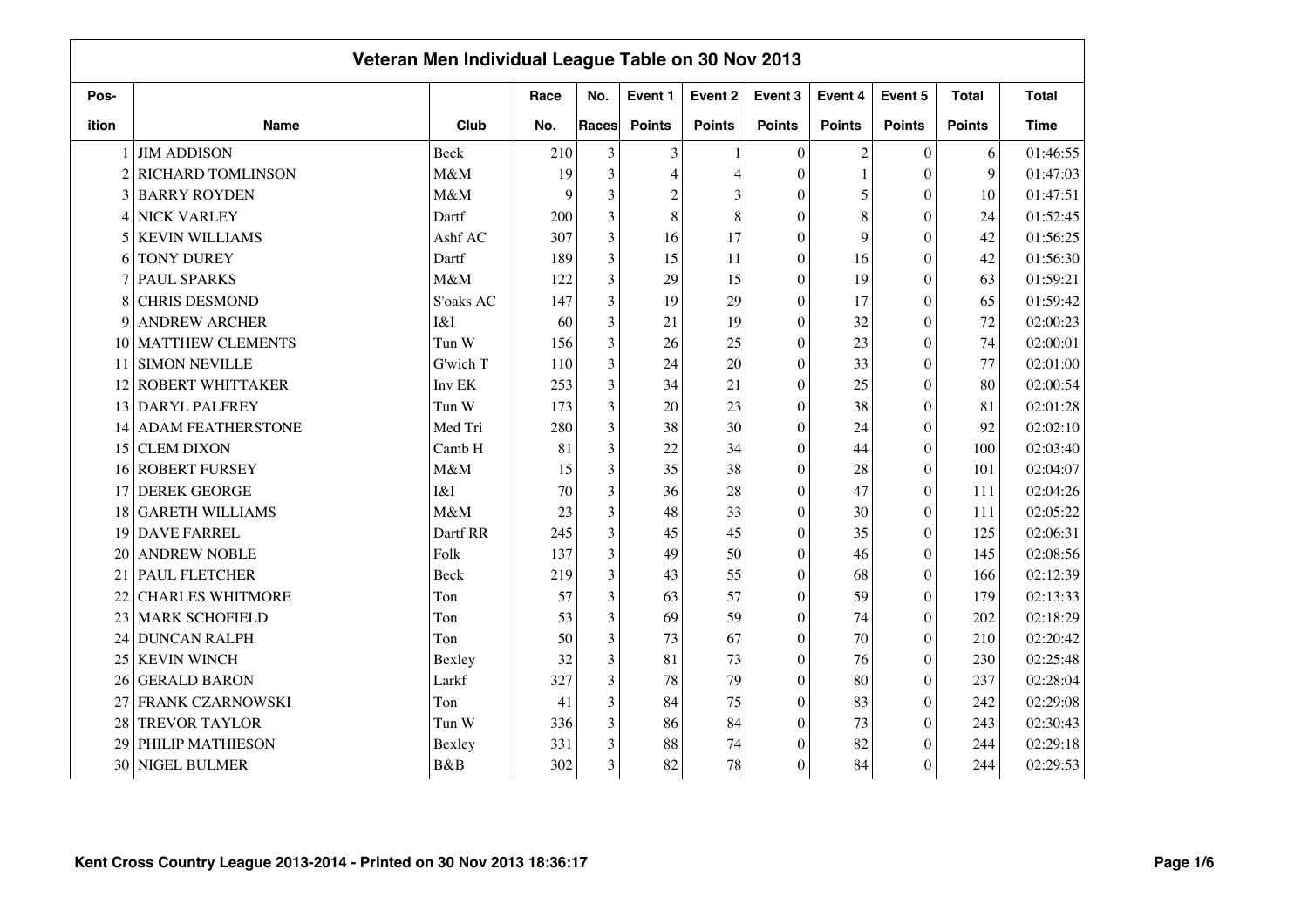|       |                              | Veteran Men Individual League Table on 30 Nov 2013 |      |                |                  |                  |                  |                  |                  |               |              |
|-------|------------------------------|----------------------------------------------------|------|----------------|------------------|------------------|------------------|------------------|------------------|---------------|--------------|
| Pos-  |                              |                                                    | Race | No.            | Event 1          | Event 2          | Event 3          | Event 4          | Event 5          | <b>Total</b>  | <b>Total</b> |
| ition | <b>Name</b>                  | Club                                               | No.  | <b>Races</b>   | <b>Points</b>    | <b>Points</b>    | <b>Points</b>    | <b>Points</b>    | <b>Points</b>    | <b>Points</b> | <b>Time</b>  |
|       | 31 MAURICE MARCHANT          | Ton                                                | 46   | 3              | 90               | 77               | $\overline{0}$   | 86               | $\boldsymbol{0}$ | 253           | 02:32:34     |
| 32    | <b>JOHN CORCORAN</b>         | Camb H                                             | 97   | 3              | 92               | 87               | $\theta$         | 90               | $\overline{0}$   | 269           | 02:43:51     |
| 33    | <b>ANDY HOWEY</b>            | Tun W                                              | 163  | $\overline{c}$ | 9                | $\overline{0}$   | $\theta$         | 3                | $\theta$         | 12            | 01:12:29     |
| 34    | <b>MARK CHAMPION</b>         | I&I                                                | 63   | $\overline{c}$ | $\overline{7}$   | 5                | $\Omega$         | $\overline{0}$   | $\overline{0}$   | 12            | 01:16:45     |
| 35    | <b>STEPHEN THROSSELL</b>     | Larkf                                              | 320  | $\overline{c}$ | $\theta$         | 9                | $\Omega$         | 4                | $\overline{0}$   | 13            | 01:14:19     |
| 36    | <b>STUART SHIELDS</b>        | Tun W                                              | 179  | $\overline{c}$ | $\theta$         | 6                | $\Omega$         | $\overline{7}$   | $\overline{0}$   | 13            | 01:14:26     |
|       | 37 PAUL HASLER               | Padd W                                             | 337  | $\overline{c}$ | 6                | $\overline{7}$   | $\Omega$         | $\boldsymbol{0}$ | $\overline{0}$   | 13            | 01:16:30     |
| 38    | <b>ADAM STYLES</b>           | Ton                                                | 55   | $\overline{c}$ | 11               | $\overline{0}$   | $\Omega$         | 6                | $\overline{0}$   | 17            | 01:13:20     |
| 39    | <b>MARK LAING</b>            | Med Tri                                            | 278  | $\overline{c}$ | 12               | $\boldsymbol{0}$ | $\mathbf{0}$     | 13               | $\theta$         | 25            | 01:14:20     |
| 40    | <b>JON ARMSTRONG</b>         | Bexley                                             | 27   | $\overline{c}$ | 13               | $\overline{0}$   | $\mathbf{0}$     | 12               | $\boldsymbol{0}$ | 25            | 01:14:22     |
| 41    | <b>MARTIN TAYLOR</b>         | Padd W                                             | 372  | $\sqrt{2}$     | $\boldsymbol{0}$ | 12               | $\mathbf{0}$     | 14               | $\boldsymbol{0}$ | 26            | 01:17:21     |
| 42    | <b>STEVE FURY</b>            | M&M                                                | 131  | $\overline{c}$ | 18               | $\overline{0}$   | $\Omega$         | 10               | $\overline{0}$   | 28            | 01:15:22     |
| 43    | <b>SIMON WHITAKER</b>        | Tun W                                              | 185  | $\overline{c}$ | 14               | 16               | $\theta$         | $\mathbf{0}$     | $\overline{0}$   | 30            | 01:20:24     |
| 44    | <b>ANDREW DAY</b>            | Padd W                                             | 369  | $\overline{c}$ | $\mathbf{0}$     | 18               | $\theta$         | 21               | $\theta$         | 39            | 01:19:01     |
| 45    | <b>ANDY WOOD</b>             | Ton                                                | 59   | $\overline{c}$ | 28               | 26               | $\theta$         | $\boldsymbol{0}$ | $\overline{0}$   | 54            | 01:23:28     |
| 46    | <b>REUBEN BURFORD</b>        | Dartf                                              | 196  | $\overline{c}$ | 32               | $\boldsymbol{0}$ | $\theta$         | 26               | $\overline{0}$   | 58            | 01:18:53     |
| 47    | <b>TONY PIPER</b>            | Dartf RR                                           | 364  | $\overline{c}$ | $\mathbf{0}$     | 35               | $\mathbf{0}$     | 29               | $\overline{0}$   | 64            | 01:22:31     |
| 48    | <b>CHRIS LYDON</b>           | Beck                                               | 224  | $\overline{c}$ | 31               | 37               | $\overline{0}$   | $\mathbf{0}$     | $\boldsymbol{0}$ | 68            | 01:25:10     |
| 49    | <b>MARK PITCAIRN-KNOWLES</b> | Ton                                                | 49   | $\overline{c}$ | 37               | 32               | $\overline{0}$   | $\mathbf{0}$     | $\overline{0}$   | 69            | 01:24:58     |
| 50    | <b>ANDY JOAD</b>             | Tun W                                              | 164  | $\overline{c}$ | 33               | $\overline{0}$   | $\theta$         | 48               | $\overline{0}$   | 81            | 01:21:17     |
| 51    | <b>SIMON HOWDEN</b>          | Tun W                                              | 162  | $\overline{c}$ | 42               | 44               | $\Omega$         | $\theta$         | $\theta$         | 86            | 01:27:09     |
| 52    | <b>GRAHAM MAYNARD</b>        | Camb H                                             | 82   | $\overline{c}$ | 40               | 47               | $\theta$         | $\theta$         | $\overline{0}$   | 87            | 01:27:45     |
| 53    | <b>ANDREW LAWES</b>          | B&B                                                | 300  | $\overline{c}$ | 44               | $\theta$         | $\theta$         | 43               | $\overline{0}$   | 87            | 01:22:18     |
|       | 54 EDWARD SIMPSON            | G'wich T                                           | 112  | $\overline{c}$ | $\theta$         | 40               | $\theta$         | 52               | $\overline{0}$   | 92            | 01:25:24     |
| 55    | <b>ALAN COLLARD</b>          | Tun W                                              | 157  | $\overline{c}$ | 47               | 51               | $\theta$         | $\theta$         | $\theta$         | 98            | 01:28:56     |
| 56    | <b>MARTIN HAWKINS</b>        | Camb H                                             | 88   | $\overline{c}$ | 50               | $\boldsymbol{0}$ | $\boldsymbol{0}$ | 49               | $\boldsymbol{0}$ | 99            | 01:23:26     |
| 57    | NICHOLAS LEE                 | Ton                                                | 44   | $\overline{c}$ | 55               | 46               | $\overline{0}$   | $\boldsymbol{0}$ | $\boldsymbol{0}$ | 101           | 01:28:46     |
| 58    | <b>STEVE BARNFIELD</b>       | Tun W                                              | 370  | $\overline{c}$ | $\boldsymbol{0}$ | 48               | $\theta$         | 55               | $\theta$         | 103           | 01:26:48     |
| 59    | TIM ORR                      | Dartf                                              | 190  | $\sqrt{2}$     | 46               | 58               | $\Omega$         | $\boldsymbol{0}$ | $\theta$         | 104           | 01:30:03     |
| 60    | MICHAEL REEVES               | Bexley                                             | 343  | $\overline{c}$ | 53               | $\boldsymbol{0}$ | $\Omega$         | 51               | $\theta$         | 104           | 01:24:02     |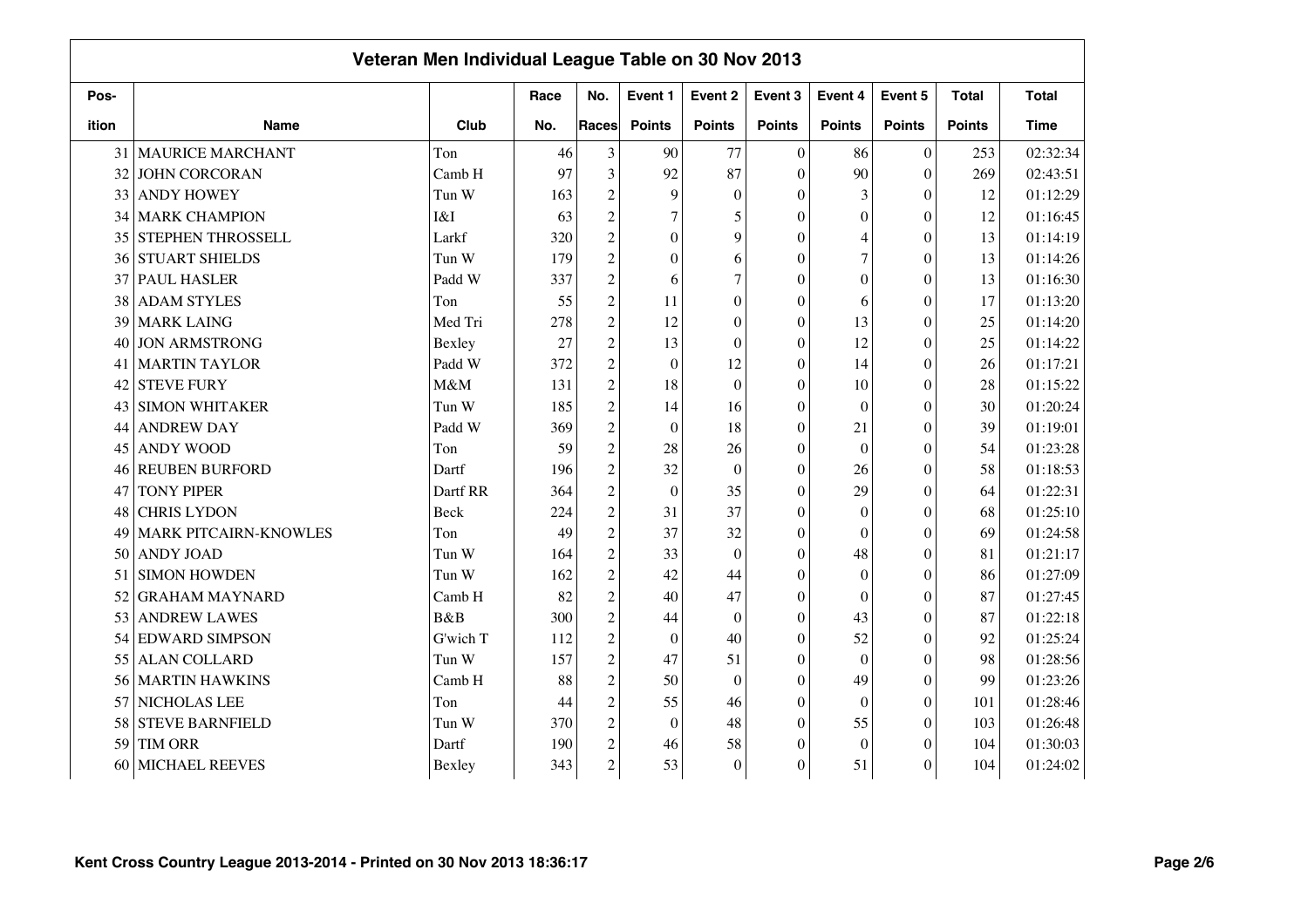|       |                          | Veteran Men Individual League Table on 30 Nov 2013 |      |                |                  |                  |                  |                  |                  |               |              |
|-------|--------------------------|----------------------------------------------------|------|----------------|------------------|------------------|------------------|------------------|------------------|---------------|--------------|
| Pos-  |                          |                                                    | Race | No.            | Event 1          | Event 2          | Event 3          | Event 4          | Event 5          | <b>Total</b>  | <b>Total</b> |
| ition | <b>Name</b>              | Club                                               | No.  | Races          | <b>Points</b>    | <b>Points</b>    | <b>Points</b>    | <b>Points</b>    | <b>Points</b>    | <b>Points</b> | <b>Time</b>  |
| 61    | <b>ADRIAN MOODY</b>      | M&M                                                | 17   | $\overline{2}$ | 57               | 49               | $\Omega$         | $\mathbf{0}$     | $\boldsymbol{0}$ | 106           | 01:29:51     |
| 62    | <b>CASPER MORRIS</b>     | Tun W                                              | 170  | $\overline{2}$ | $\mathbf{0}$     | 52               | $\theta$         | 57               | $\overline{0}$   | 109           | 01:27:57     |
| 63    | <b>CHARLES POPE</b>      | Tun W                                              | 174  | $\overline{c}$ | 58               | 54               | $\Omega$         | $\mathbf{0}$     | $\theta$         | 112           | 01:31:08     |
| 64    | <b>BEN CALASCIONE</b>    | <b>Beck</b>                                        | 214  | $\overline{c}$ | $\mathbf{0}$     | 60               | $\Omega$         | 53               | $\overline{0}$   | 113           | 01:29:07     |
| 65    | <b>CAIN BRADLEY</b>      | Ton                                                | 35   | $\overline{c}$ | 56               | $\overline{0}$   | $\Omega$         | 60               | $\overline{0}$   | 116           | 01:25:24     |
| 66    | MICHAEL GALLYER-BARNETT  | Inv EK                                             | 254  | $\overline{c}$ | $\mathbf{0}$     | 63               | $\theta$         | 62               | $\overline{0}$   | 125           | 01:31:02     |
| 67    | <b>STEPHEN WINFIELD</b>  | <b>Beck</b>                                        | 232  | $\overline{c}$ | 65               | $\boldsymbol{0}$ | $\Omega$         | 61               | $\theta$         | 126           | 01:27:26     |
| 68    | <b>BRIAN BUCKWELL</b>    | Ton                                                | 38   | $\overline{c}$ | 62               | $\theta$         | $\Omega$         | 67               | $\overline{0}$   | 129           | 01:27:46     |
| 69    | <b>DARREN CREW</b>       | Folk                                               | 362  | $\overline{c}$ | $\mathbf{0}$     | 68               | $\theta$         | 63               | $\overline{0}$   | 131           | 01:32:40     |
| 70    | <b>GARY WRIGHT</b>       | Bexley                                             | 360  | $\mathfrak 2$  | $\mathbf{0}$     | 66               | $\Omega$         | 66               | $\theta$         | 132           | 01:32:24     |
| 71    | MICHAEL RUSSELL          | Tun W                                              | 176  | $\overline{c}$ | 64               | $\boldsymbol{0}$ | $\theta$         | 69               | $\overline{0}$   | 133           | 01:28:23     |
| 72    | <b>JAMES MAITLAND</b>    | Ton                                                | 45   | $\overline{c}$ | 77               | 61               | $\theta$         | $\mathbf{0}$     | $\overline{0}$   | 138           | 01:37:04     |
| 73    | <b>STEVE ELLIOTT</b>     | Beck                                               | 218  | $\overline{c}$ | $\mathbf{0}$     | 70               | $\Omega$         | 75               | $\overline{0}$   | 145           | 01:35:16     |
| 74    | <b>LYNDON COLLINS</b>    | S'oaks AC                                          | 153  | $\sqrt{2}$     | 75               | 72               | $\Omega$         | $\theta$         | $\Omega$         | 147           | 01:39:26     |
| 75    | <b>PAUL HALE</b>         | Ton                                                | 236  | $\overline{c}$ | 83               | 65               | $\Omega$         | $\theta$         | $\theta$         | 148           | 01:39:20     |
| 76    | PATRICK AUSTIN           | Camb H                                             | 84   | $\overline{c}$ | 74               | 76               | $\theta$         | $\theta$         | $\theta$         | 150           | 01:40:35     |
| 77    | <b>JIM KIRKLAND</b>      | G'wich T                                           | 106  | $\overline{c}$ | 85               | 69               | $\theta$         | $\theta$         | $\theta$         | 154           | 01:41:00     |
| 78    | <b>IAN WYLIE</b>         | Tun W                                              | 188  | $\overline{c}$ | $\boldsymbol{0}$ | 80               | $\boldsymbol{0}$ | 77               | $\overline{0}$   | 157           | 01:38:11     |
| 79    | <b>DARREN O'BRIEN</b>    | Camb H                                             | 349  | $\overline{c}$ | 76               | 83               | $\theta$         | $\theta$         | $\overline{0}$   | 159           | 01:43:00     |
| 80    | <b>JASON BEANEY</b>      | I&I                                                | 294  | $\mathfrak 2$  | 89               | 82               | $\Omega$         | $\boldsymbol{0}$ | $\theta$         | 171           | 01:44:59     |
| 81    | <b>ROY KNIGHT</b>        | Dartf RR                                           | 244  | $\overline{c}$ | 93               | 81               | $\Omega$         | $\mathbf{0}$     | $\mathbf{0}$     | 174           | 01:46:47     |
| 82    | <b>VERNON THOMAS</b>     | G'wich T                                           | 358  | $\overline{c}$ | $\mathbf{0}$     | 86               | $\mathbf{0}$     | 89               | $\boldsymbol{0}$ | 175           | 01:49:26     |
| 83    | <b>COLIN CARPENTER</b>   | M&M                                                |      | $\overline{c}$ | $\boldsymbol{0}$ | 88               | $\theta$         | 92               | $\theta$         | 180           | 01:56:01     |
| 84    | <b>CHRIS PARRY</b>       | Med Tri                                            | 276  | $\mathfrak 2$  | 95               | $\boldsymbol{0}$ | $\Omega$         | 88               | $\theta$         | 183           | 01:47:10     |
| 85    | <b>CHRIS MINNS</b>       | Beck                                               | 225  |                | 1                | $\boldsymbol{0}$ | $\mathbf{0}$     | $\overline{0}$   | $\boldsymbol{0}$ | $\mathbf{1}$  | 00:34:50     |
| 86    | <b>GRAEME SAKER</b>      | Ton                                                | 52   |                | $\mathbf{0}$     | $\overline{c}$   | $\Omega$         | $\overline{0}$   | $\boldsymbol{0}$ | $\sqrt{2}$    | 00:37:11     |
| 87    | <b>JOHN CREANE</b>       | S.Kent                                             | 285  | 1              | 5                | $\overline{0}$   | $\Omega$         | $\overline{0}$   | $\theta$         | 5             | 00:36:42     |
| 88    | <b>DAVID WEEKES</b>      | Folk                                               | 140  |                | 10               | $\boldsymbol{0}$ | $\Omega$         | $\overline{0}$   | $\theta$         | 10            | 00:38:16     |
| 89    | <b>AARON HUGHES</b>      | M'stone                                            | 238  |                | $\mathbf{0}$     | 10               | $\mathbf{0}$     | $\overline{0}$   | $\theta$         | 10            | 00:40:11     |
| 90    | <b>CHRISTIAN POULTON</b> | Camb H                                             | 94   |                | $\mathbf{0}$     | $\theta$         | $\Omega$         | 11               | $\theta$         | 11            | 00:35:47     |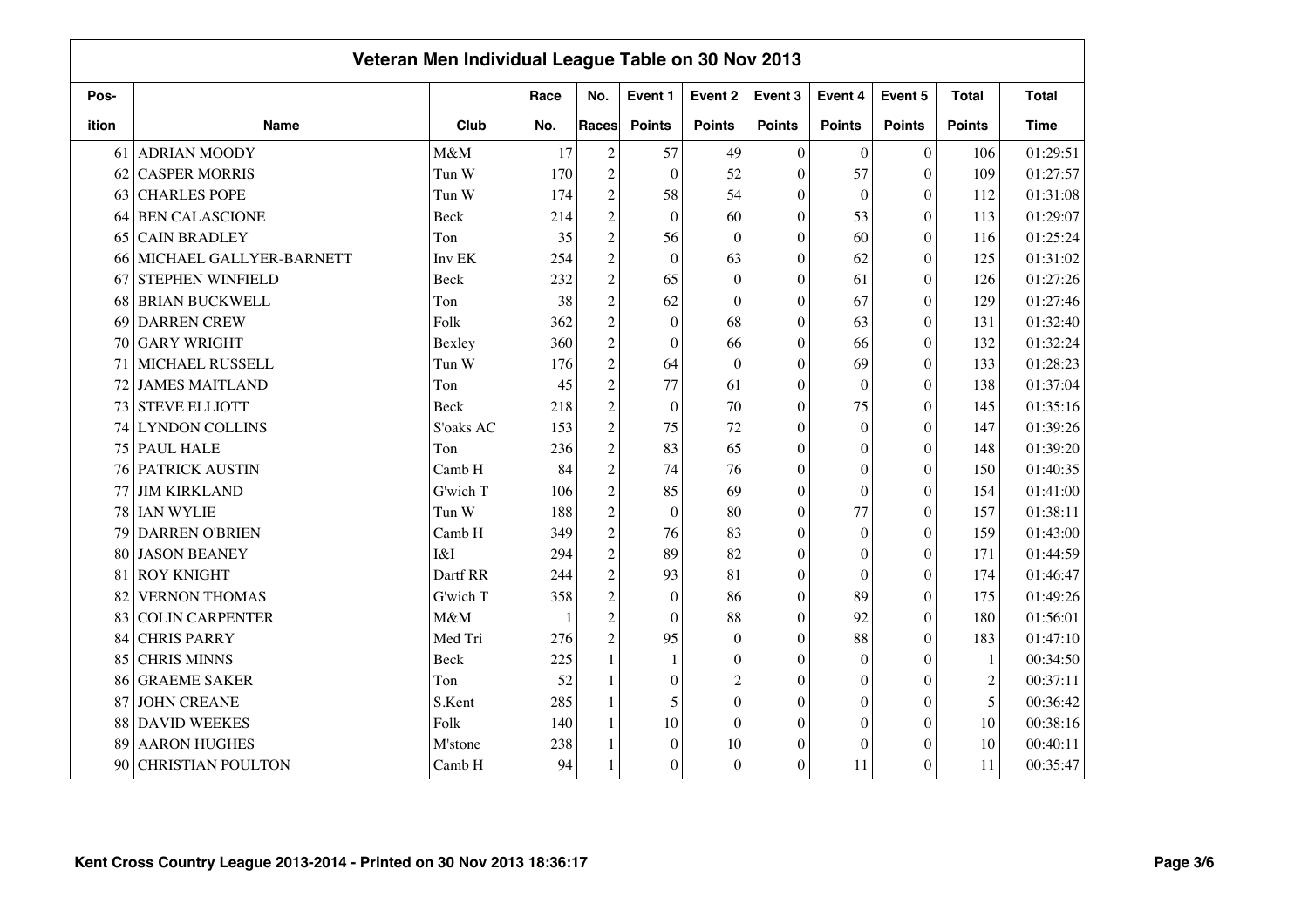|       |                        | Veteran Men Individual League Table on 30 Nov 2013 |      |              |                  |                  |                  |                  |                  |               |              |
|-------|------------------------|----------------------------------------------------|------|--------------|------------------|------------------|------------------|------------------|------------------|---------------|--------------|
| Pos-  |                        |                                                    | Race | No.          | Event 1          | Event 2          | Event 3          | Event 4          | Event 5          | <b>Total</b>  | <b>Total</b> |
| ition | <b>Name</b>            | Club                                               | No.  | Races        | <b>Points</b>    | <b>Points</b>    | <b>Points</b>    | <b>Points</b>    | <b>Points</b>    | <b>Points</b> | <b>Time</b>  |
| 91    | <b>MICK DENNIS</b>     | Folk                                               | 138  |              | $\theta$         | 13               | $\Omega$         | $\theta$         | $\overline{0}$   | 13            | 00:41:12     |
| 92    | <b>NEIL AYRTON</b>     | B&B                                                | 366  | $\mathbf{1}$ | $\theta$         | 14               | $\Omega$         | $\theta$         | $\overline{0}$   | 14            | 00:41:21     |
| 93    | <b>DES ADKINSON</b>    | Dartf                                              | 203  |              | $\theta$         | $\boldsymbol{0}$ | $\theta$         | 15               | $\theta$         | 15            | 00:36:39     |
| 94    | <b>ROB BAKER</b>       | G'wich T                                           | 115  |              | 17               | $\boldsymbol{0}$ | $\mathbf{0}$     | $\boldsymbol{0}$ | $\boldsymbol{0}$ | 17            | 00:39:30     |
| 95    | <b>SIMON HARRIS</b>    | <b>Beck</b>                                        | 220  |              | $\theta$         | $\theta$         | $\Omega$         | 18               | $\theta$         | 18            | 00:37:06     |
| 96    | <b>STEVE SMYTHE</b>    | Camb H                                             | 385  |              | $\mathbf{0}$     | $\theta$         | $\theta$         | 20               | $\theta$         | 20            | 00:37:11     |
| 97    | <b>DAVE HALL</b>       | Dartf RR                                           | 242  |              | $\theta$         | $\theta$         | $\Omega$         | 22               | $\boldsymbol{0}$ | 22            | 00:37:16     |
| 98    | <b>ANDREW MEAD</b>     | S'oaks AC                                          | 149  |              | $\mathbf{0}$     | 22               | $\theta$         | $\mathbf{0}$     | $\theta$         | 22            | 00:42:12     |
| 99    | <b>STEVE KEYWOOD</b>   | Ton                                                | 43   |              | 23               | $\theta$         | $\theta$         | $\mathbf{0}$     | $\theta$         | 23            | 00:40:12     |
| 100   | <b>BRUCE SANDELL</b>   | Tun W                                              | 177  |              | $\overline{0}$   | 24               | $\theta$         | $\mathbf{0}$     | $\theta$         | 24            | 00:42:25     |
| 101   | <b>DAVE HADAWAY</b>    | Tun W                                              | 160  | 1            | 25               | $\boldsymbol{0}$ | $\Omega$         | $\mathbf{0}$     | $\theta$         | 25            | 00:40:16     |
| 102   | <b>JACK O'SULLIVAN</b> | Dartf RR                                           | 397  |              | $\overline{0}$   | $\theta$         | $\theta$         | 27               | $\overline{0}$   | 27            | 00:38:23     |
| 103   | <b>ROBIN BUTLER</b>    | Ashf D                                             | 311  |              | 27               | $\theta$         | $\Omega$         | $\theta$         | $\theta$         | 27            | 00:40:26     |
| 104   | <b>GLEN ABEL</b>       | S.Kent                                             | 290  |              | $\theta$         | 27               | $\Omega$         | $\theta$         | $\theta$         | 27            | 00:42:47     |
| 105   | <b>DAVE LANGRIDGE</b>  | Tun W                                              | 165  |              | 30               | $\theta$         | $\theta$         | $\theta$         | $\overline{0}$   | 30            | 00:40:55     |
| 106   | <b>STEVE JARVIS</b>    | Dartf RR                                           | 243  |              | $\boldsymbol{0}$ | $\theta$         | $\theta$         | 31               | $\overline{0}$   | 31            | 00:38:36     |
| 107   | <b>DAVE SMYTH</b>      | Folk                                               | 143  |              | $\boldsymbol{0}$ | 31               | $\boldsymbol{0}$ | $\boldsymbol{0}$ | $\overline{0}$   | 31            | 00:43:24     |
| 108   | <b>PAUL MASON</b>      | Med Tri                                            | 284  |              | $\boldsymbol{0}$ | $\boldsymbol{0}$ | $\mathbf{0}$     | 34               | $\boldsymbol{0}$ | 34            | 00:38:57     |
| 109   | <b>STEVEN PAIRMAN</b>  | B&B                                                | 394  |              | $\overline{0}$   | $\boldsymbol{0}$ | $\mathbf{0}$     | 36               | $\boldsymbol{0}$ | 36            | 00:39:04     |
| 110   | <b>DEAN RATCLIFFE</b>  | Med Tri                                            | 277  |              | $\overline{0}$   | 36               | $\Omega$         | $\mathbf{0}$     | $\theta$         | 36            | 00:44:01     |
| 111   | <b>KEITH BROWN</b>     | S'oaks AC                                          | 148  |              | $\mathbf{0}$     | $\theta$         | $\theta$         | 37               | $\theta$         | 37            | 00:39:07     |
| 112   | <b>DANNY WINSON</b>    | Tun W                                              | 391  |              | $\mathbf{0}$     | $\boldsymbol{0}$ | $\Omega$         | 39               | $\theta$         | 39            | 00:39:30     |
| 113   | <b>PETER RIDER</b>     | Folk                                               | 136  |              | 39               | $\theta$         | $\Omega$         | $\theta$         | $\theta$         | 39            | 00:41:41     |
|       | 114 MICHAEL TULL       | Tun W                                              | 376  |              | $\boldsymbol{0}$ | 39               | $\theta$         | $\theta$         | $\theta$         | 39            | 00:44:22     |
| 115   | <b>ALUN RODGERS</b>    | M&M                                                | 16   |              | $\overline{0}$   | $\boldsymbol{0}$ | $\Omega$         | 40               | $\theta$         | 40            | 00:39:34     |
|       | 116 MARK WATLING       | B&B                                                | 392  |              | $\mathbf{0}$     | $\theta$         | $\theta$         | 41               | $\theta$         | 41            | 00:39:34     |
| 117   | PHILIP SMITH           | Ashf D                                             | 339  |              | 41               | $\theta$         | $\Omega$         | $\boldsymbol{0}$ | $\overline{0}$   | 41            | 00:42:17     |
| 118   | <b>ANDY TUCKER</b>     | <b>B</b> &B                                        | 367  |              | $\mathbf{0}$     | 41               | $\Omega$         | $\mathbf{0}$     | $\theta$         | 41            | 00:44:36     |
| 119   | <b>STEVE REEVES</b>    | Larkf                                              | 325  |              | $\overline{0}$   | $\boldsymbol{0}$ | $\Omega$         | 42               | $\theta$         | 42            | 00:39:43     |
| 120   | <b>MARK CROSS</b>      | Camb H                                             | 98   |              | $\overline{0}$   | 42               | $\mathbf{0}$     | $\mathbf{0}$     | $\overline{0}$   | 42            | 00:44:39     |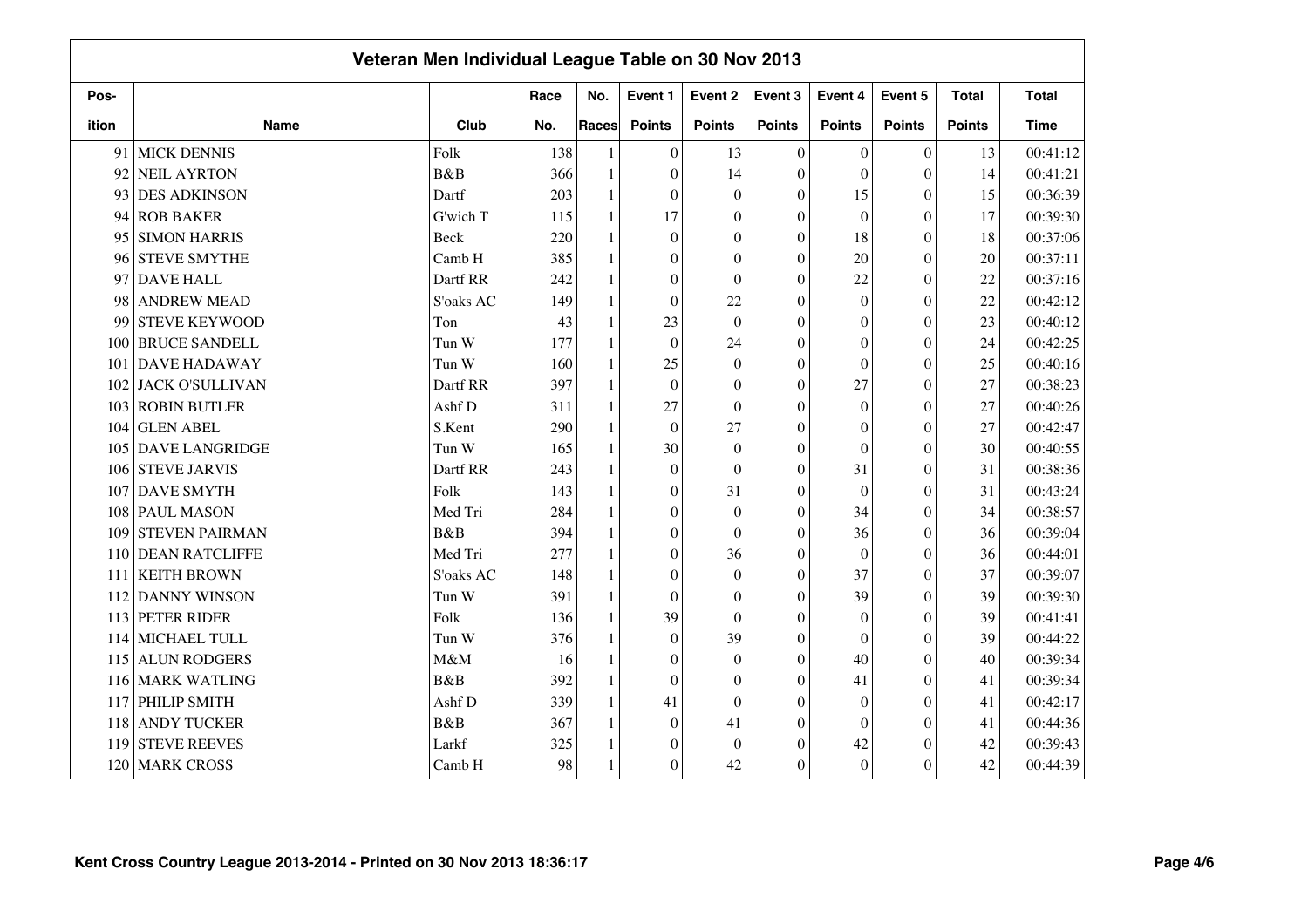|       |                            | Veteran Men Individual League Table on 30 Nov 2013 |      |              |                  |                  |                  |                  |                  |               |              |
|-------|----------------------------|----------------------------------------------------|------|--------------|------------------|------------------|------------------|------------------|------------------|---------------|--------------|
| Pos-  |                            |                                                    | Race | No.          | Event 1          | Event 2          | Event 3          | Event 4          | Event 5          | <b>Total</b>  | <b>Total</b> |
| ition | <b>Name</b>                | Club                                               | No.  | <b>Races</b> | <b>Points</b>    | <b>Points</b>    | <b>Points</b>    | <b>Points</b>    | <b>Points</b>    | <b>Points</b> | <b>Time</b>  |
|       | 121 STEVE WOODRUFFE        | Tun W                                              | 187  |              | $\theta$         | 43               | $\overline{0}$   | $\theta$         | $\overline{0}$   | 43            | 00:44:43     |
|       | 122 IAN MONTGOMERY         | B&B                                                | 390  | 1            | $\theta$         | $\overline{0}$   | $\theta$         | 45               | $\overline{0}$   | 45            | 00:39:52     |
|       | 123 ALAN NEWMAN            | Padd W                                             | 383  | $\mathbf{1}$ | $\mathbf{0}$     | $\overline{0}$   | $\theta$         | 50               | $\overline{0}$   | 50            | 00:40:26     |
|       | 124 ALEX HALL              | Camb H                                             | 85   | 1            | 51               | $\overline{0}$   | $\Omega$         | $\theta$         | $\overline{0}$   | 51            | 00:43:27     |
| 125   | <b>JON HUNTER</b>          | Bexley                                             | 28   | $\mathbf{1}$ | 52               | $\theta$         | $\Omega$         | $\Omega$         | $\overline{0}$   | 52            | 00:43:30     |
| 126   | COLIN WATER                | Med Tri                                            | 275  | $\mathbf{1}$ | $\boldsymbol{0}$ | 53               | $\theta$         | $\theta$         | $\overline{0}$   | 53            | 00:46:55     |
| 127   | <b>GRAHAM COATES</b>       | B&B                                                | 398  | 1            | $\mathbf{0}$     | $\overline{0}$   | $\Omega$         | 54               | $\mathbf{0}$     | 54            | 00:41:06     |
| 128   | <b>MARK TAYLOR</b>         | Tun W                                              | 181  | 1            | 54               | $\overline{0}$   | $\Omega$         | $\mathbf{0}$     | $\overline{0}$   | 54            | 00:43:41     |
| 129   | <b>ROBERT VON KAUFMANN</b> | Ton                                                | 382  | 1            | $\mathbf{0}$     | $\boldsymbol{0}$ | $\mathbf{0}$     | 56               | $\theta$         | 56            | 00:41:16     |
| 130   | <b>GARY SHAW</b>           | G'wich T                                           | 363  | 1            | $\mathbf{0}$     | 56               | $\mathbf{0}$     | $\mathbf{0}$     | $\boldsymbol{0}$ | 56            | 00:47:07     |
| 131   | <b>GEOFF TURNER</b>        | Tun W                                              | 182  | 1            | $\mathbf{0}$     | $\boldsymbol{0}$ | $\mathbf{0}$     | 58               | $\boldsymbol{0}$ | 58            | 00:41:21     |
| 132   | <b>JAMIE WHITE</b>         | Tun W                                              | 186  | $\mathbf{1}$ | 59               | $\boldsymbol{0}$ | $\overline{0}$   | $\mathbf{0}$     | $\overline{0}$   | 59            | 00:44:16     |
| 133   | <b>ADRIAN MARSHALL</b>     | Tun W                                              | 169  | 1            | 60               | $\boldsymbol{0}$ | $\theta$         | $\mathbf{0}$     | $\overline{0}$   | 60            | 00:44:20     |
|       | 134 CHRIS THOMPSON         | I&I                                                | 78   | 1            | 61               | $\theta$         | $\theta$         | $\theta$         | $\theta$         | 61            | 00:44:35     |
|       | 135 MARK ELLISON           | B&B                                                | 365  |              | $\mathbf{0}$     | 62               | $\mathbf{0}$     | $\theta$         | $\theta$         | 62            | 00:48:23     |
|       | 136 MARTIN NICHOLLS        | Dartf RR                                           | 395  | 1            | $\mathbf{0}$     | $\overline{0}$   | $\theta$         | 64               | $\overline{0}$   | 64            | 00:42:46     |
| 137   | <b>SCOTT SHURMER</b>       | Larkf                                              | 326  | $\mathbf{1}$ | $\mathbf{0}$     | 64               | $\mathbf{0}$     | $\mathbf{0}$     | $\overline{0}$   | 64            | 00:48:43     |
|       | 138 PHILIP DEMAY           | S'oaks Sch                                         | 387  | 1            | $\mathbf{0}$     | $\boldsymbol{0}$ | $\mathbf{0}$     | 65               | $\boldsymbol{0}$ | 65            | 00:42:49     |
| 139   | <b>CHRIS DELLOW</b>        | Dartf RR                                           | 344  | 1            | 66               | $\overline{0}$   | $\overline{0}$   | $\mathbf{0}$     | $\boldsymbol{0}$ | 66            | 00:45:49     |
| 140   | <b>CHRIS FORD</b>          | Med Tri                                            | 283  | 1            | 67               | $\theta$         | $\theta$         | $\theta$         | $\overline{0}$   | 67            | 00:46:04     |
| 141   | <b>ANDREW EVANS</b>        | S'oaks AC                                          | 150  | 1            | 68               | $\overline{0}$   | $\Omega$         | $\theta$         | $\theta$         | 68            | 00:46:24     |
|       | 142 GLEN RIDOUT            | Dartf RR                                           | 306  |              | 70               | $\overline{0}$   | $\theta$         | $\boldsymbol{0}$ | $\overline{0}$   | 70            | 00:46:41     |
|       | 143 RICHARD HARPER         | Beck                                               | 221  | 1            | $\mathbf{0}$     | $\overline{0}$   | $\theta$         | 71               | $\overline{0}$   | 71            | 00:43:43     |
|       | 144 EDWARD RODGER          | Ashf D                                             | 310  | $\mathbf{1}$ | 71               | $\overline{0}$   | $\theta$         | $\theta$         | $\overline{0}$   | 71            | 00:47:14     |
|       | 145 IAN MARSHALL           | Camb H                                             | 91   | $\mathbf{1}$ | $\boldsymbol{0}$ | 71               | $\theta$         | $\theta$         | $\theta$         | $71\,$        | 00:50:40     |
| 146   | <b>SIMON HOLFORD</b>       | Tun W                                              | 161  | 1            | $\boldsymbol{0}$ | $\overline{0}$   | $\boldsymbol{0}$ | 72               | $\boldsymbol{0}$ | $72\,$        | 00:43:57     |
| 147   | <b>ANDY RICHARDSON</b>     | Folk                                               | 139  | $\mathbf{1}$ | 72               | $\mathbf{0}$     | $\mathbf{0}$     | $\mathbf{0}$     | $\boldsymbol{0}$ | 72            | 00:47:31     |
| 148   | <b>JOHN HERPE</b>          | Camb H                                             | 393  | $\mathbf{1}$ | $\mathbf{0}$     | $\theta$         | $\Omega$         | 78               | $\theta$         | 78            | 00:45:28     |
| 149   | <b>CHRIS PIKE</b>          | <b>B</b> &B                                        | 389  |              | $\boldsymbol{0}$ | $\theta$         | $\Omega$         | 79               | $\theta$         | 79            | 00:45:35     |
|       | 150 STEVE BROOKS           | Ton                                                | 37   |              | 79               | $\theta$         | $\Omega$         | $\mathbf{0}$     | $\theta$         | 79            | 00:49:30     |